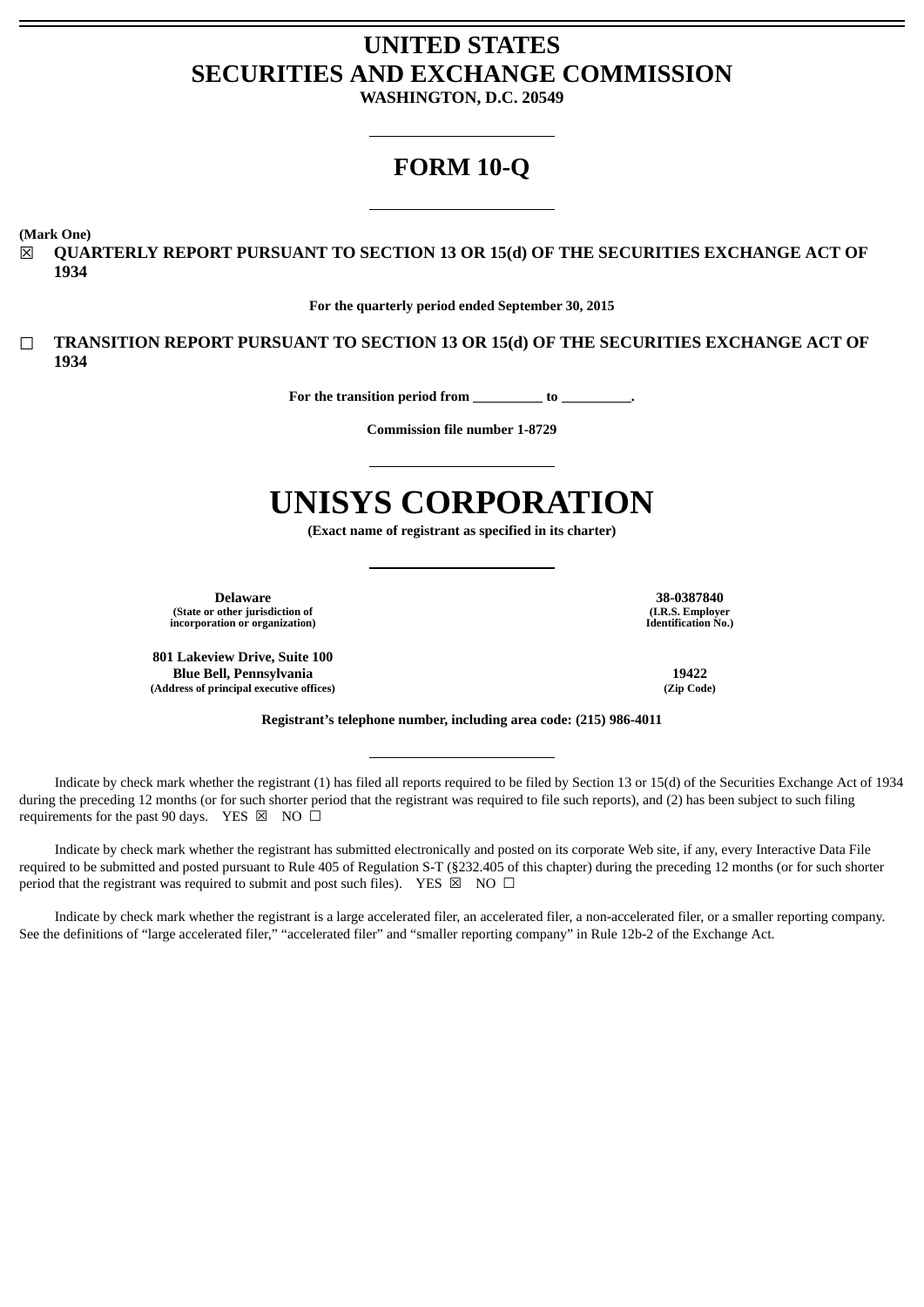| Large Accelerated Filer | ⊠                                                                                                                                          | <b>Accelerated Filer</b>         |        |
|-------------------------|--------------------------------------------------------------------------------------------------------------------------------------------|----------------------------------|--------|
| Non-Accelerated Filer   | $\Box$ (Do not check if a smaller reporting company)                                                                                       | <b>Smaller Reporting Company</b> | $\Box$ |
|                         | Indicate by check mark whether the registrant is a shell company (as defined in Rule 12b-2 of the Exchange Act). YES $\Box$ NO $\boxtimes$ |                                  |        |
|                         | Number of shares of Common Stock outstanding as of September 30, 2015: 49,933,715.                                                         |                                  |        |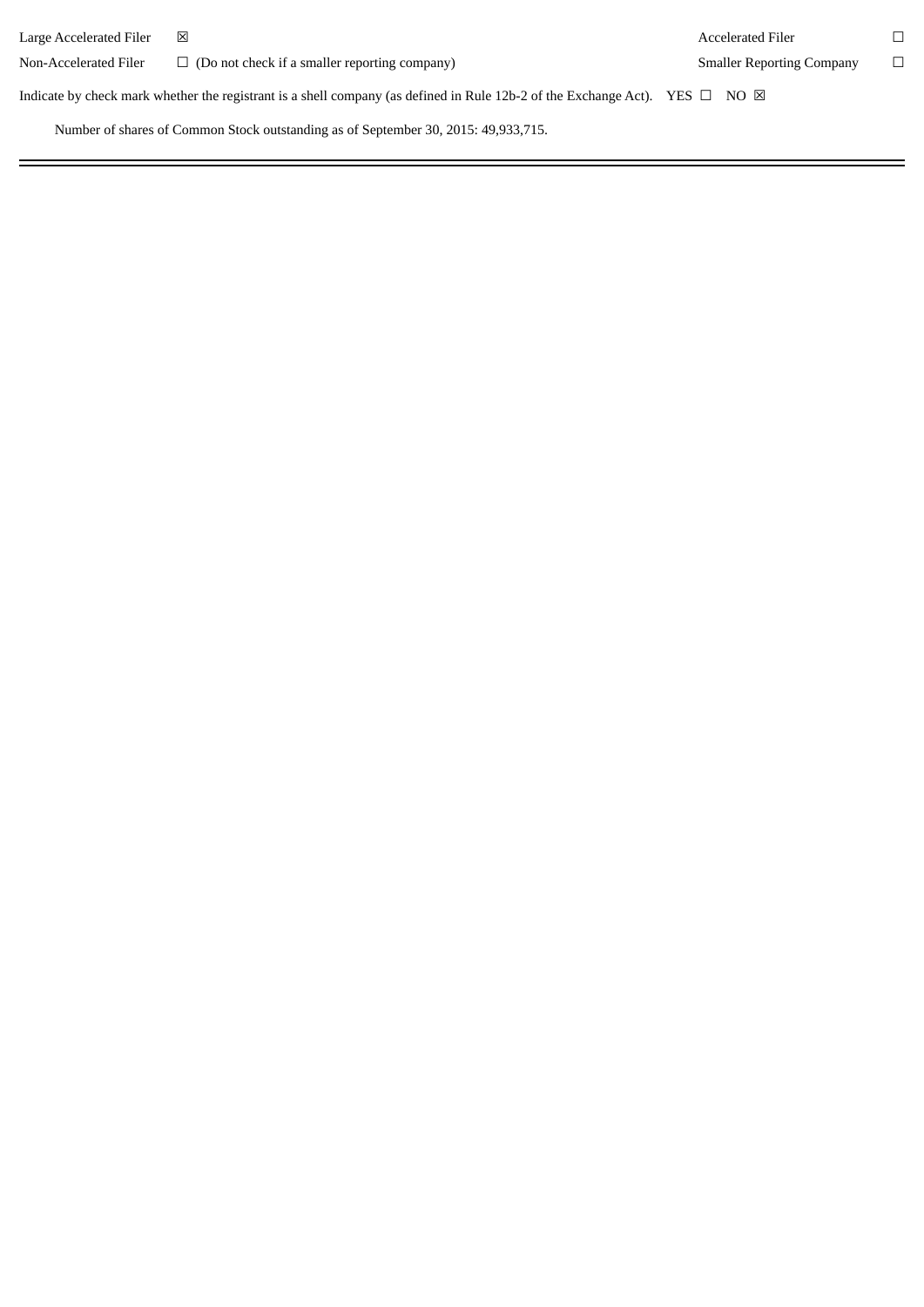## Part I - FINANCIAL INFORMATION

Item 1. Financial Statements.

## UNISYS CORPORATION CONSOLIDATED BALANCE SHEETS (Unaudited) (Millions)

|                                                | September 30,<br>2015 | December 31,<br>2014    |  |
|------------------------------------------------|-----------------------|-------------------------|--|
| <u>Assets</u>                                  |                       |                         |  |
| Current assets                                 |                       |                         |  |
| Cash and cash equivalents                      | \$<br>293.1           | \$<br>494.3             |  |
| Accounts and notes receivable, net             | 551.5                 | 619.3                   |  |
| Inventories:                                   |                       |                         |  |
| Parts and finished equipment                   | 26.3                  | 22.2                    |  |
| Work in process and materials                  | 26.2                  | 24.5                    |  |
| Deferred income taxes                          | 17.2                  | 16.4                    |  |
| Prepaid expenses and other current assets      | 128.1                 | 140.6                   |  |
| Total                                          | 1,042.4               | 1,317.3                 |  |
| Properties                                     | 994.5                 | 1,059.4                 |  |
| Less-Accumulated depreciation and amortization | 829.9                 | 890.7                   |  |
| Properties, net                                | 164.6                 | 168.7                   |  |
| Outsourcing assets, net                        | 182.3                 | 150.9                   |  |
| Marketable software, net                       | 140.1                 | 144.1                   |  |
| Prepaid postretirement assets                  | 45.0                  | 19.9                    |  |
| Deferred income taxes                          | 143.7                 | 154.6                   |  |
| Goodwill                                       | 177.3                 | 183.9                   |  |
| Other long-term assets                         | 202.5                 | 209.3                   |  |
| Total                                          | \$<br>2,097.9         | \$<br>2,348.7           |  |
| Liabilities and deficit                        |                       |                         |  |
| Current liabilities                            |                       |                         |  |
| Notes payable                                  | \$<br>55.0            | \$                      |  |
| Current maturities of long-term-debt           | 11.2                  | 1.8                     |  |
| Accounts payable                               | 221.5                 | 262.5                   |  |
| Deferred revenue                               | 290.9                 | 348.3                   |  |
| Other accrued liabilities                      | 339.1                 | 385.1                   |  |
| Total                                          | 917.7                 | 997.7                   |  |
| Long-term debt                                 | 244.1                 | 222.2                   |  |
| Long-term postretirement liabilities           | 2,185.6               | 2,369.9                 |  |
| Long-term deferred revenue                     | 119.5                 | 119.5                   |  |
| Other long-term liabilities                    | 82.3                  | 91.8                    |  |
| Commitments and contingencies                  |                       |                         |  |
| Deficit                                        |                       |                         |  |
| Common stock, shares issued:                   |                       |                         |  |
| 2015; 52.7, 2014; 52.4                         | .5                    | .5                      |  |
| <b>Accumulated deficit</b>                     | (1,846.8)             | (1,735.8)               |  |
| Treasury stock, shares at cost:                |                       |                         |  |
| 2015; 2.7, 2014; 2.7                           | (100.0)               | (99.6)                  |  |
| Paid-in capital                                | 4,499.5               | 4,488.3                 |  |
| Accumulated other comprehensive loss           | (4,023.4)             | (4, 113.4)              |  |
| Total Unisys stockholders' deficit             | (1,470.2)             | (1,460.0)               |  |
| Noncontrolling interests                       | 18.9                  | 7.6                     |  |
| Total deficit                                  | (1,451.3)             | (1,452.4)               |  |
| Total                                          | \$<br>2,097.9         | $\mathbb{S}$<br>2,348.7 |  |

See notes to consolidated financial statements.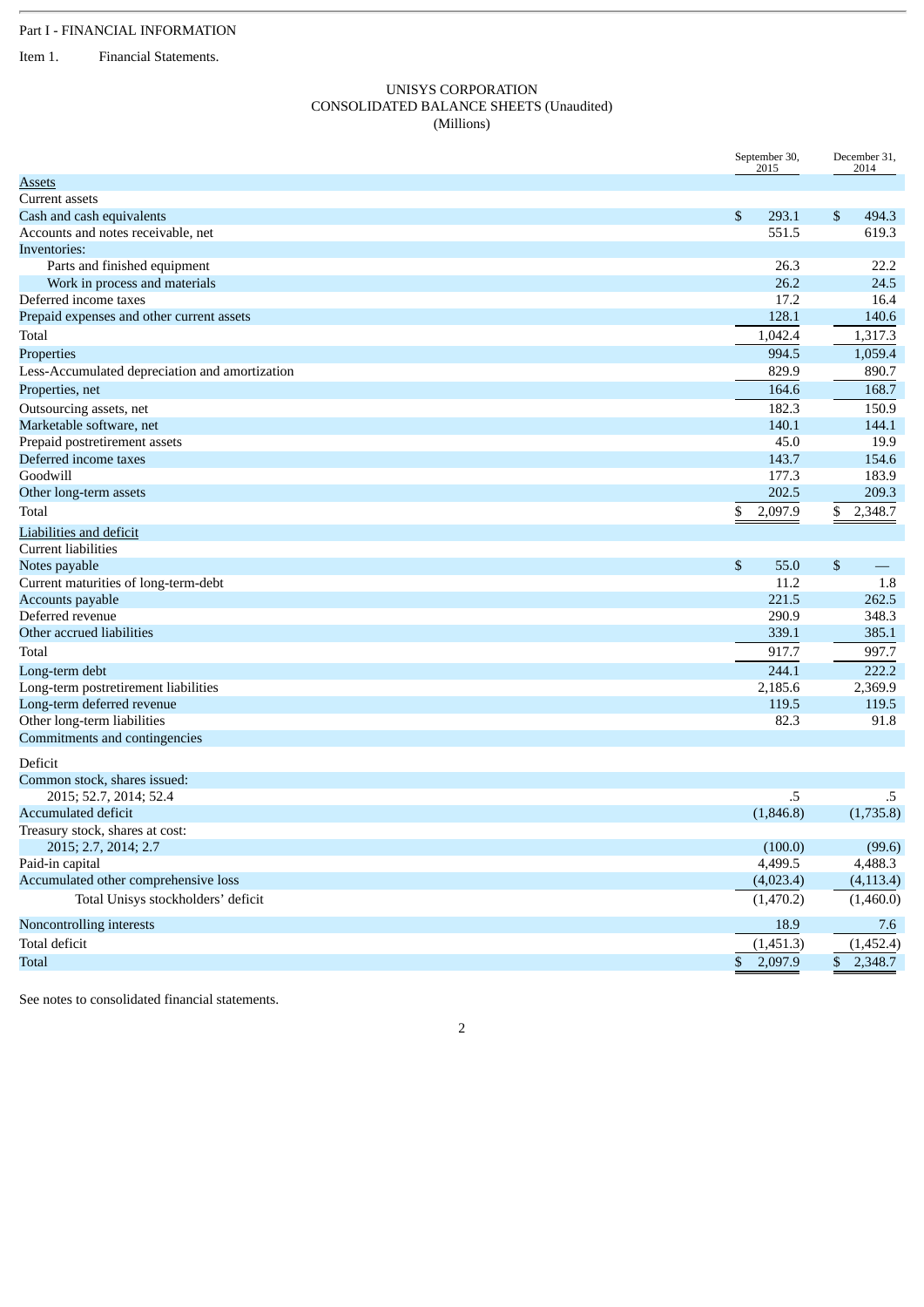#### UNISYS CORPORATION CONSOLIDATED STATEMENTS OF INCOME (Unaudited) (Millions, except per share data)

|                                                                          |             | Three Months<br>Ended September 30 |              | Nine Months<br>Ended September 30 |
|--------------------------------------------------------------------------|-------------|------------------------------------|--------------|-----------------------------------|
|                                                                          | 2015        | 2014                               | 2015         | 2014                              |
| Revenue                                                                  |             |                                    |              |                                   |
| <b>Services</b>                                                          | \$656.0     | $$711.9*$                          | \$1,956.5    | \$2,097.0*                        |
| Technology                                                               | 83.2        | 170.6*                             | 268.7        | 353.6*                            |
|                                                                          | 739.2       | 882.5                              | 2,225.2      | 2,450.6                           |
| Costs and expenses                                                       |             |                                    |              |                                   |
| Cost of revenue:                                                         |             |                                    |              |                                   |
| <b>Services</b>                                                          | 564.7       | 586.7*                             | 1,714.7      | 1,763.9*                          |
| Technology                                                               | 33.9        | $60.9*$                            | 128.6        | 153.6*                            |
|                                                                          | 598.6       | 647.6                              | 1,843.3      | 1,917.5                           |
| Selling, general and administrative                                      | 115.4       | 138.0                              | 389.6        | 410.1                             |
| Research and development                                                 | 16.6        | 20.3                               | 63.2         | 50.5                              |
|                                                                          | 730.6       | 805.9                              | 2,296.1      | 2,378.1                           |
| Operating profit (loss)                                                  | 8.6         | 76.6                               | (70.9)       | 72.5                              |
| Interest expense                                                         | 3.0         | 2.3                                | 8.3          | 6.6                               |
| Other income (expense), net                                              | 1.7         | 3.3                                | 8.0          | (9.0)                             |
| Income (loss) before income taxes                                        | 7.3         | 77.6                               | (71.2)       | 56.9                              |
| Provision for income taxes                                               | 14.9        | 26.4                               | 33.3         | 62.3                              |
| Consolidated net income (loss)                                           | (7.6)       | 51.2                               | (104.5)      | (5.4)                             |
| Net income attributable to noncontrolling interests                      | 2.0         | 3.4                                | 6.5          | 9.7                               |
| Net income (loss) attributable to Unisys Corporation                     | (9.6)       | 47.8                               | (111.0)      | (15.1)                            |
| Preferred stock dividends                                                |             |                                    |              | 2.7                               |
| Net income (loss) attributable to Unisys Corporation common shareholders | (9.6)<br>\$ | \$47.8                             | \$(111.0)    | (17.8)<br>S.                      |
| Earnings (loss) per common share attributable to Unisys Corporation      |             |                                    |              |                                   |
| <b>Basic</b>                                                             | (.19)<br>\$ | .95<br>\$                          | (2.22)<br>\$ | \$<br>(.36)                       |
| <b>Diluted</b>                                                           | \$<br>(.19) | \$<br>.95                          | \$<br>(2.22) | \$<br>(.36)                       |

\* Changed to conform to the current-year presentation. See note (f).

See notes to consolidated financial statements.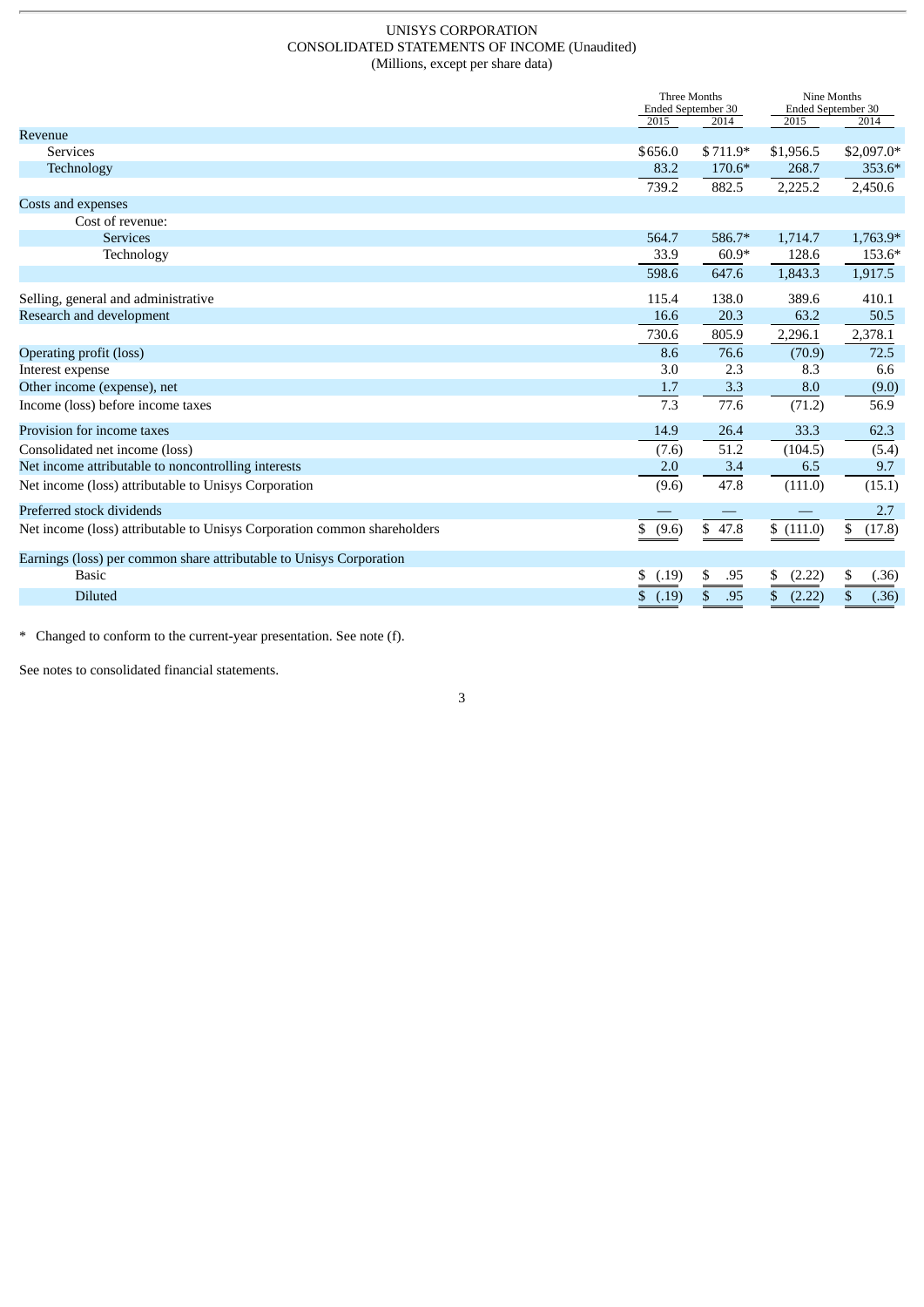#### UNISYS CORPORATION CONSOLIDATED STATEMENTS OF COMPREHENSIVE INCOME (Unaudited) (Millions)

|                                                                                                  | Three Months<br>Ended September 30 |         | Nine Months<br>Ended September 30 |          |
|--------------------------------------------------------------------------------------------------|------------------------------------|---------|-----------------------------------|----------|
|                                                                                                  | 2015                               | 2014    | 2015                              | 2014     |
| Consolidated net income (loss)                                                                   | \$(7.6)                            | \$51.2  | \$(104.5)                         | \$ (5.4) |
| Other comprehensive income                                                                       |                                    |         |                                   |          |
| Foreign currency translation                                                                     | (72.0)                             | (61.5)  | (86.5)                            | (19.9)   |
| Postretirement adjustments, net of tax of \$9.8 and \$15.7 in 2015 and \$11.4 and \$10.9 in 2014 | 82.5                               | 132.0   | 181.3                             | 186.9    |
| Total other comprehensive income                                                                 | 10.5                               | 70.5    | 94.8                              | 167.0    |
| Comprehensive income (loss)                                                                      | 2.9                                | 121.7   | (9.7)                             | 161.6    |
| Less comprehensive income attributable to noncontrolling interests                               | (3.3)                              | (1.4)   | (11.3)                            | (10.6)   |
| Comprehensive income (loss) attributable to Unisys Corporation                                   | (.4)                               | \$120.3 | \$(21.0)                          | \$151.0  |

See notes to consolidated financial statements.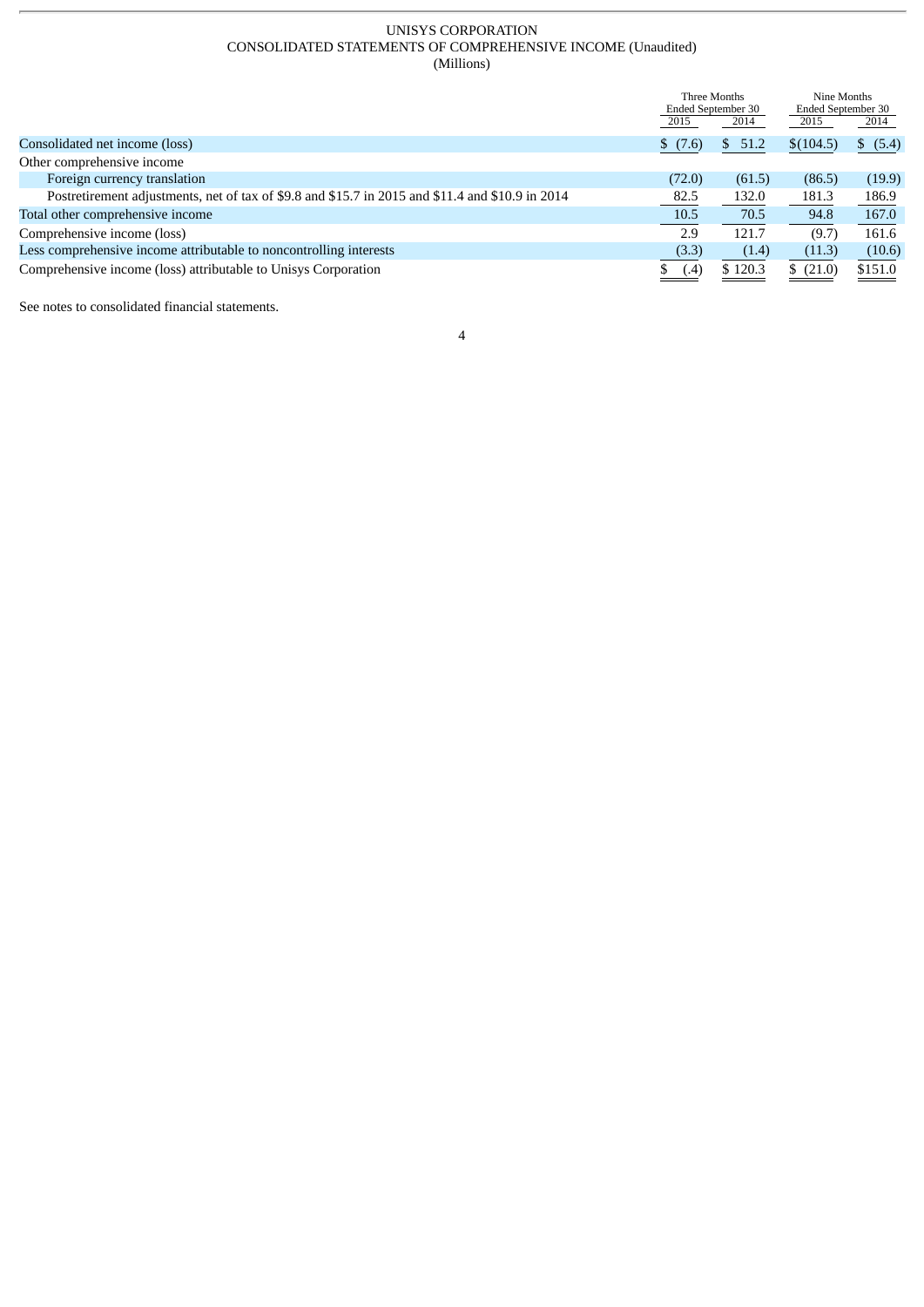#### UNISYS CORPORATION CONSOLIDATED STATEMENTS OF CASH FLOWS (Unaudited) (Millions)

| 2015<br>2014<br>Cash flows from operating activities<br>Consolidated net loss<br>\$<br>\$(104.5)<br>(5.4)<br>Add (deduct) items to reconcile consolidated net loss to net cash (used for) provided by operating activities:<br>Foreign currency transaction losses<br>8.0<br>7.4<br>7.9<br>Employee stock compensation<br>10.6<br>Depreciation and amortization of properties<br>34.1<br>38.6<br>Depreciation and amortization of outsourcing assets<br>41.2<br>44.5<br>Amortization of marketable software<br>50.3<br>42.5<br>Other non-cash operating activities<br>1.8<br>7.8<br>Disposal of capital assets<br>6.1<br>1.0<br>Gain on sale of business<br>(.7)<br>Ш.<br>Pension contributions<br>(115.6)<br>(161.3)<br>81.5<br>55.5<br>Pension expense<br>(Increase) decrease in deferred income taxes, net<br>(2.8)<br>15.4<br>Decrease in receivables, net<br>11.7<br>81.2<br>(7.7)<br>(6.1)<br>Increase in inventories<br>Decrease in accounts payable and other accrued liabilities<br>(121.4)<br>(83.8)<br>Decrease in other liabilities<br>(39.1)<br>(8.3)<br>Decrease other assets<br>9.2<br>7.8<br>15.9<br>Net cash (used for) provided by operating activities<br>(108.5)<br>Cash flows from investing activities<br>Proceeds from investments<br>2,904.0<br>4,438.8<br>(4,422.8)<br>Purchases of investments<br>(2,884.2)<br>Investment in marketable software<br>(46.8)<br>(56.1)<br>Capital additions of properties<br>(40.2)<br>(41.9)<br>Capital additions of outsourcing assets<br>(80.4)<br>(45.9)<br>Other<br>6.1<br>(1.2)<br>(129.1)<br>Net cash used for investing activities<br>(141.5)<br>Cash flows from financing activities<br>Net proceeds of short-term borrowing<br>55.0<br>Payments of long-term debt<br>(1.3)<br>Proceeds from exercise of stock options<br>3.7<br>3.3<br>31.8<br>Proceeds from long-term debt<br>Financing fees<br>(.2)<br>(.6)<br>Common stock repurchases<br>(29.3)<br>$\overline{\phantom{0}}$<br>Dividends paid on preferred stock<br>(4.0)<br>Net cash provided by (used for) financing activities<br>89.0<br>(30.6)<br>Effect of exchange rate changes on cash and cash equivalents<br>(19.5)<br>(40.2)<br>Decrease in cash and cash equivalents<br>(163.3)<br>(201.2)<br>Cash and cash equivalents, beginning of period<br>494.3<br>639.8 |                                          | Nine Months Ended<br>September 30 |                       |
|--------------------------------------------------------------------------------------------------------------------------------------------------------------------------------------------------------------------------------------------------------------------------------------------------------------------------------------------------------------------------------------------------------------------------------------------------------------------------------------------------------------------------------------------------------------------------------------------------------------------------------------------------------------------------------------------------------------------------------------------------------------------------------------------------------------------------------------------------------------------------------------------------------------------------------------------------------------------------------------------------------------------------------------------------------------------------------------------------------------------------------------------------------------------------------------------------------------------------------------------------------------------------------------------------------------------------------------------------------------------------------------------------------------------------------------------------------------------------------------------------------------------------------------------------------------------------------------------------------------------------------------------------------------------------------------------------------------------------------------------------------------------------------------------------------------------------------------------------------------------------------------------------------------------------------------------------------------------------------------------------------------------------------------------------------------------------------------------------------------------------------------------------------------------------------------------------------------------------------------------------------------------------------------------------|------------------------------------------|-----------------------------------|-----------------------|
|                                                                                                                                                                                                                                                                                                                                                                                                                                                                                                                                                                                                                                                                                                                                                                                                                                                                                                                                                                                                                                                                                                                                                                                                                                                                                                                                                                                                                                                                                                                                                                                                                                                                                                                                                                                                                                                                                                                                                                                                                                                                                                                                                                                                                                                                                                  |                                          |                                   |                       |
|                                                                                                                                                                                                                                                                                                                                                                                                                                                                                                                                                                                                                                                                                                                                                                                                                                                                                                                                                                                                                                                                                                                                                                                                                                                                                                                                                                                                                                                                                                                                                                                                                                                                                                                                                                                                                                                                                                                                                                                                                                                                                                                                                                                                                                                                                                  |                                          |                                   |                       |
|                                                                                                                                                                                                                                                                                                                                                                                                                                                                                                                                                                                                                                                                                                                                                                                                                                                                                                                                                                                                                                                                                                                                                                                                                                                                                                                                                                                                                                                                                                                                                                                                                                                                                                                                                                                                                                                                                                                                                                                                                                                                                                                                                                                                                                                                                                  |                                          |                                   |                       |
|                                                                                                                                                                                                                                                                                                                                                                                                                                                                                                                                                                                                                                                                                                                                                                                                                                                                                                                                                                                                                                                                                                                                                                                                                                                                                                                                                                                                                                                                                                                                                                                                                                                                                                                                                                                                                                                                                                                                                                                                                                                                                                                                                                                                                                                                                                  |                                          |                                   |                       |
|                                                                                                                                                                                                                                                                                                                                                                                                                                                                                                                                                                                                                                                                                                                                                                                                                                                                                                                                                                                                                                                                                                                                                                                                                                                                                                                                                                                                                                                                                                                                                                                                                                                                                                                                                                                                                                                                                                                                                                                                                                                                                                                                                                                                                                                                                                  |                                          |                                   |                       |
|                                                                                                                                                                                                                                                                                                                                                                                                                                                                                                                                                                                                                                                                                                                                                                                                                                                                                                                                                                                                                                                                                                                                                                                                                                                                                                                                                                                                                                                                                                                                                                                                                                                                                                                                                                                                                                                                                                                                                                                                                                                                                                                                                                                                                                                                                                  |                                          |                                   |                       |
|                                                                                                                                                                                                                                                                                                                                                                                                                                                                                                                                                                                                                                                                                                                                                                                                                                                                                                                                                                                                                                                                                                                                                                                                                                                                                                                                                                                                                                                                                                                                                                                                                                                                                                                                                                                                                                                                                                                                                                                                                                                                                                                                                                                                                                                                                                  |                                          |                                   |                       |
|                                                                                                                                                                                                                                                                                                                                                                                                                                                                                                                                                                                                                                                                                                                                                                                                                                                                                                                                                                                                                                                                                                                                                                                                                                                                                                                                                                                                                                                                                                                                                                                                                                                                                                                                                                                                                                                                                                                                                                                                                                                                                                                                                                                                                                                                                                  |                                          |                                   |                       |
|                                                                                                                                                                                                                                                                                                                                                                                                                                                                                                                                                                                                                                                                                                                                                                                                                                                                                                                                                                                                                                                                                                                                                                                                                                                                                                                                                                                                                                                                                                                                                                                                                                                                                                                                                                                                                                                                                                                                                                                                                                                                                                                                                                                                                                                                                                  |                                          |                                   |                       |
|                                                                                                                                                                                                                                                                                                                                                                                                                                                                                                                                                                                                                                                                                                                                                                                                                                                                                                                                                                                                                                                                                                                                                                                                                                                                                                                                                                                                                                                                                                                                                                                                                                                                                                                                                                                                                                                                                                                                                                                                                                                                                                                                                                                                                                                                                                  |                                          |                                   |                       |
|                                                                                                                                                                                                                                                                                                                                                                                                                                                                                                                                                                                                                                                                                                                                                                                                                                                                                                                                                                                                                                                                                                                                                                                                                                                                                                                                                                                                                                                                                                                                                                                                                                                                                                                                                                                                                                                                                                                                                                                                                                                                                                                                                                                                                                                                                                  |                                          |                                   |                       |
|                                                                                                                                                                                                                                                                                                                                                                                                                                                                                                                                                                                                                                                                                                                                                                                                                                                                                                                                                                                                                                                                                                                                                                                                                                                                                                                                                                                                                                                                                                                                                                                                                                                                                                                                                                                                                                                                                                                                                                                                                                                                                                                                                                                                                                                                                                  |                                          |                                   |                       |
|                                                                                                                                                                                                                                                                                                                                                                                                                                                                                                                                                                                                                                                                                                                                                                                                                                                                                                                                                                                                                                                                                                                                                                                                                                                                                                                                                                                                                                                                                                                                                                                                                                                                                                                                                                                                                                                                                                                                                                                                                                                                                                                                                                                                                                                                                                  |                                          |                                   |                       |
|                                                                                                                                                                                                                                                                                                                                                                                                                                                                                                                                                                                                                                                                                                                                                                                                                                                                                                                                                                                                                                                                                                                                                                                                                                                                                                                                                                                                                                                                                                                                                                                                                                                                                                                                                                                                                                                                                                                                                                                                                                                                                                                                                                                                                                                                                                  |                                          |                                   |                       |
|                                                                                                                                                                                                                                                                                                                                                                                                                                                                                                                                                                                                                                                                                                                                                                                                                                                                                                                                                                                                                                                                                                                                                                                                                                                                                                                                                                                                                                                                                                                                                                                                                                                                                                                                                                                                                                                                                                                                                                                                                                                                                                                                                                                                                                                                                                  |                                          |                                   |                       |
|                                                                                                                                                                                                                                                                                                                                                                                                                                                                                                                                                                                                                                                                                                                                                                                                                                                                                                                                                                                                                                                                                                                                                                                                                                                                                                                                                                                                                                                                                                                                                                                                                                                                                                                                                                                                                                                                                                                                                                                                                                                                                                                                                                                                                                                                                                  |                                          |                                   |                       |
|                                                                                                                                                                                                                                                                                                                                                                                                                                                                                                                                                                                                                                                                                                                                                                                                                                                                                                                                                                                                                                                                                                                                                                                                                                                                                                                                                                                                                                                                                                                                                                                                                                                                                                                                                                                                                                                                                                                                                                                                                                                                                                                                                                                                                                                                                                  |                                          |                                   |                       |
|                                                                                                                                                                                                                                                                                                                                                                                                                                                                                                                                                                                                                                                                                                                                                                                                                                                                                                                                                                                                                                                                                                                                                                                                                                                                                                                                                                                                                                                                                                                                                                                                                                                                                                                                                                                                                                                                                                                                                                                                                                                                                                                                                                                                                                                                                                  |                                          |                                   |                       |
|                                                                                                                                                                                                                                                                                                                                                                                                                                                                                                                                                                                                                                                                                                                                                                                                                                                                                                                                                                                                                                                                                                                                                                                                                                                                                                                                                                                                                                                                                                                                                                                                                                                                                                                                                                                                                                                                                                                                                                                                                                                                                                                                                                                                                                                                                                  |                                          |                                   |                       |
|                                                                                                                                                                                                                                                                                                                                                                                                                                                                                                                                                                                                                                                                                                                                                                                                                                                                                                                                                                                                                                                                                                                                                                                                                                                                                                                                                                                                                                                                                                                                                                                                                                                                                                                                                                                                                                                                                                                                                                                                                                                                                                                                                                                                                                                                                                  |                                          |                                   |                       |
|                                                                                                                                                                                                                                                                                                                                                                                                                                                                                                                                                                                                                                                                                                                                                                                                                                                                                                                                                                                                                                                                                                                                                                                                                                                                                                                                                                                                                                                                                                                                                                                                                                                                                                                                                                                                                                                                                                                                                                                                                                                                                                                                                                                                                                                                                                  |                                          |                                   |                       |
|                                                                                                                                                                                                                                                                                                                                                                                                                                                                                                                                                                                                                                                                                                                                                                                                                                                                                                                                                                                                                                                                                                                                                                                                                                                                                                                                                                                                                                                                                                                                                                                                                                                                                                                                                                                                                                                                                                                                                                                                                                                                                                                                                                                                                                                                                                  |                                          |                                   |                       |
|                                                                                                                                                                                                                                                                                                                                                                                                                                                                                                                                                                                                                                                                                                                                                                                                                                                                                                                                                                                                                                                                                                                                                                                                                                                                                                                                                                                                                                                                                                                                                                                                                                                                                                                                                                                                                                                                                                                                                                                                                                                                                                                                                                                                                                                                                                  |                                          |                                   |                       |
|                                                                                                                                                                                                                                                                                                                                                                                                                                                                                                                                                                                                                                                                                                                                                                                                                                                                                                                                                                                                                                                                                                                                                                                                                                                                                                                                                                                                                                                                                                                                                                                                                                                                                                                                                                                                                                                                                                                                                                                                                                                                                                                                                                                                                                                                                                  |                                          |                                   |                       |
|                                                                                                                                                                                                                                                                                                                                                                                                                                                                                                                                                                                                                                                                                                                                                                                                                                                                                                                                                                                                                                                                                                                                                                                                                                                                                                                                                                                                                                                                                                                                                                                                                                                                                                                                                                                                                                                                                                                                                                                                                                                                                                                                                                                                                                                                                                  |                                          |                                   |                       |
|                                                                                                                                                                                                                                                                                                                                                                                                                                                                                                                                                                                                                                                                                                                                                                                                                                                                                                                                                                                                                                                                                                                                                                                                                                                                                                                                                                                                                                                                                                                                                                                                                                                                                                                                                                                                                                                                                                                                                                                                                                                                                                                                                                                                                                                                                                  |                                          |                                   |                       |
|                                                                                                                                                                                                                                                                                                                                                                                                                                                                                                                                                                                                                                                                                                                                                                                                                                                                                                                                                                                                                                                                                                                                                                                                                                                                                                                                                                                                                                                                                                                                                                                                                                                                                                                                                                                                                                                                                                                                                                                                                                                                                                                                                                                                                                                                                                  |                                          |                                   |                       |
|                                                                                                                                                                                                                                                                                                                                                                                                                                                                                                                                                                                                                                                                                                                                                                                                                                                                                                                                                                                                                                                                                                                                                                                                                                                                                                                                                                                                                                                                                                                                                                                                                                                                                                                                                                                                                                                                                                                                                                                                                                                                                                                                                                                                                                                                                                  |                                          |                                   |                       |
|                                                                                                                                                                                                                                                                                                                                                                                                                                                                                                                                                                                                                                                                                                                                                                                                                                                                                                                                                                                                                                                                                                                                                                                                                                                                                                                                                                                                                                                                                                                                                                                                                                                                                                                                                                                                                                                                                                                                                                                                                                                                                                                                                                                                                                                                                                  |                                          |                                   |                       |
|                                                                                                                                                                                                                                                                                                                                                                                                                                                                                                                                                                                                                                                                                                                                                                                                                                                                                                                                                                                                                                                                                                                                                                                                                                                                                                                                                                                                                                                                                                                                                                                                                                                                                                                                                                                                                                                                                                                                                                                                                                                                                                                                                                                                                                                                                                  |                                          |                                   |                       |
|                                                                                                                                                                                                                                                                                                                                                                                                                                                                                                                                                                                                                                                                                                                                                                                                                                                                                                                                                                                                                                                                                                                                                                                                                                                                                                                                                                                                                                                                                                                                                                                                                                                                                                                                                                                                                                                                                                                                                                                                                                                                                                                                                                                                                                                                                                  |                                          |                                   |                       |
|                                                                                                                                                                                                                                                                                                                                                                                                                                                                                                                                                                                                                                                                                                                                                                                                                                                                                                                                                                                                                                                                                                                                                                                                                                                                                                                                                                                                                                                                                                                                                                                                                                                                                                                                                                                                                                                                                                                                                                                                                                                                                                                                                                                                                                                                                                  |                                          |                                   |                       |
|                                                                                                                                                                                                                                                                                                                                                                                                                                                                                                                                                                                                                                                                                                                                                                                                                                                                                                                                                                                                                                                                                                                                                                                                                                                                                                                                                                                                                                                                                                                                                                                                                                                                                                                                                                                                                                                                                                                                                                                                                                                                                                                                                                                                                                                                                                  |                                          |                                   |                       |
|                                                                                                                                                                                                                                                                                                                                                                                                                                                                                                                                                                                                                                                                                                                                                                                                                                                                                                                                                                                                                                                                                                                                                                                                                                                                                                                                                                                                                                                                                                                                                                                                                                                                                                                                                                                                                                                                                                                                                                                                                                                                                                                                                                                                                                                                                                  |                                          |                                   |                       |
|                                                                                                                                                                                                                                                                                                                                                                                                                                                                                                                                                                                                                                                                                                                                                                                                                                                                                                                                                                                                                                                                                                                                                                                                                                                                                                                                                                                                                                                                                                                                                                                                                                                                                                                                                                                                                                                                                                                                                                                                                                                                                                                                                                                                                                                                                                  |                                          |                                   |                       |
|                                                                                                                                                                                                                                                                                                                                                                                                                                                                                                                                                                                                                                                                                                                                                                                                                                                                                                                                                                                                                                                                                                                                                                                                                                                                                                                                                                                                                                                                                                                                                                                                                                                                                                                                                                                                                                                                                                                                                                                                                                                                                                                                                                                                                                                                                                  |                                          |                                   |                       |
|                                                                                                                                                                                                                                                                                                                                                                                                                                                                                                                                                                                                                                                                                                                                                                                                                                                                                                                                                                                                                                                                                                                                                                                                                                                                                                                                                                                                                                                                                                                                                                                                                                                                                                                                                                                                                                                                                                                                                                                                                                                                                                                                                                                                                                                                                                  |                                          |                                   |                       |
|                                                                                                                                                                                                                                                                                                                                                                                                                                                                                                                                                                                                                                                                                                                                                                                                                                                                                                                                                                                                                                                                                                                                                                                                                                                                                                                                                                                                                                                                                                                                                                                                                                                                                                                                                                                                                                                                                                                                                                                                                                                                                                                                                                                                                                                                                                  |                                          |                                   |                       |
|                                                                                                                                                                                                                                                                                                                                                                                                                                                                                                                                                                                                                                                                                                                                                                                                                                                                                                                                                                                                                                                                                                                                                                                                                                                                                                                                                                                                                                                                                                                                                                                                                                                                                                                                                                                                                                                                                                                                                                                                                                                                                                                                                                                                                                                                                                  |                                          |                                   |                       |
|                                                                                                                                                                                                                                                                                                                                                                                                                                                                                                                                                                                                                                                                                                                                                                                                                                                                                                                                                                                                                                                                                                                                                                                                                                                                                                                                                                                                                                                                                                                                                                                                                                                                                                                                                                                                                                                                                                                                                                                                                                                                                                                                                                                                                                                                                                  |                                          |                                   |                       |
|                                                                                                                                                                                                                                                                                                                                                                                                                                                                                                                                                                                                                                                                                                                                                                                                                                                                                                                                                                                                                                                                                                                                                                                                                                                                                                                                                                                                                                                                                                                                                                                                                                                                                                                                                                                                                                                                                                                                                                                                                                                                                                                                                                                                                                                                                                  |                                          |                                   |                       |
|                                                                                                                                                                                                                                                                                                                                                                                                                                                                                                                                                                                                                                                                                                                                                                                                                                                                                                                                                                                                                                                                                                                                                                                                                                                                                                                                                                                                                                                                                                                                                                                                                                                                                                                                                                                                                                                                                                                                                                                                                                                                                                                                                                                                                                                                                                  | Cash and cash equivalents, end of period | \$<br>293.1                       | 476.5<br>$\mathbb{S}$ |

5

See notes to consolidated financial statements.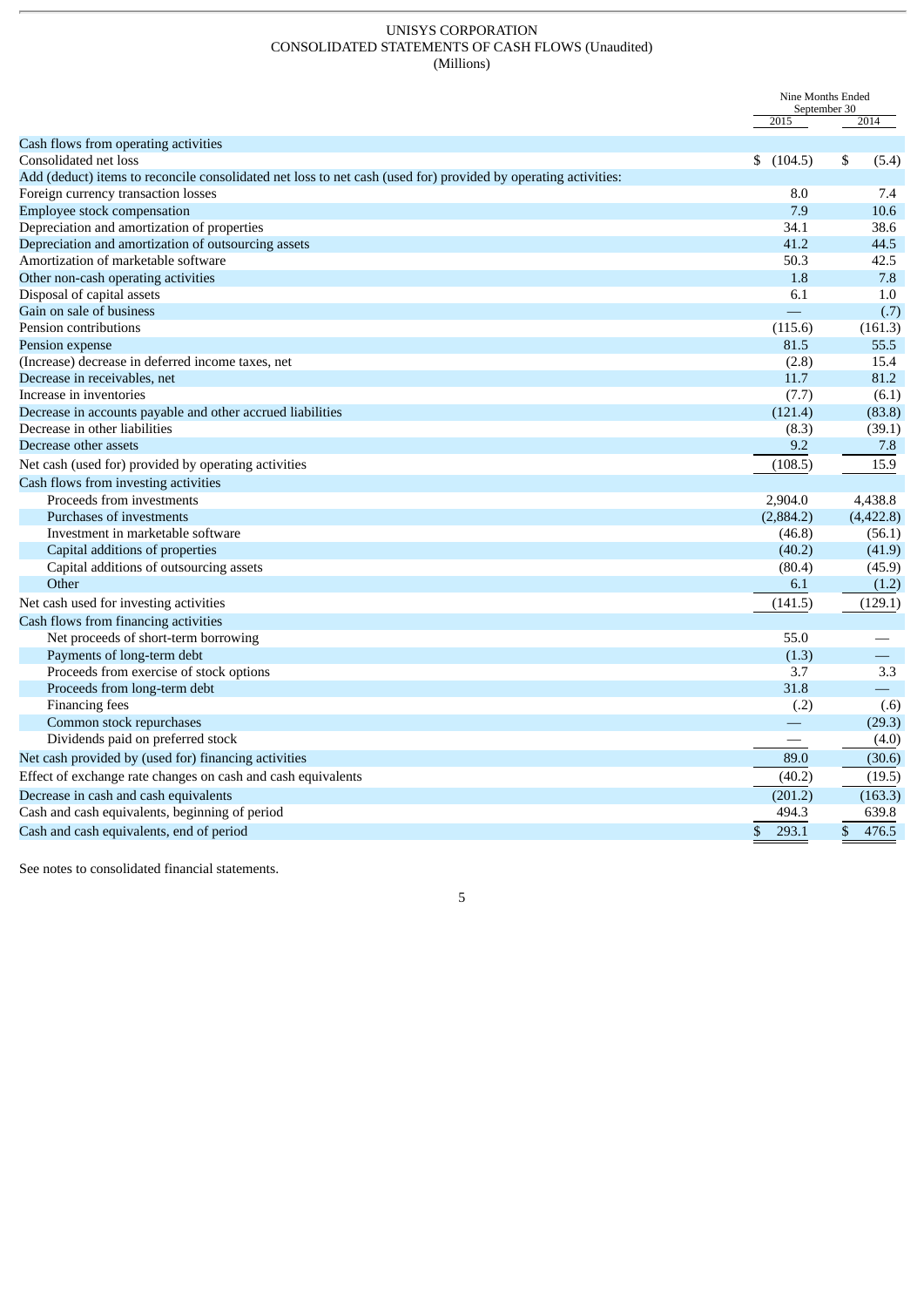#### Unisys Corporation NOTES TO CONSOLIDATED FINANCIAL STATEMENTS (Unaudited)

In the opinion of management, the financial information furnished herein reflects all adjustments necessary for a fair presentation of the financial position, results of operations, comprehensive income and cash flows for the interim periods specified. These adjustments consist only of normal recurring accruals except as disclosed herein. Because of seasonal and other factors, results for interim periods are not necessarily indicative of the results to be expected for the full year.

The preparation of financial statements in conformity with U.S. generally accepted accounting principles requires management to make estimates and assumptions about future events. These estimates and assumptions affect the amounts of assets and liabilities reported, disclosures about contingent assets and liabilities and the reported amounts of revenue and expenses. Such estimates include the valuation of accounts receivable, inventories, outsourcing assets, marketable software, goodwill and other long-lived assets, legal contingencies, indemnifications, and assumptions used in the calculation for systems integration projects, income taxes and retirement and other post-employment benefits, among others. These estimates and assumptions are based on management's best estimates and judgment. Management evaluates its estimates and assumptions on an ongoing basis using historical experience and other factors, including the current economic environment, which management believes to be reasonable under the circumstances. Management adjusts such estimates and assumptions when facts and circumstances dictate. As future events and their effects cannot be determined with precision, actual results could differ significantly from these estimates. Changes in those estimates resulting from continuing changes in the economic environment will be reflected in the financial statements in future periods.

The company's accounting policies are set forth in detail in note 1 of the notes to the consolidated financial statements in the company's Annual Report on Form 10-K for the year ended December 31, 2014 filed with the Securities and Exchange Commission. Such Annual Report also contains a discussion of the company's critical accounting policies. The company believes that these critical accounting policies affect its more significant estimates and judgments used in the preparation of the company's consolidated financial statements. There have been no changes in the company's critical accounting policies from those disclosed in the company's Annual Report on Form 10-K for the year ended December 31, 2014.

a. Earnings per Share. The following table shows how earnings per common share attributable to Unisys Corporation was computed for the three and nine months ended September 30, 2015 and 2014 (dollars in millions, shares in thousands):

|                                                                                     | Three Months<br>Ended Sept. 30,<br>2015<br>2014 |             | Nine Months<br>Ended Sept. 30,<br>2015 | 2014         |
|-------------------------------------------------------------------------------------|-------------------------------------------------|-------------|----------------------------------------|--------------|
| <b>Basic Earnings (Loss) Per Common Share</b>                                       |                                                 |             |                                        |              |
| Net income (loss) attributable to Unisys Corporation common shareholders            | (9.6)<br>S                                      | 47.8<br>\$  | \$(111.0)                              | (17.8)<br>\$ |
| Weighted average shares                                                             | 49,934                                          | 50,245      | 49,894                                 | 49,144       |
| Total                                                                               | (.19)                                           | .95<br>S.   | \$(2.22)                               | (.36)        |
| <b>Diluted Earnings (Loss) Per Common Share</b>                                     |                                                 |             |                                        |              |
| Net income (loss) attributable to Unisys Corporation common shareholders            | \$<br>(9.6)                                     | \$<br>47.8  | \$(111.0)                              | (17.8)       |
| Add preferred stock dividends                                                       |                                                 |             |                                        |              |
| Net income (loss) attributable to Unisys Corporation for diluted earnings per share | (9.6)                                           | \$.<br>47.8 | \$(111.0)                              | (17.8)       |
| Weighted average shares                                                             | 49,934                                          | 50,245      | 49,894                                 | 49,144       |
| Plus incremental shares from assumed conversions                                    |                                                 |             |                                        |              |
| Employee stock plans                                                                |                                                 | 177         |                                        |              |
| Preferred stock                                                                     |                                                 |             |                                        |              |
| Adjusted weighted average shares                                                    | 49,934                                          | 50,422      | 49,894                                 | 49,144       |
| Total                                                                               | .19                                             | .95         |                                        | (.36)        |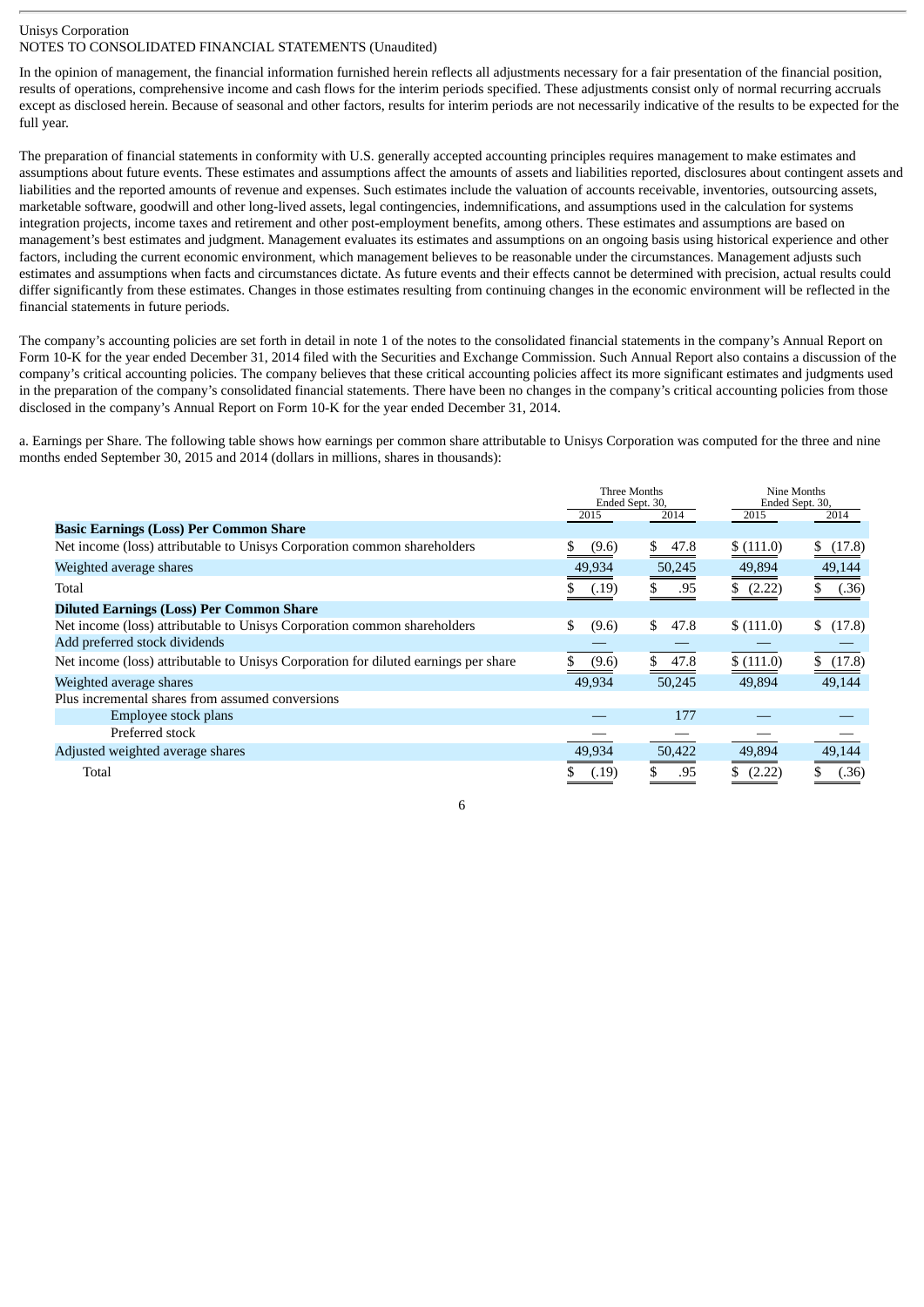In the nine months ended September 30, 2015 and 2014, the following weighted-average number of stock options and restricted stock units were antidilutive and therefore excluded from the computation of diluted earnings per share (in thousands): 3,319 and 3,318, respectively. In the nine months ended September 30, 2014, 585 (in thousands) of weighted-average mandatory convertible preferred stock were antidilutive and therefore excluded from the computation of diluted earnings per share.

b. Cost reduction actions. In April 2015, in connection with organizational initiatives to create a more competitive cost structure and rebalance the company's global skill set, the company announced a plan to recognize a pretax restructuring charge estimated at approximately \$300 million over the next several quarters.

During the three months ended September 30, 2015, the company recognized pretax charges of \$17.4 million in connection with this plan. The charges related to work-force reductions were \$9.8 million, principally related to severance costs, and were comprised of: (a) a charge of \$2.7 million for 176 employees in the U.S. and (b) a charge of \$7.1 million for 114 employees outside the U.S. In addition, the company recorded pretax charges of \$7.6 million for other expenses related to the cost reduction effort.

The pretax charges were recorded in the following statement of income classifications: cost of revenue – services, \$7.9 million; cost of revenue – technology, \$.1 million; selling, general and administrative expenses, \$8.6 million; and research and development expenses, \$.8 million.

During the nine months ended September 30, 2015, the company recognized pretax charges of \$70.0 million in connection with this plan, principally related to a reduction in employees. The charges related to work-force reductions were \$52.3 million, principally related to severance costs, and were comprised of: (a) a charge of \$28.1 million for 706 employees in the U.S. and (b) a charge of \$24.2 million for 527 employees outside the U.S. In addition, the company recorded pretax charges of \$17.7 million, related to asset impairments and other expenses related to the cost reduction effort.

The pretax charges were recorded in the following statement of income classifications: cost of revenue – services, \$21.2 million; cost of revenue – technology, \$.2 million; selling, general and administrative expenses, \$36.1 million; and research and development expenses, \$12.5 million.

A breakdown of the individual components of these costs for the nine months ended September 30, 2015 follows (in millions of dollars):

|                                     |           |         | Reductions | Work-Force      |
|-------------------------------------|-----------|---------|------------|-----------------|
|                                     | Headcount | Total   | U.S.       | $Int'$ l.       |
| Charges for work-force reductions   | 1,233     | \$52.3  | \$28.1     | \$24.2          |
| Utilized                            | (1,068)   | (28.3)  | (14.2)     | (14.1)          |
| <b>Translation adjustments</b>      |           | (0.9)   |            | (.9)            |
| Balance at Sept. 30, 2015           | 165       | \$ 23.1 | \$13.9     | \$9.2<br>$\sim$ |
| <b>Expected future utilization:</b> |           |         |            |                 |
| 2015 remaining three months         | 151       | \$18.4  | \$10.9     | \$7.5           |
| Beyond 2015                         | 14        | 4.7     | 3.0        | 1.7             |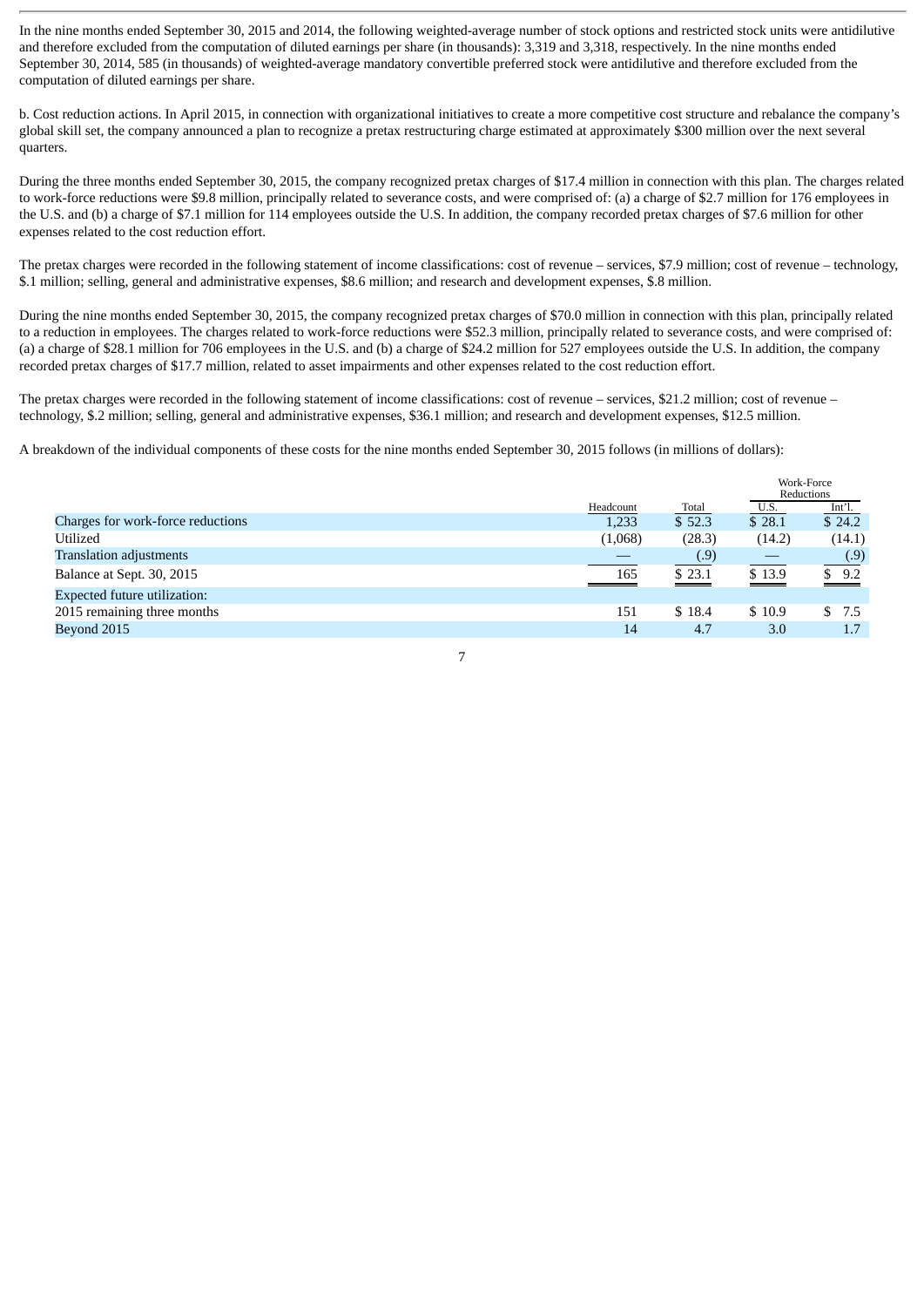c. Pension and Postretirement Benefits. Net periodic pension expense for the three and nine months ended September 30, 2015 and 2014 is presented below (in millions of dollars):

|                                              | Three Months<br>Ended Sept. 30, 2015 |                                     |                   | Three Months<br>Ended Sept. 30, 2014 |                                     |                    |
|----------------------------------------------|--------------------------------------|-------------------------------------|-------------------|--------------------------------------|-------------------------------------|--------------------|
|                                              | Total                                | U.S.<br>Plans                       | $Int'$ .<br>Plans | Total                                | U.S.<br>Plans                       | $Int'$ l.<br>Plans |
| Service cost                                 | 2.2                                  |                                     | 2.2<br>\$         | \$<br>2.1                            | \$.                                 | 2.1                |
| Interest cost                                | 80.0                                 | 56.1                                | 23.9              | 91.4                                 | 61.6                                | 29.8               |
| Expected return on plan assets               | (103.1)                              | (63.7)                              | (39.4)            | (111.8)                              | (71.3)                              | (40.5)             |
| Amortization of prior service (benefit) cost | (1.1)                                | (.6)                                | (.5)              | (1.1)                                | (.5)                                | (.6)               |
| Recognized net actuarial loss                | 49.2                                 | 33.1                                | 16.1              | 37.5                                 | 27.5                                | 10.0               |
| Net periodic pension expense                 | 27.2                                 | \$.<br>24.9                         | 2.3               | \$<br>18.1                           | \$<br>17.3                          | \$<br>$.8\,$       |
|                                              |                                      | Nine Months<br>Ended Sept. 30, 2015 |                   |                                      | Nine Months<br>Ended Sept. 30, 2014 |                    |
|                                              | Total                                | U.S.<br>Plans                       | Int'l.<br>Plans   | Total                                | U.S.<br>Plans                       | Int'l.<br>Plans    |
| Service cost                                 | $\mathbf{s}$<br>6.5                  |                                     | \$<br>6.5         | $\mathbf{s}$<br>6.4                  |                                     | \$<br>6.4          |
| Interest cost                                | 238.9                                | 168.1                               | 70.8              | 276.0                                | 186.3                               | 89.7               |
| Expected return on plan assets               | (308.0)                              | (191.1)                             | (116.9)           | (337.4)                              | (215.3)                             | (122.1)            |
| Amortization of prior service (benefit) cost | (3.3)                                | (1.8)                               | (1.5)             | (1.7)                                | (.1)                                | (1.6)              |
| Recognized net actuarial loss                | 147.4                                | 99.5                                | 47.9              | 112.8                                | 82.3                                | 30.5               |
| Curtailment gain                             |                                      |                                     |                   | (.6)                                 |                                     | (.6)               |

In 2015, the company estimates that it will make cash contributions of approximately \$151 million to its worldwide defined benefit pension plans, which is comprised of \$59 million for the company's U.S. qualified defined benefit pension plan and \$92 million primarily for non-U.S. defined benefit pension plans. In 2014, the company made cash contributions of \$183.4 million to its worldwide defined benefit pension plans. For the nine months ended September 30, 2015 and 2014, \$115.6 million and \$161.3 million, respectively, of cash contributions have been made.

Net periodic pension expense 5 81.5 \$ 81.5 \$ 74.7 \$ 6.8 \$ 55.5 \$ 53.2 \$ 2.3

Net periodic postretirement benefit expense for the three and nine months ended September 30, 2015 and 2014 is presented below (in millions of dollars):

|                                             |           | Three Months<br>Ended Sept. 30 |                 | Nine Months<br>Ended Sept. 30 |
|---------------------------------------------|-----------|--------------------------------|-----------------|-------------------------------|
|                                             | 2015      | 2014                           | 2015            | 2014                          |
| Service cost                                | $\sim$ .1 | $\texttt{\$}$ .2               | $\mathsf{S}$ .4 | \$.5                          |
| Interest cost                               | 1.7       | 2.0                            | 5.1             | 6.0                           |
| Expected return on assets                   | (.1)      | (.1)                           | (.3)            | (.4)                          |
| Amortization of prior service cost          | .3        |                                | .9              | 1.3                           |
| Recognized net actuarial loss               |           |                                | 2.1             | 2.5                           |
| Net periodic postretirement benefit expense | \$2.7     | \$3.3                          | \$8.2           | \$9.9                         |

The company expects to make cash contributions of approximately \$16 million to its postretirement benefit plan in 2015 compared with \$15.3 million in 2014. For the nine months ended September 30, 2015 and 2014, \$10.8 million and \$10.4 million, respectively, of cash contributions have been made.

d. Fair Value Measurements. Due to its foreign operations, the company is exposed to the effects of foreign currency exchange rate fluctuations on the U.S. dollar, principally related to intercompany account balances. The company uses derivative financial instruments to reduce its exposure to market risks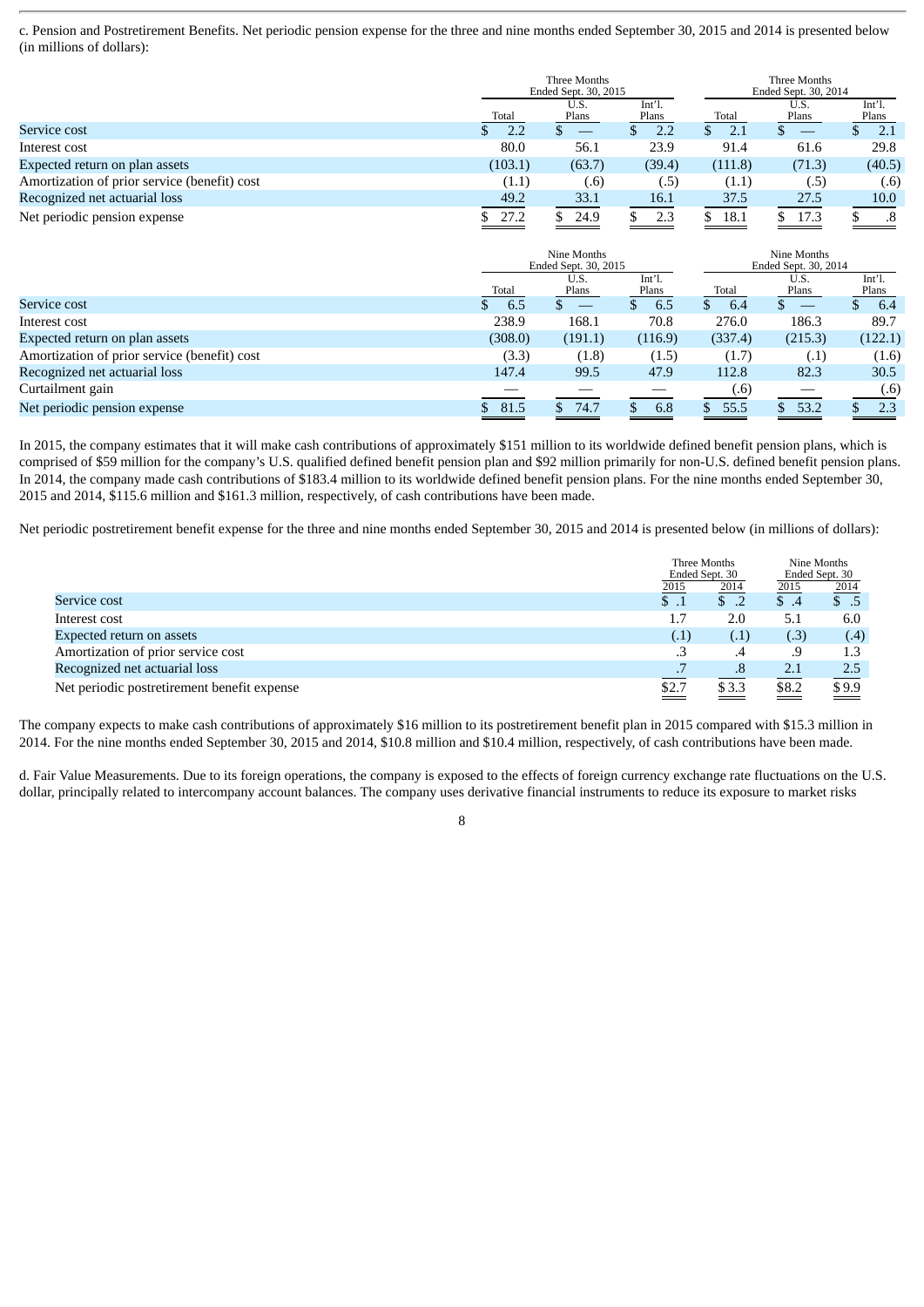from changes in foreign currency exchange rates on such balances. The company enters into foreign exchange forward contracts, generally having maturities of three months or less, which have not been designated as hedging instruments. At September 30, 2015 and 2014, the notional amount of these contracts was \$409.3 million and \$421.1 million, respectively. At September 30, 2015 and 2014, the fair value of such contracts was a net loss of \$.8 million and a net gain of \$1.5 million, respectively, of which \$.6 million and \$2.6 million, respectively, has been recognized in "Prepaid expenses and other current assets" and \$1.4 and \$1.1 million, respectively, has been recognized in "Other accrued liabilities" in the company's consolidated balance sheet. For the nine months ended September 30, 2015 and 2014, changes in the fair value of these instruments was a gain of \$13.7 million and a gain of \$15.9 million, respectively, which has been recognized in earnings in "Other income (expense), net" in the company's consolidated statement of income. The fair value of these forward contracts is based on quoted prices for similar but not identical financial instruments; as such, the inputs are considered Level 2 inputs.

Financial assets with carrying values approximating fair value include cash and cash equivalents and accounts receivable. Financial liabilities with carrying values approximating fair value include accounts payable and other accrued liabilities. The carrying amounts of these financial assets and liabilities approximate fair value due to their short maturities. At September 30, 2015 and December 31, 2014, the carrying amount of long-term debt was less than fair value, which is based on market prices (Level 2 inputs), of such debt by approximately \$8 million and \$9 million, respectively.

e. Stock Options. Under stockholder approved stock-based plans, stock options, stock appreciation rights, restricted stock and restricted stock units may be granted to officers, directors and other key employees. At September 30, 2015, 2.2 million shares of unissued common stock of the company were available for granting under these plans.

The fair value of stock option awards was estimated using the Black-Scholes option pricing model with the following assumptions and weighted-average fair values:

|                                      |        | Nine Months Ended Sept. 30 |
|--------------------------------------|--------|----------------------------|
|                                      | 2015   | 2014                       |
| Weighted-average fair value of grant | 9.00   | 11.27                      |
| Risk-free interest rate              | 1.28%  | 1.04%                      |
| <b>Expected volatility</b>           | 45.46% | 45.65%                     |
| Expected life of options in years    | 4.92   | 3.71                       |
| Expected dividend yield              |        |                            |

Restricted stock unit awards may contain time-based units, performance-based units or a combination of both. Each performance-based unit will vest into zero to 2.0 shares depending on the degree to which the performance goals are met. Compensation expense resulting from these awards is recognized as expense ratably for each installment from the date of grant until the date the restrictions lapse and is based on the fair market value at the date of grant and the probability of achievement of the specific performance-related goals.

The company records all share-based expense in selling, general and administrative expense.

During the nine months ended September 30, 2015 and 2014, the company recorded \$7.9 million and \$10.6 million of share-based compensation expense, respectively, which is comprised of \$3.8 million and \$4.2 million of restricted stock unit expense and \$4.1 million and \$6.4 million of stock option expense, respectively.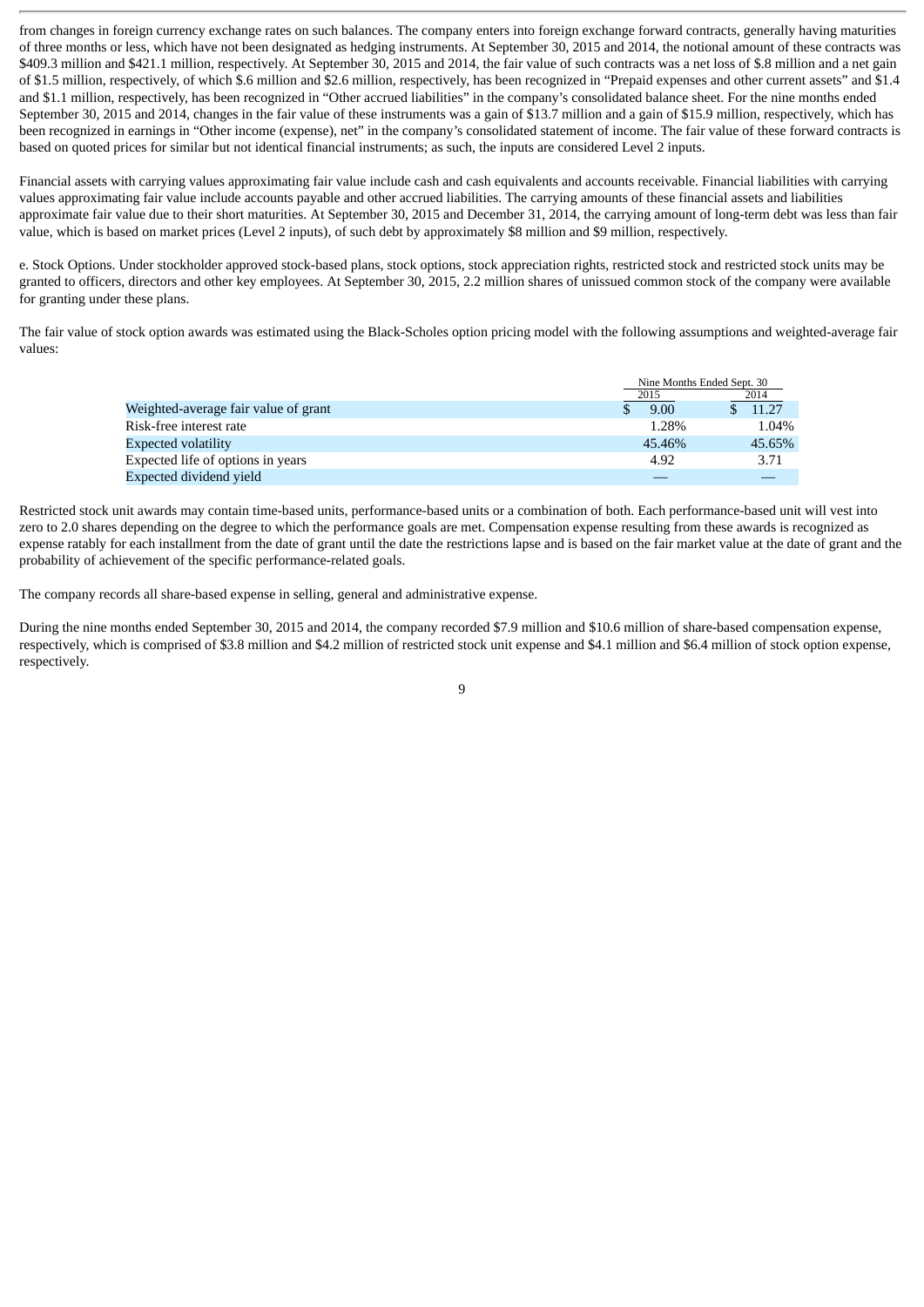A summary of stock option activity for the nine months ended September 30, 2015 follows (shares in thousands):

| Options                            | <b>Shares</b> | Weighted-<br>Average<br>Exercise<br>Price | Weighted-<br>Average<br>Remaining<br>Contractual<br>Term (years) | Aggregate<br>Intrinsic<br>Value<br>(\$ in millions) |
|------------------------------------|---------------|-------------------------------------------|------------------------------------------------------------------|-----------------------------------------------------|
| Outstanding at December 31, 2014   | 2,816         | \$29.51                                   |                                                                  |                                                     |
| Granted                            | 728           | 23.42                                     |                                                                  |                                                     |
| Exercised                          | (190)         | 19.53                                     |                                                                  |                                                     |
| Forfeited and expired              | (528)         | 33.91                                     |                                                                  |                                                     |
| Outstanding at Sept. 30, 2015      | 2,826         | 27.79                                     | 3.00                                                             | \$<br>$\overline{0}$ .                              |
| Expected to vest at Sept. 30, 2015 | 1,321         | 26.34                                     | 4.41                                                             | .0                                                  |
| Exercisable at Sept. 30, 2015      | 1,448         | 29.25                                     | 1.62                                                             | $\bf{0}$ .                                          |
|                                    |               |                                           |                                                                  |                                                     |

The aggregate intrinsic value represents the total pretax value of the difference between the company's closing stock price on the last trading day of the period and the exercise price of the options, multiplied by the number of in-the-money stock options that would have been received by the option holders had all option holders exercised their options on September 30, 2015. The intrinsic value of the company's stock options changes based on the closing price of the company's stock. The total intrinsic value of options exercised for the nine months ended September 30, 2015 and 2014 was \$.6 million and \$4.6 million, respectively. As of September 30, 2015, \$5.1 million of total unrecognized compensation cost related to stock options is expected to be recognized over a weighted-average period of 2.0 years.

A summary of restricted stock unit activity for the nine months ended September 30, 2015 follows (shares in thousands):

|                                  | Restricted<br>Stock<br>Units | weighted-<br>Average<br>Grant-Date<br>Fair Value |
|----------------------------------|------------------------------|--------------------------------------------------|
| Outstanding at December 31, 2014 | 354                          | 28.81<br>\$                                      |
| Granted                          | 446                          | 22.65                                            |
| Vested                           | (81)                         | 23.87                                            |
| Forfeited and expired            | (226)                        | 29.42                                            |
| Outstanding at Sept. 30, 2015    | 493                          | 23.78                                            |

Weighted-

The fair value of restricted stock units is determined based on the trading price of the company's common shares on the date of grant. The aggregate weighted-average grant-date fair value of restricted stock units granted during the nine months ended September 30, 2015 and 2014 was \$10.1 million and \$12.7 million, respectively. As of September 30, 2015, there was \$6.3 million of total unrecognized compensation cost related to outstanding restricted stock units granted under the company's plans. That cost is expected to be recognized over a weighted-average period of 2.3 years. The aggregate weighted-average grant-date fair value of restricted stock units vested during the nine months ended September 30, 2015 and 2014 was \$1.9 million and \$2.7 million, respectively.

Common stock issued upon exercise of stock options or upon lapse of restrictions on restricted stock units are newly issued shares. Cash received from the exercise of stock options for the nine months ended September 30, 2015 and 2014 was \$3.7 million and \$3.3 million, respectively. In light of its tax position, the company is currently not recognizing any tax benefits from the exercise of stock options or upon issuance of stock upon lapse of restrictions on restricted stock units. Tax benefits resulting from tax deductions in excess of the compensation costs recognized are classified as financing cash flows.

f. Segment Information. Effective January 1, 2015, the company changed the grouping of certain of its classes of products and services. As a result, certain revenue (principally company technology products) previously reported in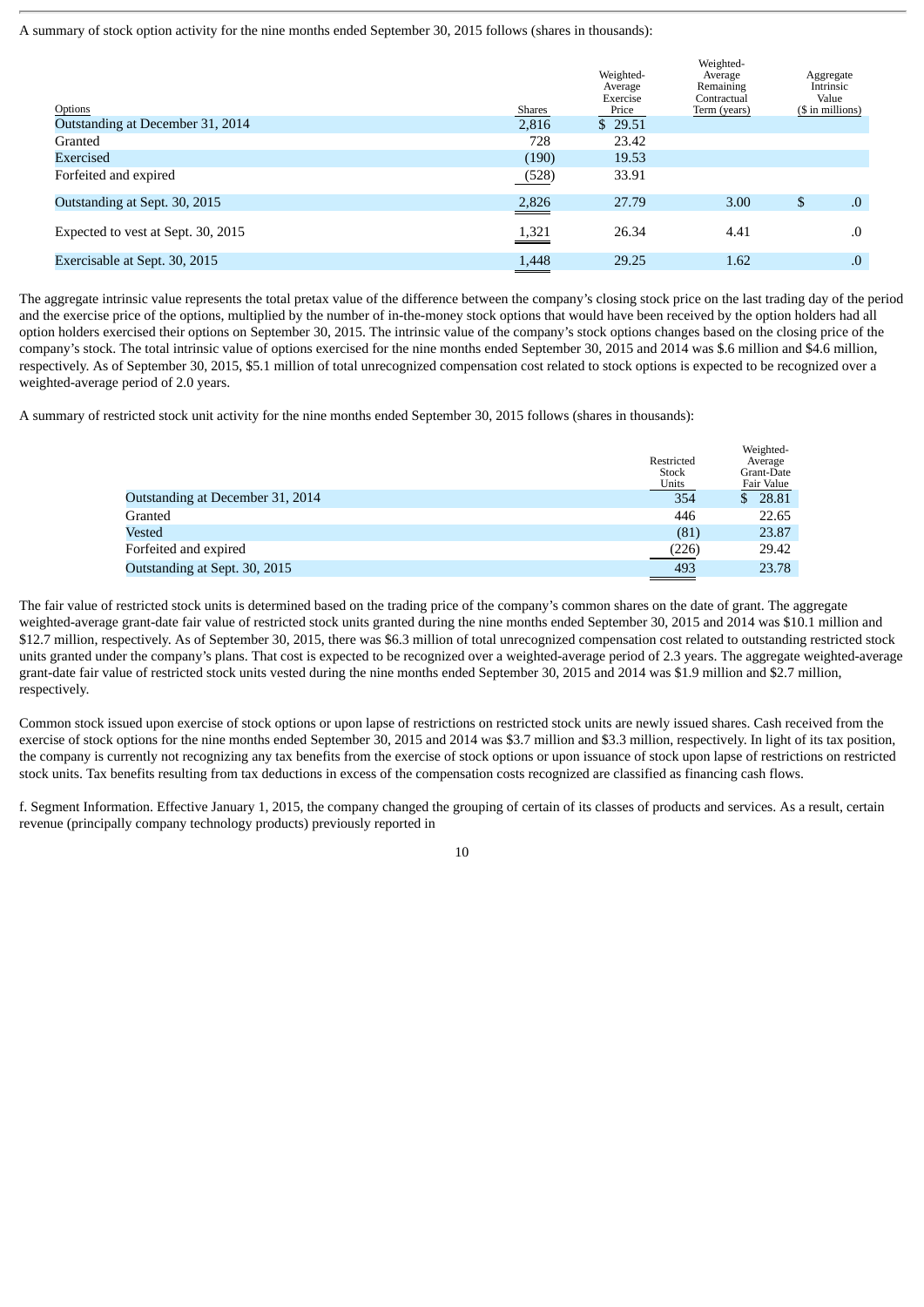the company's Services segment is now reported in its Technology segment. As a result, prior-periods segment revenue and cost of sales, as well as customer revenue by classes of similar products and services, have been reclassified to conform to the current-year period.

The company has two business segments: Services and Technology. Revenue classifications within the Services segment are as follows:

- Cloud & infrastructure services. This represents revenue from work the company performs in the data center and cloud area, technology consulting and technology-based systems integration projects, as well as global service desks and global field services.
- Application services. This represents revenue from application managed services and application development, maintenance and support work.
- Business processing outsourcing services. This represents revenue from the management of clients' specific business processes.

The accounting policies of each business segment are the same as those followed by the company as a whole. Intersegment sales and transfers are priced as if the sales or transfers were to third parties. Accordingly, the Technology segment recognizes intersegment revenue and manufacturing profit on hardware and software shipments to customers under Services contracts. The Services segment, in turn, recognizes customer revenue and marketing profits on such shipments of company hardware and software to customers. The Services segment also includes the sale of hardware and software products sourced from third parties that are sold to customers through the company's Services channels. In the company's consolidated statements of income, the manufacturing costs of products sourced from the Technology segment and sold to Services customers are reported in cost of revenue for Services.

Also included in the Technology segment's sales and operating profit are sales of hardware and software sold to the Services segment for internal use in Services engagements. The amount of such profit included in operating income of the Technology segment for the three months ended September 30, 2015 and 2014 was \$1.6 million and zero, respectively. The amount for the nine months ended September 30, 2015 and 2014 was \$9.1 million and \$.4 million, respectively. The profit on these transactions is eliminated in Corporate.

The company evaluates business segment performance based on operating income exclusive of pension income or expense, restructuring charges and unusual and nonrecurring items, which are included in Corporate. All other corporate and centrally incurred costs are allocated to the business segments based principally on revenue, employees, square footage or usage.

A summary of the company's operations by business segment for the three and nine month periods ended September 30, 2015 and 2014 is presented below (in millions of dollars):

|                                      | Total                 | Corporate    | Services     | Technology  |
|--------------------------------------|-----------------------|--------------|--------------|-------------|
| Three Months Ended<br>Sept. 30, 2015 |                       |              |              |             |
| Customer revenue                     | \$739.2               |              | \$656.0      | \$.<br>83.2 |
| Intersegment                         |                       | \$<br>(11.9) |              | 11.9        |
| Total revenue                        | \$739.2               | \$ (11.9)    | \$656.0      | 95.1        |
| Operating income                     | 8.6                   | (42.9)<br>\$ | 31.8         | 19.7        |
| Three Months Ended<br>Sept. 30, 2014 |                       |              |              |             |
| Customer revenue                     | \$882.5               |              | \$711.9      | \$<br>170.6 |
| Intersegment                         |                       | \$<br>(9.0)  |              | 9.0         |
| Total revenue                        | $\mathbf{s}$<br>882.5 | (9.0)        | \$.<br>711.9 | 179.6<br>\$ |
| Operating income                     | 76.6                  | \$ (15.6)    | 36.5         | 55.7        |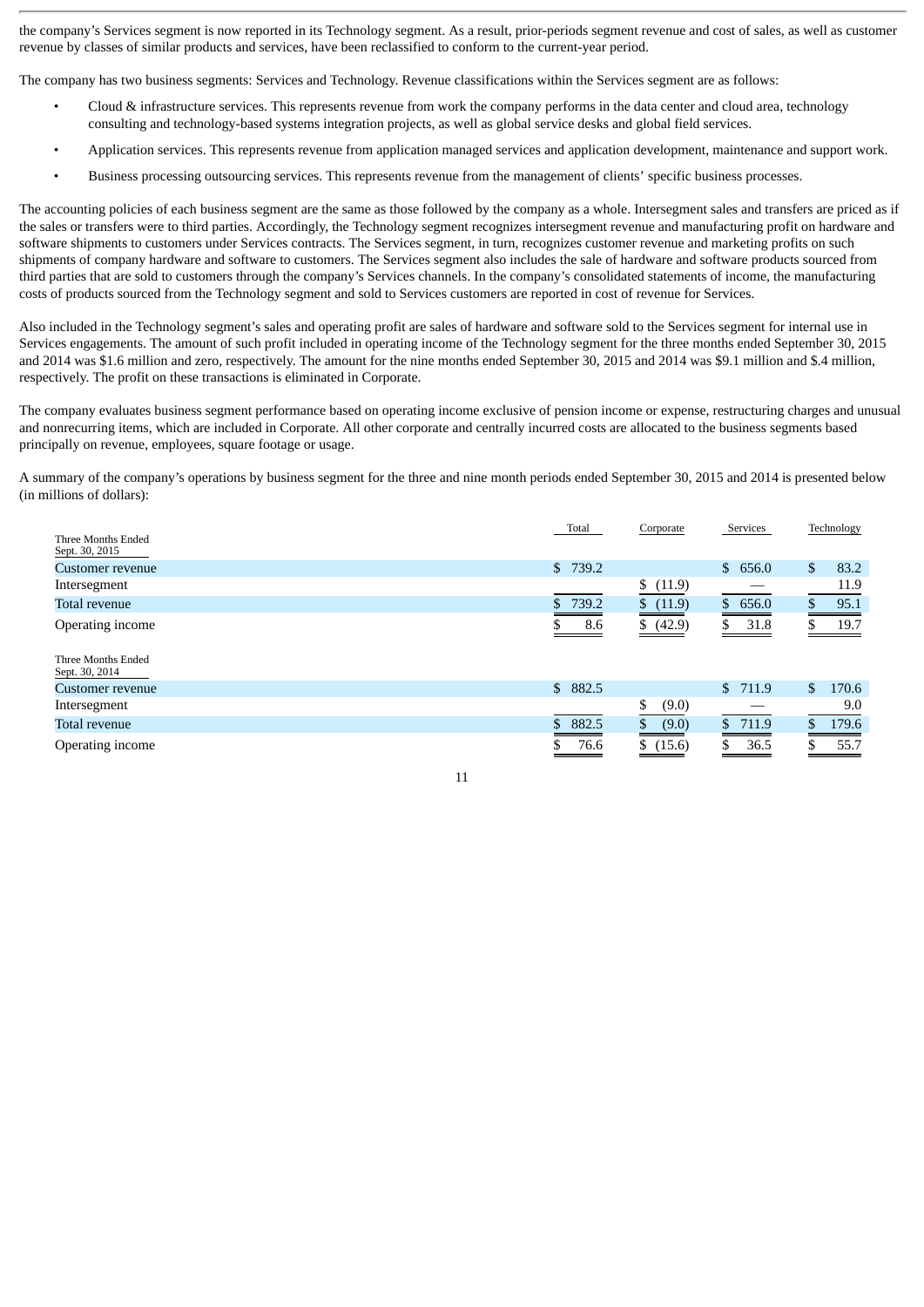| Nine Months Ended<br>Sept. 30, 2015 |              |           |             |         |
|-------------------------------------|--------------|-----------|-------------|---------|
| Customer revenue                    | \$2,225.2    |           | \$1,956.5   | \$268.7 |
| Intersegment                        |              | \$ (40.6) |             | 40.5    |
| Total revenue                       | \$2,225.2    | \$ (40.6) | \$1,956.6   | \$309.2 |
| Operating income                    | (70.9)<br>\$ | \$(152.3) | 37.6<br>\$. | \$43.8  |
| Nine Months Ended<br>Sept. 30, 2014 |              |           |             |         |
| Customer revenue                    | \$2,450.6    |           | \$2,097.0   | \$353.6 |
| Intersegment                        |              | \$ (22.9) | .3          | 22.6    |
| Total revenue                       | \$2,450.6    | \$ (22.9) | \$2,097.3   | \$376.2 |
| Operating income                    | 72.5         | \$ (46.5) | 72.5<br>¢   | \$46.5  |

Presented below is a reconciliation of total business segment operating income to consolidated income before income taxes (in millions of dollars):

|                                  |           | Three Months<br>Ended Sept. 30 |          | Nine Months<br>Ended Sept. 30 |  |
|----------------------------------|-----------|--------------------------------|----------|-------------------------------|--|
|                                  | 2015      | 2014                           | 2015     | 2014                          |  |
| Total segment operating income   | \$51.5    | \$92.2                         | \$81.4   | \$119.0                       |  |
| Interest expense                 | (3.0)     | (2.3)                          | (8.3)    | (6.6)                         |  |
| Other income (expense), net      | 1.7       | 3.3                            | 8.0      | (9.0)                         |  |
| Cost reduction charges           | (17.4)    |                                | (70.0)   |                               |  |
| Corporate and eliminations       | (25.5)    | (15.6)                         | (82.3)   | (46.5)                        |  |
| Total income before income taxes | 7.3<br>\$ | \$77.6                         | \$(71.2) | \$56.9                        |  |

Customer revenue by classes of similar products or services, by segment, is presented below (in millions of dollars):

|                                          |         | Three Months<br>Ended Sept. 30 |           | Nine Months<br>Ended Sept. 30 |
|------------------------------------------|---------|--------------------------------|-----------|-------------------------------|
|                                          | 2015    | 2014                           | 2015      | 2014                          |
| <b>Services</b>                          |         |                                |           |                               |
| Cloud & infrastructure services          | \$380.0 | \$439.2                        | \$1,146.1 | \$1,289.4                     |
| <b>Application services</b>              | 220.7   | 207.2                          | 640.6     | 608.5                         |
| Business processing outsourcing services | 55.3    | 65.5                           | 169.8     | 199.1                         |
|                                          | 656.0   | 711.9                          | 1,956.5   | 2,097.0                       |
| Technology                               | 83.2    | 170.6                          | 268.7     | 353.6                         |
| Total                                    | \$739.2 | \$882.5                        | \$2,225.2 | \$2,450.6                     |

Geographic information about the company's revenue, which is principally based on location of the selling organization, is presented below (in millions of dollars):

|                      |         | Three Months<br>Ended Sept. 30 |           | Nine Months<br>Ended Sept. 30 |  |
|----------------------|---------|--------------------------------|-----------|-------------------------------|--|
|                      | 2015    | 2014                           | 2015      | 2014                          |  |
| <b>United States</b> | \$359.9 | \$377.3                        | \$1,085.8 | \$997.0                       |  |
| United Kingdom       | 92.6    | 104.6                          | 264.1     | 327.5                         |  |
| Other international  | 286.7   | 400.6                          | 875.3     | 1,126.1                       |  |
| Total                | \$739.2 | \$882.5                        | \$2,225.2 | \$2,450.6                     |  |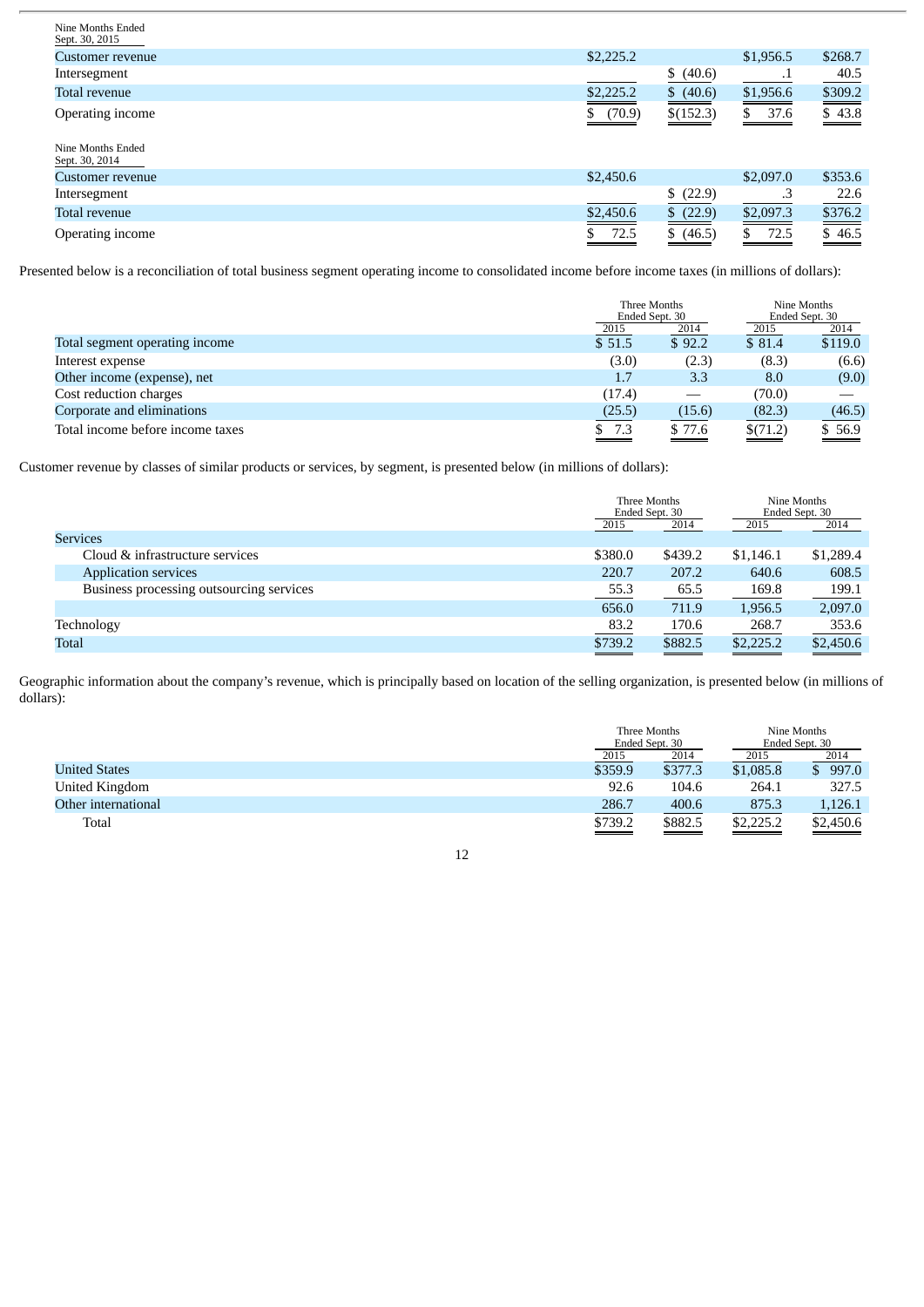g. Accumulated Other Comprehensive Income. Accumulated other comprehensive loss as of December 31, 2014 and September 30, 2015 is as follows (in millions of dollars):

|                                                                  | Total       | Translation<br>Adjustments | Postretirement<br>Plans |
|------------------------------------------------------------------|-------------|----------------------------|-------------------------|
| Balance at December 31, 2014                                     | \$(4,113.4) | (737.8)<br>S.              | (3,375.6)               |
| Other comprehensive income before reclassifications              | (43.9)      | (84.0)                     | 40.1                    |
| Amounts reclassified from accumulated other comprehensive income | 133.9       |                            | 133.9                   |
| Current period other comprehensive income                        | 90.0        | (84.0)                     | 174.0                   |
| Balance at Sept. 30, 2015                                        | \$(4,023.4) | (821.8)                    | (3,201.6)               |

Amounts related to postretirement plans not reclassified in their entirety out of accumulated other comprehensive income for the three and nine months ended September 30, 2015 and 2014 were as follows (in millions of dollars):

|                     |    | Three Months Ended Sept 30 |  |       | Nine Months Ended Sept 30 |       |  |       |
|---------------------|----|----------------------------|--|-------|---------------------------|-------|--|-------|
|                     |    | 2015                       |  | 2014  |                           | 2015  |  | 2014  |
| Amortization of:    |    |                            |  |       |                           |       |  |       |
| Prior service cost* | ۵D | (.8)                       |  | (.5)  |                           | (2.3) |  | (.4)  |
| Actuarial losses*   |    | 47.8                       |  | 37.6  |                           | 143.1 |  | 112.9 |
| Curtailment gain*   |    |                            |  |       |                           |       |  | (.6)  |
| Total before tax    |    | 47.0                       |  | 37.1  |                           | 140.8 |  | 111.9 |
| Income tax benefit  |    | (3.9)                      |  | (1.5) |                           | (6.9) |  | (4.4) |
| Net of tax          |    | 43.1                       |  | 35.6  |                           | 133.9 |  | 107.5 |

\* These items are included in net periodic postretirement cost (see note (c)).

Noncontrolling interests as of December 31, 2014 and September 30, 2015 are as follows (in millions of dollars):

|                                | Noncontrolling<br>Interests |
|--------------------------------|-----------------------------|
| Balance at December 31, 2014   | 7.6                         |
| Net income                     | 6.5                         |
| <b>Translation adjustments</b> | (2.5)                       |
| Postretirement plans           | 7.3                         |
| Balance at September 30, 2015  | 18.9                        |

h. Supplemental Cash Flow Information. Cash paid, net of refunds, during the nine months ended September 30, 2015 and 2014 for income taxes was \$52.5 million and \$58.2 million, respectively.

Cash paid during the nine months ended September 30, 2015 and 2014 for interest was \$13.7 million and \$13.2 million, respectively.

i. Commitments and Contingencies. There are various lawsuits, claims, investigations and proceedings that have been brought or asserted against the company, which arise in the ordinary course of business, including actions with respect to commercial and government contracts, labor and employment, employee benefits, environmental matters, intellectual property, and non-income tax and employment compensation in Brazil. The company records a provision for these matters when it is both probable that a liability has been incurred and the amount of the loss can be reasonably estimated. Any provisions are reviewed at least quarterly and are adjusted to reflect the impact and status of settlements, rulings, advice of counsel and other information and events pertinent to a particular matter.

The company believes that it has valid defenses with respect to legal matters pending against it. Based on its experience, the company also believes that the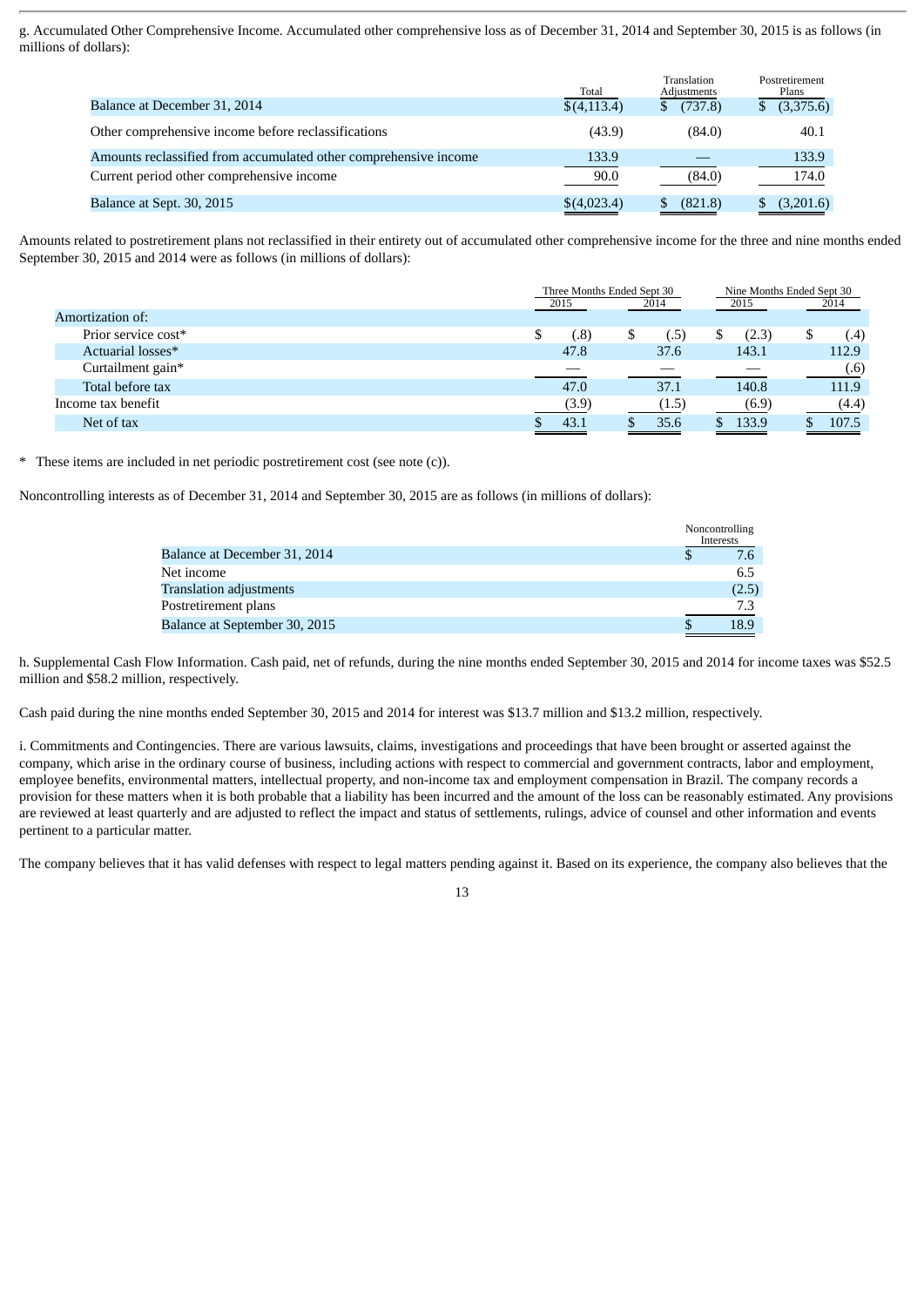damage amounts claimed in the lawsuits disclosed below are not a meaningful indicator of the company's potential liability. Litigation is inherently unpredictable, however, and it is possible that the company's results of operations or cash flow could be materially affected in any particular period by the resolution of one or more of the legal matters pending against it.

In April 2007, the Ministry of Justice of Belgium sued Unisys Belgium SA-NV, a Unisys subsidiary (Unisys Belgium), in the Court of First Instance of Brussels. The Belgian government had engaged the company to design and develop software for a computerized system to be used to manage the Belgian court system. The Belgian State terminated the contract and in its lawsuit has alleged that the termination was justified because Unisys Belgium failed to deliver satisfactory software in a timely manner. It claims damages of approximately 28 million Euros. Unisys Belgium filed its defense and counterclaim in April 2008, in the amount of approximately 18.5 million Euros. The company believes it has valid defenses to the claims and contends that the Belgian State's termination of the contract was unjustified.

The company's Brazilian operations, along with those of many other companies doing business in Brazil, are involved in various litigation matters, including numerous governmental assessments related to indirect and other taxes, as well as disputes associated with former employees and contract labor. The taxrelated matters pertain to value added taxes, customs, duties, sales and other non-income related tax exposures. The labor-related matters include claims related to compensation matters. The company believes that appropriate accruals have been established for such matters based on information currently available. At September 30, 2015, excluding those matters that have been assessed by management as being remote as to the likelihood of ultimately resulting in a loss, the amount related to unreserved tax-related matters, inclusive of any related interest, is estimated to be up to approximately \$92 million.

The company has been involved in a matter arising from the sale of its Health Information Management (HIM) business to Molina Information Systems, LLC (Molina) under a 2010 Asset Purchase Agreement (APA). The HIM business provided system solutions and services to state governments, including the state of Idaho, for administering Medicaid programs. In August 2012, Molina sued the company in Federal District Court in Delaware alleging breaches of contract, negligent misrepresentation and intentional misrepresentation with respect to the APA and the Medicaid contract with Idaho. Molina sought compensatory damages, punitive damages, lost profits, indemnification, and declaratory relief. Molina alleged losses of approximately \$35 million in the complaint. In June 2013, the District Court granted the company's motion to dismiss the complaint and allowed Molina to replead certain claims and file an amended complaint. In August 2013, Molina filed an amended complaint. The company filed a motion to dismiss the amended complaint. On September 2, 2014, the District Court granted the company's motion to dismiss the negligent misrepresentation claim, but denied the company's motion with respect to Molina's intentional misrepresentation and breach of contract claims. The litigation continues on the remaining claims.

On June 26, 2014, the State of Louisiana filed a Petition for Damages against, among other defendants, the company and Molina Information Systems, LLC, in the Parish of East Baton Rouge, 19th Judicial District. The State alleges that between 1989 and 2012 the defendants, each acting successively as the State's Medicaid fiscal intermediary, utilized an incorrect reimbursement formula for the payment of pharmaceutical claims causing the State to pay excessive amounts for prescription drugs. The company believes that it has valid defenses to Louisiana's claims and is asserting them in the pending litigation.

With respect to the specific legal proceedings and claims described above, except as otherwise noted, either (i) the amount or range of possible losses in excess of amounts accrued, if any, is not reasonably estimable or (ii) the company believes that the amount or range of possible losses in excess of amounts accrued that are estimable would not be material.

Litigation is inherently unpredictable and unfavorable resolutions could occur. Accordingly, it is possible that an adverse outcome from such matters could exceed the amounts accrued in an amount that could be material to the company's financial condition, results of operations and cash flows in any particular reporting period.

Notwithstanding that the ultimate results of the lawsuits, claims, investigations and proceedings that have been brought or asserted against the company are not currently determinable, the company believes that at September 30, 2015, it has adequate provisions for any such matters.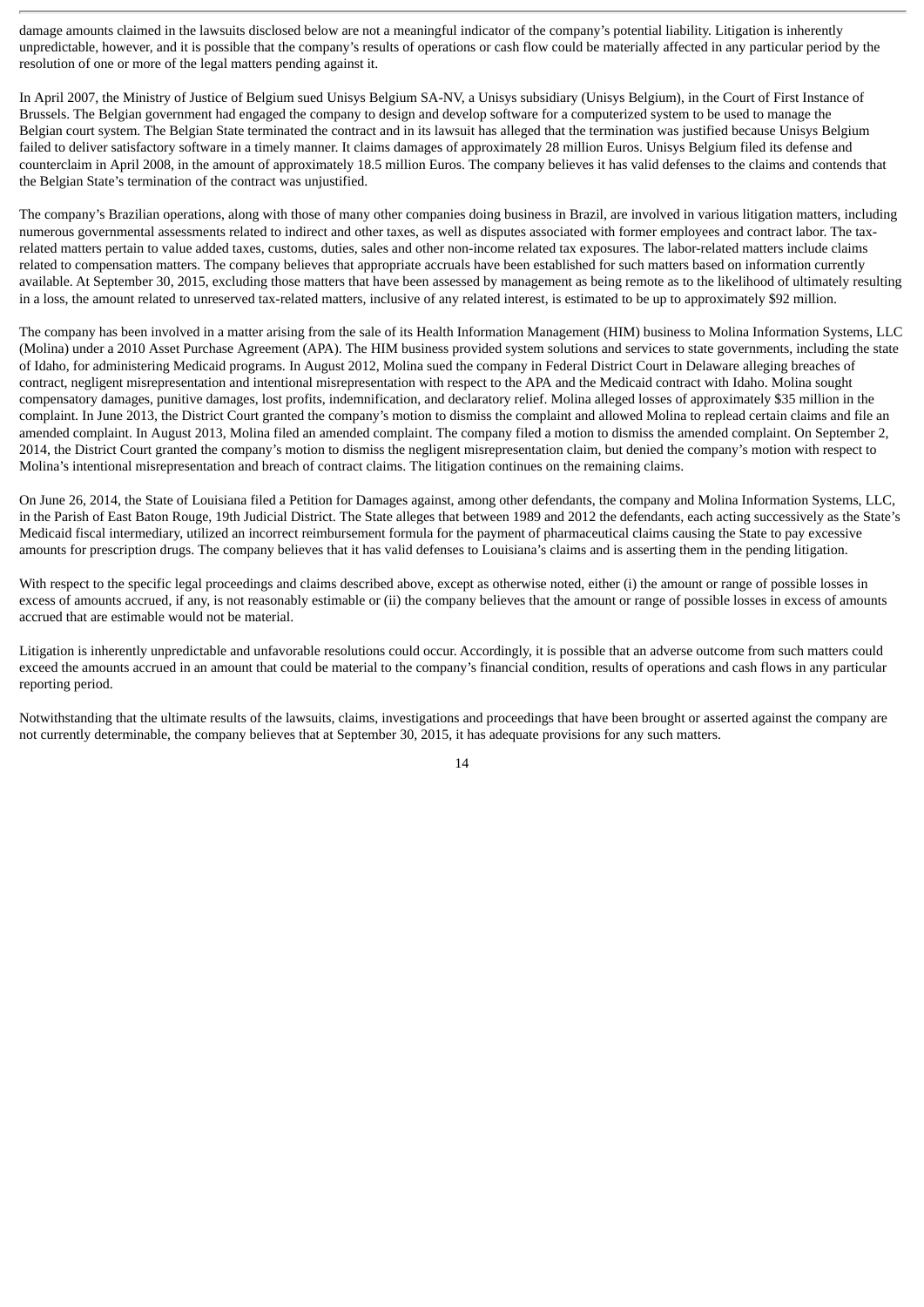j. Income Taxes. Accounting rules governing income taxes require that deferred tax assets and liabilities be recognized using enacted tax rates for the effect of temporary differences between the book and tax bases of recorded assets and liabilities. These rules also require that deferred tax assets be reduced by a valuation allowance if it is more likely than not that some portion or the entire deferred tax asset will not be realized.

The company evaluates the realizability of its deferred tax assets by assessing its valuation allowance and by adjusting the amount of such allowance, if necessary. The factors used to assess the likelihood of realization are the company's historical profitability, forecast of future taxable income and available tax-planning strategies that could be implemented to realize the net deferred tax assets. The company uses tax-planning strategies to realize or renew net deferred tax assets to avoid the potential loss of future tax benefits.

A full valuation allowance is currently maintained for all U.S. and certain foreign deferred tax assets in excess of deferred tax liabilities. The company will record a tax provision or benefit for those international subsidiaries that do not have a full valuation allowance against their net deferred tax assets. Any profit or loss recorded for the company's U.S. continuing operations will have no provision or benefit associated with it due to full valuation allowance, except with respect to refundable tax credits and withholding taxes not creditable against future taxable income. As a result, the company's provision or benefit for taxes may vary significantly depending on the geographic distribution of income.

k. Foreign Currency Translation. In January of 2014, the Venezuelan government announced that the exchange rate to be applied to the settlement of certain transactions, including foreign investments and royalties would be changed to the SICAD I auction rate. As a result, the company changed the exchange rate used to remeasure its Venezuelan subsidiary's financial statements in U.S. dollars from the official rate of 6.3 bolivars to the SICAD I rate.

As the company believes that the SIMADI rate is now more representative of what it might expect to receive in a dividend transaction, the company switched to using the SIMADI rate effective as of September 30, 2015. At that date the SIMADI exchange rate was approximately 198.45 bolivars to the U.S. dollar. As a result of the change in rate, the company recorded a foreign exchange loss of approximately \$7 million in the September 2015 quarter.

After the application of the SIMADI exchange rate at September 30, 2015, the company's operations in Venezuela had an immaterial amount of net monetary assets denominated in local currency.

l. Stockholder's Equity. On March 1, 2014, all of the outstanding shares of 6.25% mandatory convertible preferred stock (2,587,400 shares) were automatically converted (in accordance with its terms) into 6,912,756 shares of the company's common stock. Because March 1, 2014 was not a business day, the mandatory conversion was effected on Monday, March 3, 2014.

m. Accounting Standards. In May of 2014 (subsequently amended in August of 2015), the Financial Accounting Standards Board issued a new revenue recognition standard entitled "Revenue from Contracts with Customers." The objective of the standard is to establish the principles that an entity shall apply to report useful information to users of financial statements about the nature, amount, timing, and uncertainty of revenue and cash flows from a contract with a customer. The standard is effective for annual reporting periods beginning after December 15, 2017, which for the company is January 1, 2018. Earlier application is permitted only as of annual reporting periods beginning after December 15, 2016, which for the company in January 1, 2017. The standard allows for either "full retrospective" adoption, meaning the standard is applied to all periods presented, or "modified retrospective" adoption, meaning the standard is applied only to the most current period presented in the financial statements. The company is currently assessing when and which method it will choose for adoption, and is evaluating the impact of the adoption on its consolidated results of operations and financial position.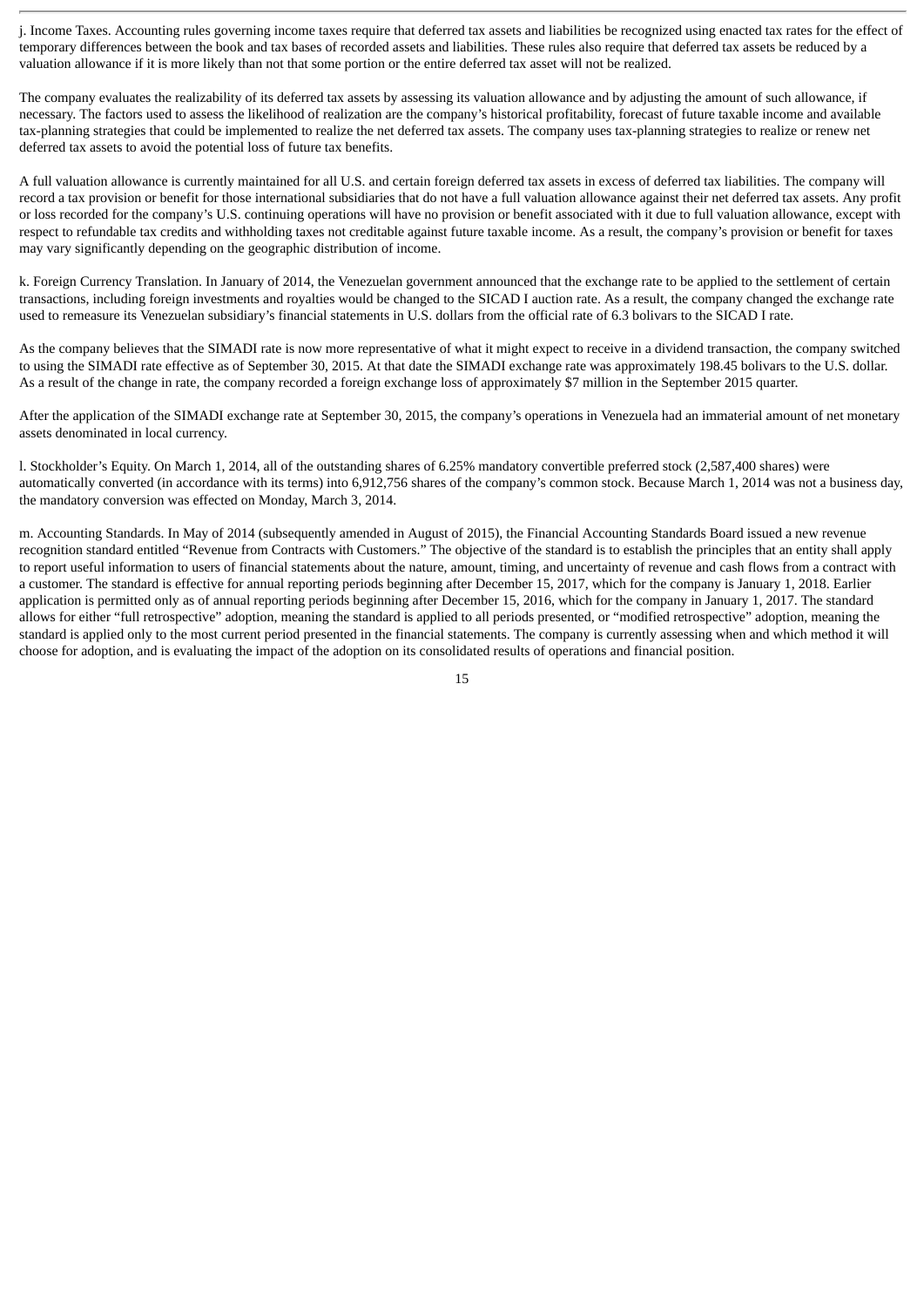Item 2. Management's Discussion and Analysis of Financial Condition and Results of Operations.

#### **MANAGEMENT'S DISCUSSION AND ANALYSIS OF FINANCIAL CONDITION AND RESULTS OF OPERATIONS**

#### **Overview**

During the September 2015 quarter, the company continued to implement organizational initiatives to create a more competitive cost structure and rebalance the company's global skill set. The company had previously announced a plan to incur pretax restructuring charges estimated at approximately \$300 million over several quarters. The company expects to generate annualized cost savings of approximately \$200 million from this program by the end of 2016.

During the nine months ended September 30, 2015, the company recognized pretax charges of \$70.0 million in connection with this plan. The charges related to work-force reductions were \$52.3 million, principally related to severance costs, and were comprised of: (a) a charge of \$28.1 million for 706 employees in the U.S. and (b) a charge of \$24.2 million for 527 employees outside the U.S. In addition, the company recorded pretax charges of \$17.7 million related to asset impairments and other expenses related to the cost reduction effort.

The pretax charges were recorded in the following statement of income classifications: cost of revenue – services, \$21.2 million; cost of revenue – technology, \$.2 million; selling, general and administrative expenses, \$36.1 million; and research and development expenses, \$12.5 million.

The company's results in the nine months ended September 30, 2015 were impacted by the charges referred to above as well as the negative impact of foreign currency fluctuations. For the nine months ended September 30, 2015, the company reported a net loss attributable to Unisys Corporation common shareholders of \$111.0 million, or a loss of \$2.22 per diluted share, compared with a net loss of \$17.8 million, or a loss \$.36 per diluted share, for the nine months ended September 30, 2014. The current period includes after tax cost reduction charges (discussed above) of \$65.0 million, or \$1.30 per diluted share.

Revenue for the nine months ended September 30, 2015 declined 9 percent to \$2,225.2 million compared with \$2,450.6 million for the nine months ended September 30, 2014, principally due to an 8-percentage-point negative impact of foreign currency fluctuations.

#### **Results of operations**

#### *Company results*

#### *Three months ended September 30, 2015 compared with the three months ended September 30, 2014*

During the three months ended September 30, 2015, the company recognized pretax charges of \$17.4 million in connection with the plan discussed above. The charges related to work-force reductions were \$9.8 million and were comprised of: (a) a charge of \$2.7 million for 176 employees in the U.S. and (b) a charge of \$7.1 million for 114 employees outside the U.S. In addition, the company recorded pretax charges of \$7.6 million for other expenses related to the cost reduction effort.

The pretax charges were recorded in the following statement of income classifications: cost of revenue – services, \$7.9 million; cost of revenue – technology, \$.1 million; selling, general and administrative expenses, \$9.7 million; and research and development expenses, \$.8 million.

Revenue for the quarter ended September 30, 2015 was \$739.2 million compared with \$882.5 million for the third quarter of 2014, a decrease of 16% from the prior year. Foreign currency fluctuations had an 8-percentage point negative impact on revenue in the current period compared with the year-ago period.

Services revenue decreased 8% and Technology revenue decreased 51% in the current quarter compared with the year-ago period. U.S. revenue decreased 5% in the third quarter compared with the year-ago period. International revenue decreased 25% in the current quarter with all regions contributing to the decline. Foreign currency had a 14-percentage-point negative impact on international revenue in the three months ended September 30, 2015 compared with the three months ended September 30, 2014.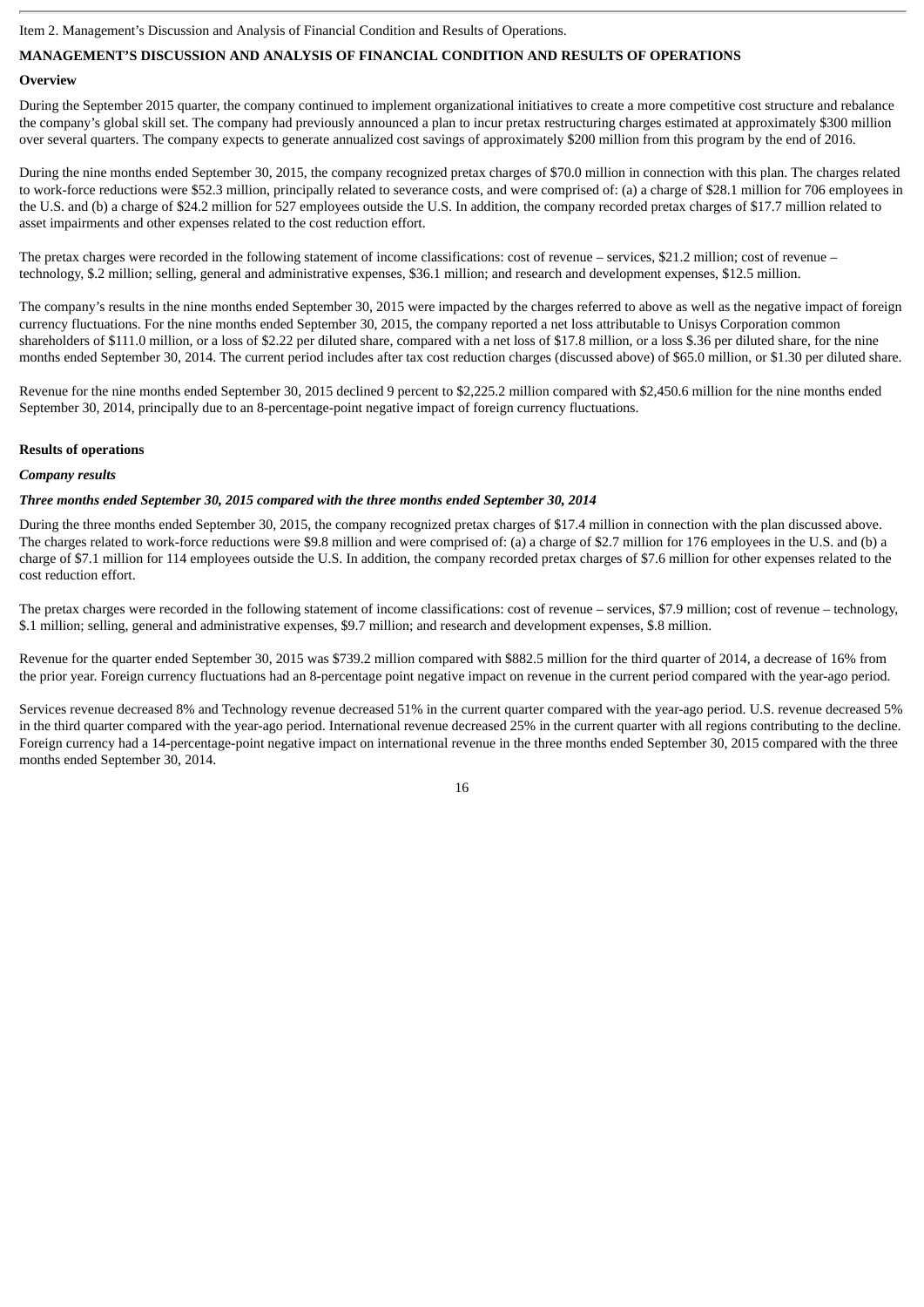Total gross profit margin was 19.0% in the three months ended September 30, 2015 compared with 26.6% in the three months ended September 30, 2014. The decline was due to lower margins in both the Technology and Services segments, cost reduction charges of \$8.0 million and higher pension expense of \$7.1 million.

Selling, general and administrative expense in the three months ended September 30, 2015 was \$115.4 million (15.6% of revenue) compared with \$138.0 million (15.6% of revenue) in the year-ago period. The decrease principally reflects savings due to cost reduction actions as well as foreign currency exchange rate changes.

Research and development (R&D) expenses in the third quarter of 2015 were \$16.6 million compared with \$20.3 million in the third quarter of 2014. The decrease principally reflects savings due to cost reduction actions.

For the third quarter of 2015, the company reported an operating profit of \$8.6 million compared with an operating profit of \$76.6 million in the third quarter of 2014. The current quarter principally reflects reduced operating profit in the Technology segment, cost reduction charges of \$17.4 million and \$9.1 million of higher pension expense.

For the three months ended September 30, 2015, pension expense was \$27.2 million compared with pension expense of \$18.1 million for the three months ended September 30, 2014. For the full year 2015, the company expects to recognize pension expense of approximately \$108.7 million compared with \$73.8 million for the full year of 2014. The company records pension income or expense, as well as other employee-related costs such as payroll taxes and medical insurance costs, in operating income in the following income statement categories: cost of revenue; selling, general and administrative expenses; and research and development expenses. The amount allocated to each category is principally based on where the salaries of active employees are charged.

Interest expense for the three months ended September 30, 2015 was \$3.0 million compared with \$2.3 million for the three months ended September 30, 2014.

Other income (expense), net was income of \$1.7 million in the third quarter of 2015 compared with income of \$3.3 million in the third quarter of 2014. Included in the third quarter of 2015 and 2014 were foreign exchange gains of \$2.1 million and \$2.5 million, respectively.

Income before income taxes for the three months ended September 30, 2015 was \$7.3 million compared with income of \$77.6 million for the three months ended September 30, 2014. The current period principally reflects reduced operating profit in the Technology segment, cost reduction charges of \$17.4 million and \$9.1 million of higher pension expense. The provision for income taxes was \$14.9 million in the current quarter compared with \$26.4 million in the year-ago period.

As discussed in note (j) of the Notes to Consolidated Financial Statements, the company evaluates quarterly the realizability of its deferred tax assets by assessing its valuation allowance and by adjusting the amount of such allowance, if necessary. The company records a tax provision or benefit for those international subsidiaries that do not have a full valuation allowance against their net deferred tax assets. Any profit or loss recorded for the company's U.S. operations has no provision or benefit associated with it due to a full valuation allowance. As a result, the company's provision or benefit for taxes may vary significantly quarter to quarter depending on the geographic distribution of income.

For the three months ended September 30, 2015, the company reported a net loss attributable to Unisys Corporation common shareholders of \$9.6 million, or \$.19 per diluted share, compared with net income attributable to Unisys Corporation common shareholders of \$47.8 million, or \$.95 per diluted share, for the three months ended September 30, 2014.

#### *Nine months ended September 30, 2015 compared with the nine months ended September 30, 2014*

Revenue for the nine months ended September 30, 2015 was \$2,225.2 million compared with \$2,450.6 million for the nine months ended September 30, 2014, a decrease of 9%. Foreign currency fluctuations had an 8 percentage point negative impact on revenue in the current period compared with the year-ago period.

Services revenue decreased 7% and Technology revenue decreased 24% for the nine months ended September 30, 2015 compared with the year-ago period. U.S. revenue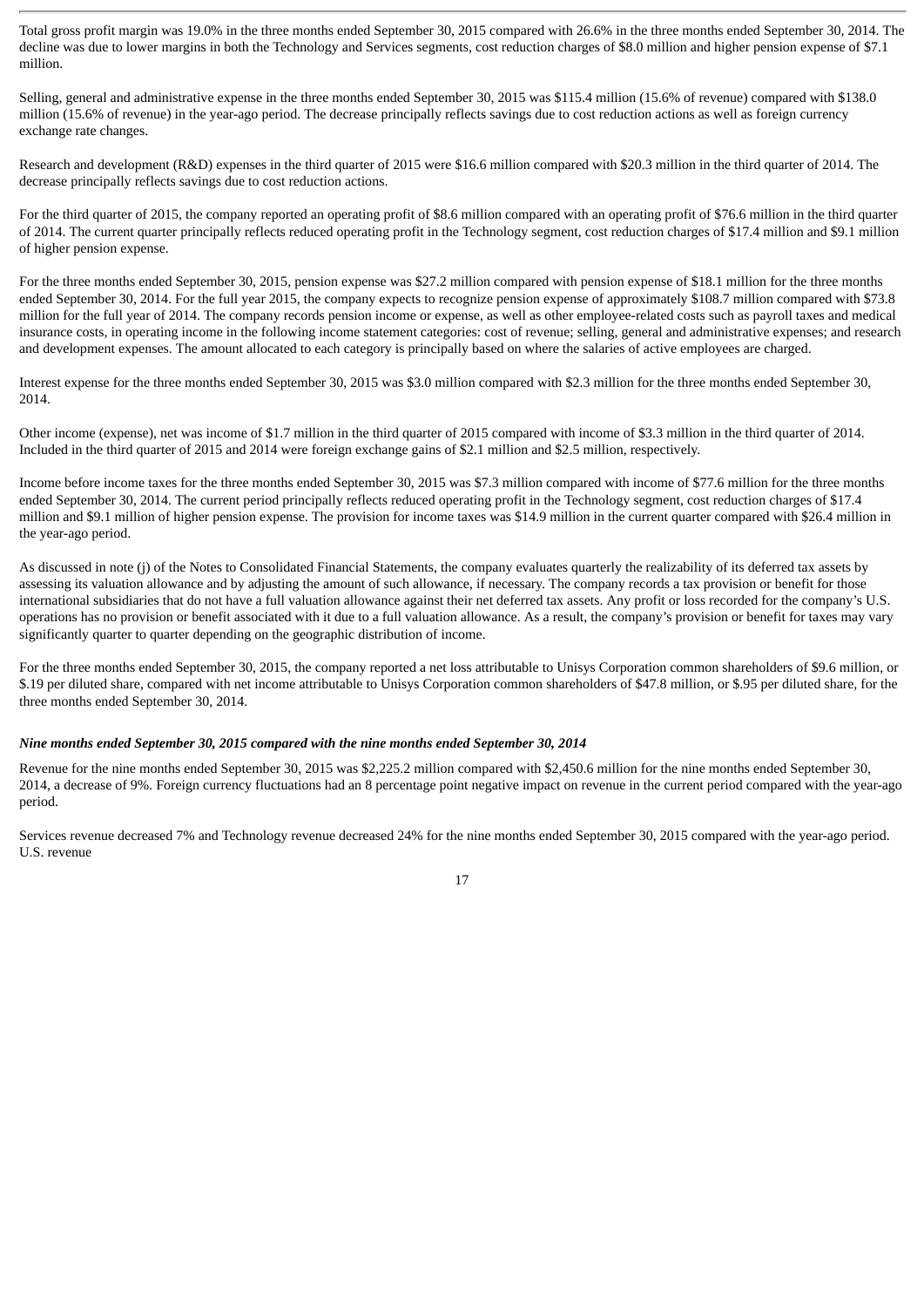increased 9% in the current period compared with the year-ago period. International revenue decreased 22% in the current period when compared with the prior year period. Foreign currency had a 13 percentage point negative impact on international revenue in the nine months ended September 30, 2015 compared with the nine months ended September 30, 2014.

Total gross profit margin was 17.2% in the nine months ended September 30, 2015 compared with 21.8% in the nine months ended September 30, 2014. The decline was principally due to lower margins in both the Technology and Services segments, cost reduction charges of \$21.4 million and higher pension expense of \$20.8 million.

Selling, general and administrative expense in the nine months ended September 30, 2015 was \$389.6 million (17.5% of revenue) compared with \$410.1 million (16.7% of revenue) in the year-ago period. The current year period includes cost reduction charges of \$36.1 million. The decrease principally reflects savings due to cost reduction actions, as well as foreign currency exchange rate changes.

Research and development (R&D) expenses for the nine months ended September 30, 2015 were \$63.2 million compared with \$50.5 million in the prior-year period. The increase principally reflects the cost reduction charges of \$12.5 million.

For the nine months ended September 30, 2015, the company reported an operating loss of \$70.9 million compared with an operating profit of \$72.5 million in the prior-year period. The current year loss principally reflects lower operating income in the Services segment, cost reduction charges of \$70.0 million and \$26.0 million of higher pension expense.

For the nine months ended September 30, 2015, pension expense was \$81.5 million compared with pension expense of \$55.5 million for the nine months ended September 30, 2014.

Interest expense for the nine months ended September 30, 2015 was \$8.3 million compared with \$6.6 million for the nine months ended September 30, 2014.

Other income (expense), net was income of \$8.0 million for the nine months ended September 30, 2015 compared with a loss of \$9.0 million in 2014. The current period includes foreign exchange gains of \$8.4 million compared with foreign exchange losses of \$10.6 million in the prior-year period.

The loss before income taxes for the nine months ended September 30, 2015 was \$71.2 million compared with income of \$56.9 million for the nine months ended September 30, 2014. The current period loss principally reflects cost reduction charges of \$70.0 million as well as higher pension expense. The provision for income taxes was \$33.3 million in the current period compared with \$62.3 million in the year-ago period.

#### *Segment results*

Effective January 1, 2015, the company changed the grouping of certain of its classes of products and services. As a result, certain revenue (principally company technology products) previously reported in the company's Services segment is now reported in its Technology segment. As a result, prior-periods segment revenue and cost of sales, as well as customer revenue by classes of similar products and services, have been reclassified to conform to the currentyear period.

The company has two business segments: Services and Technology. Revenue classifications within the Services segment are as follows:

- Cloud & infrastructure services. This represents revenue from work the company performs in the data center and cloud area, technology consulting and technology-based systems integration projects, as well as global service desks and global field services.
- Application services. This represents revenue from application managed services and application development, maintenance and support work.
- Business processing outsourcing services. This represents revenue from the management of clients' specific business processes.

The accounting policies of each business segment are the same as those followed by the company as a whole. Intersegment sales and transfers are priced as if the sales or transfers were to third parties. Accordingly, the Technology segment recognizes intersegment revenue and manufacturing profit on hardware and software shipments to customers under Services contracts. The Services segment, in turn, recognizes customer revenue and marketing profits on such shipments of company hardware and software to customers. The Services segment also includes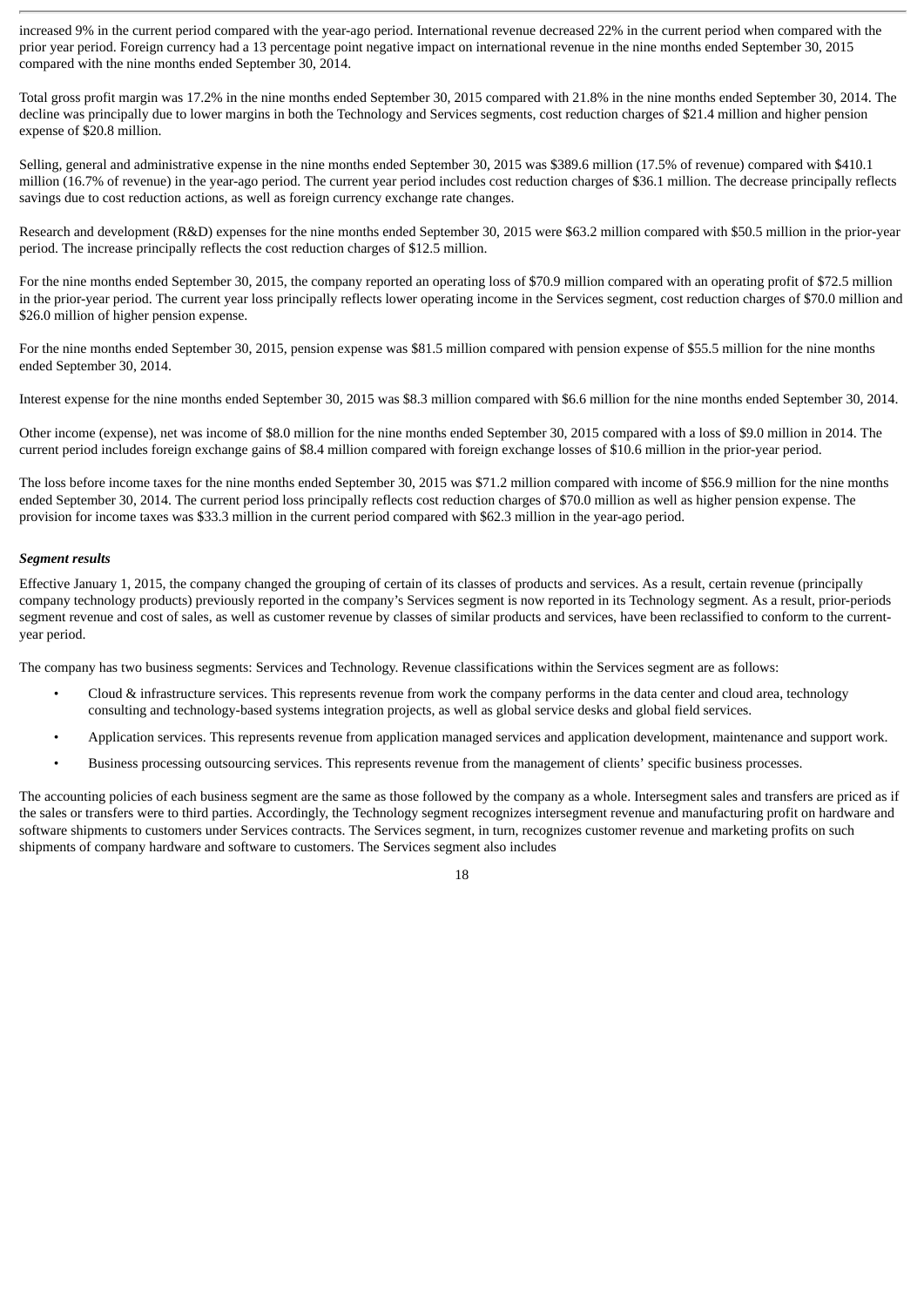the sale of hardware and software products sourced from third parties that are sold to customers through the company's Services channels. In the company's consolidated statements of income, the manufacturing costs of products sourced from the Technology segment and sold to Services customers are reported in cost of revenue for Services.

Also included in the Technology segment's sales and operating profit are sales of hardware and software sold to the Services segment for internal use in Services engagements. The amount of such profit included in operating income of the Technology segment for the three months ended September 30, 2015 and 2014 was \$1.6 million and zero, respectively. The amount for the nine months ended September 30, 2015 and 2014 was \$9.1 million and \$.4 million, respectively. The profit on these transactions is eliminated in Corporate.

The company evaluates business segment performance based on operating income exclusive of pension income or expense, restructuring charges and unusual and nonrecurring items, which are included in Corporate. All other corporate and centrally incurred costs are allocated to the business segments based principally on revenue, employees, square footage or usage.

#### *Three months ended September 30, 2015 compared with the three months ended September 30, 2014*

Information by business segment is presented below (in millions of dollars):

|                                      | Total   | Eliminations  | Services | Technology             |
|--------------------------------------|---------|---------------|----------|------------------------|
| Three Months Ended<br>Sept. 30, 2015 |         |               |          |                        |
| Customer revenue                     | \$739.2 |               | \$656.0  | \$<br>83.2             |
| Intersegment                         |         | \$<br>(11.9)  |          | 11.9                   |
| <b>Total revenue</b>                 | \$739.2 | \$.<br>(11.9) | \$656.0  | 95.1<br>\$             |
| Gross profit percent                 | 19.0%   |               | 17.3%    | 55.0%                  |
| Operating profit (loss) percent      | 1.2%    |               | 4.8%     | 20.7%                  |
| Three Months Ended<br>Sept. 30, 2014 |         |               |          |                        |
| Customer revenue                     | \$882.5 |               | \$711.9  | \$<br>170.6            |
| Intersegment                         |         | \$<br>(9.0)   |          | 9.0                    |
| Total revenue                        | \$882.5 | (9.0)         | \$711.9  | $\mathcal{L}$<br>179.6 |
| Gross profit percent                 | 26.6%   |               | 18.8%    | 61.3%                  |
| Operating profit (loss) percent      | 8.7%    |               | 5.1%     | 31.1%                  |

Gross profit percent and operating income percent are as a percent of total revenue.

Customer revenue by classes of similar products or services, by segment, is presented below (in millions of dollars):

|                                          | 2015    | Three Months<br>Ended Sept. 30<br>2014 |            |
|------------------------------------------|---------|----------------------------------------|------------|
| Services                                 |         |                                        | Change     |
| Cloud & infrastructure services          | \$380.0 | \$439.2                                | $(13.5)\%$ |
| <b>Application services</b>              | 220.7   | 207.2                                  | 6.5%       |
| Business processing outsourcing services | 55.3    | 65.5                                   | $(15.6)\%$ |
|                                          | 656.0   | 711.9                                  | (7.9)%     |
| Technology                               | 83.2    | 170.6                                  | $(51.2)\%$ |
|                                          | \$739.2 | \$882.5                                | $(16.2)\%$ |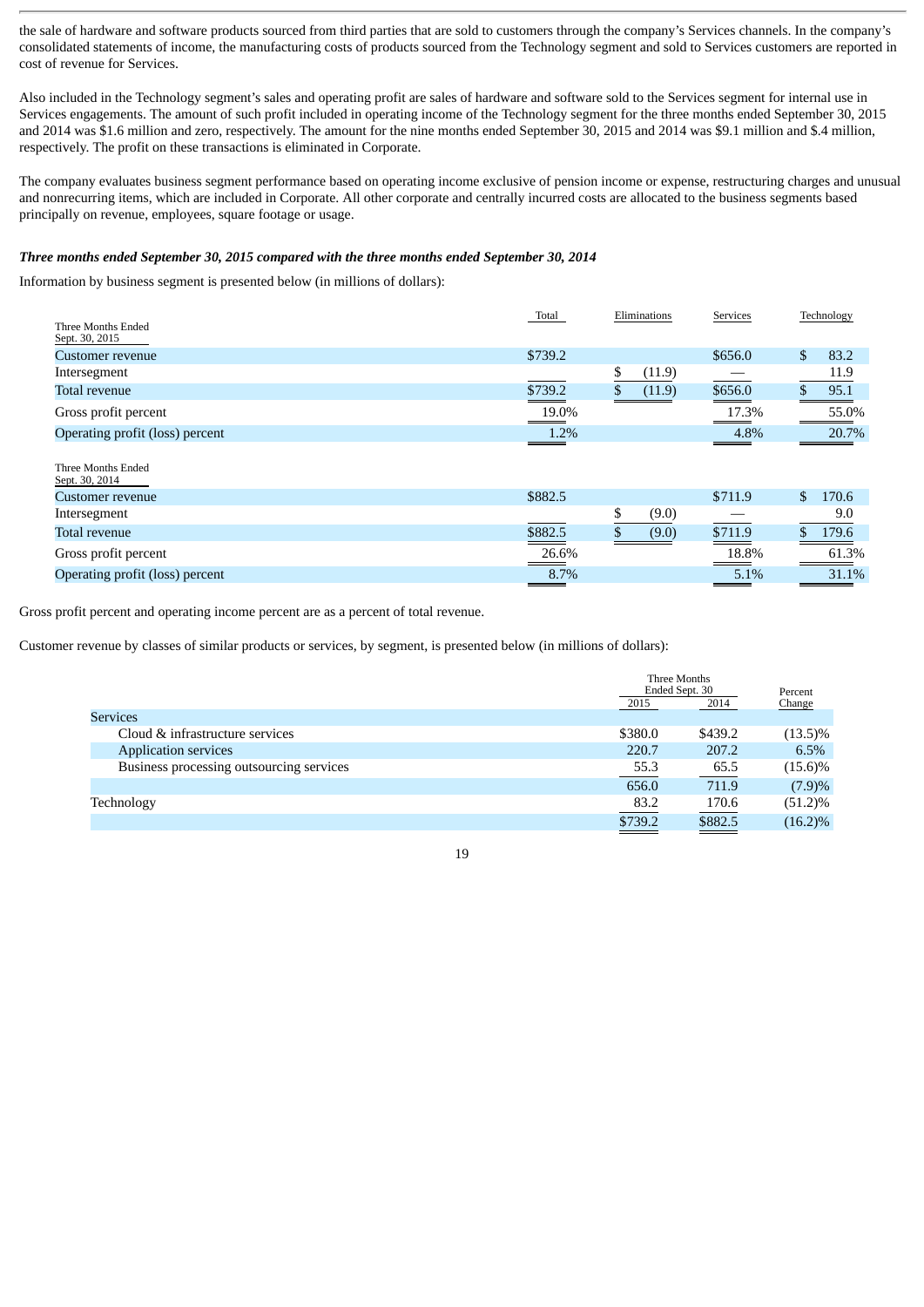In the Services segment, customer revenue was \$656.0 million for the three months ended September 30, 2015, down 7.9% from the three months ended September 30, 2014. Foreign currency translation had a 9 percentage-point negative impact on Services revenue in the current quarter compared with the year-ago period.

Revenue from cloud & infrastructure services was \$380.0 million in the September 2015 quarter down 13.5% compared with the September 2014 quarter. Foreign currency fluctuations had an 8-percentage-point negative impact on cloud & infrastructure services revenue in the current period compared with the year-ago period.

Application services revenue increased 6.5% for the three month period ended September 30, 2015 compared with the three month period ended September 30, 2014. New contract wins at the company's U.S. Federal business were a major contributor to the increase. Foreign currency fluctuations had a 10-percentage-point negative impact on application services revenue in the current period compared with the year-ago period.

Business processing outsourcing services revenue decreased 15.6% in the current quarter compared with the prior-year quarter. Foreign currency fluctuations had a 10-percentage-point negative impact on business processing outsourcing services revenue in the current period compared with the year-ago period.

Services gross profit was 17.3% in the third quarter of 2015 compared with 18.8% in the year-ago period. Services operating income percent was 4.8% in the three months ended September 30, 2015 compared with 5.1% in the three months ended September 30, 2014. The gross profit margin was impacted by startup costs on new multi-year engagements, as well as lower project work in existing services accounts.

In the Technology segment, customer revenue decreased 51.2% to \$83.2 million in the current quarter compared with \$170.6 million in the year-ago period. Foreign currency translation had a 5 percentage-point negative impact on Technology revenue in the current quarter compared with the year-ago period. The decline in revenue was due to lower sales of the company's proprietary enterprise software and servers in the current quarter principally reflecting lower software license renewal opportunities than the company experienced in the prior year period.

Technology gross profit was 55.0% in the current quarter compared with 61.3% in the year-ago quarter. Technology operating income percent was 20.7% in the three months ended September 30, 2015 compared with 31.1% in the three months ended September 30, 2014. The decrease in gross profit and operating profit percentage principally reflects reduces sales of the company's proprietary enterprise software and servers in the current quarter.

#### *Nine months ended September 30, 2015 compared with the nine months ended September 30, 2014*

Information by business segment is presented below (in millions of dollars):

| Nine Months Ended<br>Sept. 30, 2015 | Total     | Eliminations | Services  | Technology  |
|-------------------------------------|-----------|--------------|-----------|-------------|
| Customer revenue                    | \$2,225.5 |              | \$1,956.5 | \$<br>268.7 |
| Intersegment                        |           | S<br>(40.6)  |           | 40.5        |
| <b>Total revenue</b>                | \$2,225.5 | (40.6)<br>\$ | \$1,956.6 | \$<br>309.2 |
| Gross profit percent                | 17.2%     |              | 15.7%     | 49.0%       |
| Operating profit percent            | $(3.2)\%$ |              | 1.9%      | 14.2%       |
| Nine Months Ended<br>Sept. 30, 2014 |           |              |           |             |
| Customer revenue                    | \$2,450.6 |              | \$2,097.0 | \$<br>353.6 |
| Intersegment                        |           | \$<br>(22.9) | .3        | 22.6        |
| Total revenue                       | \$2,450.6 | (22.9)       | \$2,097.3 | \$<br>376.2 |
| Gross profit percent                | 21.8%     |              | 17.2%     | 53.3%       |
| Operating profit percent            | 3.0%      |              | 3.5%      | 12.4%       |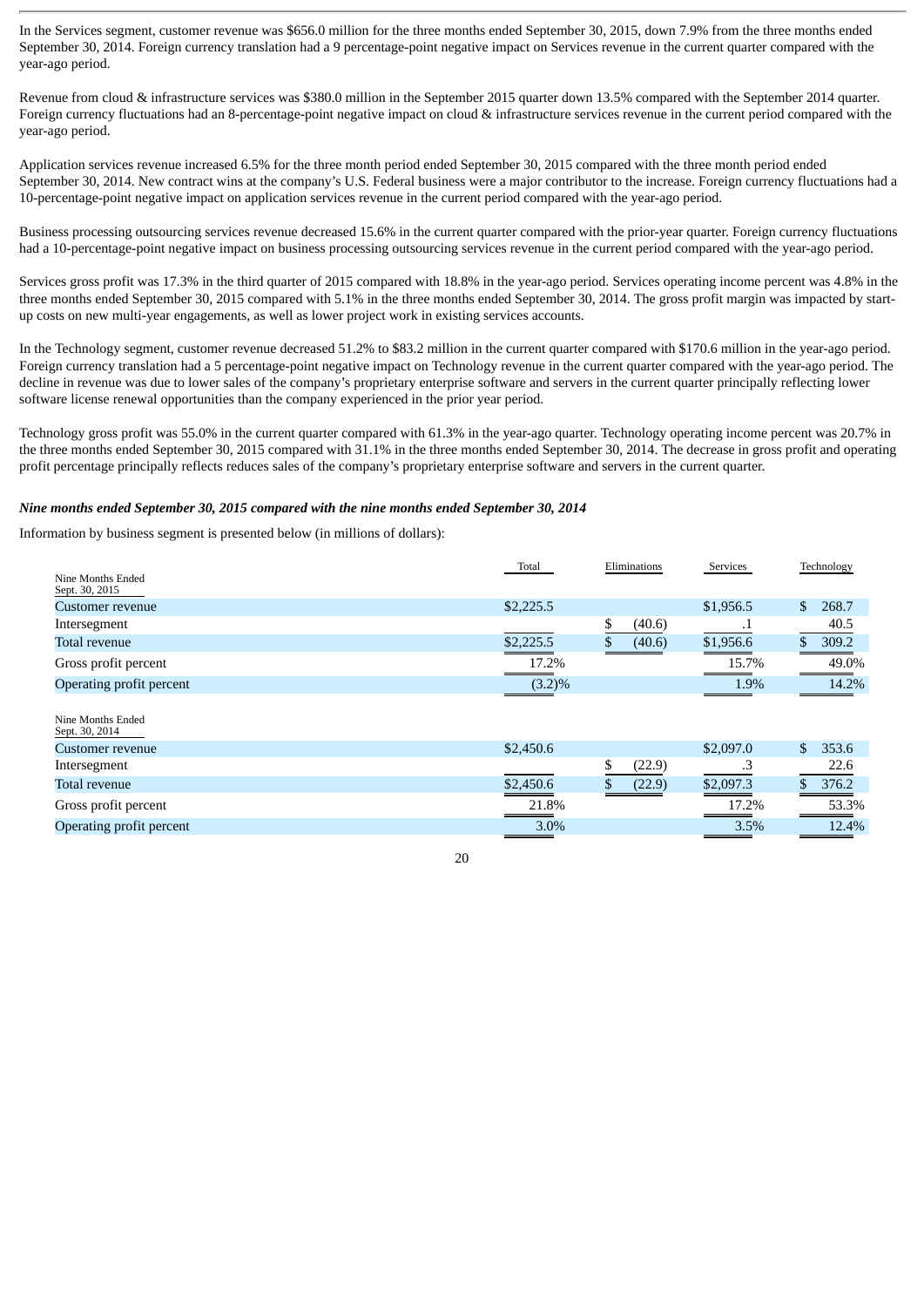Gross profit percent and operating income percent are as a percent of total revenue.

Customer revenue by classes of similar products or services, by segment, is presented below (in millions of dollars):

|                                          |           | Nine Months<br>Ended Sept. 30 |            |  |
|------------------------------------------|-----------|-------------------------------|------------|--|
|                                          | 2015      | 2014                          | Change     |  |
| <b>Services</b>                          |           |                               |            |  |
| Cloud & infrastructure services          | \$1,146.1 | \$1,289.4                     | $(11.1)\%$ |  |
| <b>Application services</b>              | 640.6     | 608.5                         | 5.3%       |  |
| Business processing outsourcing services | 169.8     | 199.1                         | $(14.7)\%$ |  |
|                                          | 1,956.5   | 2,097.0                       | (6.7)%     |  |
| Technology                               | 268.7     | 353.6                         | $(24.0)\%$ |  |
|                                          | \$2,225.2 | \$2,450.6                     | $(9.2)\%$  |  |

In the Services segment, customer revenue was \$1,956.5 million for the nine months ended September 30, 2015, down 6.7% from the nine months ended September 30, 2014. Foreign currency translation had an 8 percentage-point negative impact on Services revenue in the current period compared with the year-ago period.

Revenue from cloud & infrastructure services was \$1,146.1 million for the nine months ended September 2015, down 11.1% compared with the year-ago period. Foreign currency fluctuations had an 8-percentage-point negative impact on cloud & infrastructure services revenue in the current period compared with the year-ago period.

Application services revenue increased 5.3% for the nine month period ended September 30, 2015 compared with the nine month period ended September 30, 2014. New contract wins at the company's U.S. Federal business were a major contributor to the increase. Foreign currency fluctuations had a 9-percentagepoint negative impact on application services revenue in the current period compared with the year-ago period.

Business processing outsourcing services revenue decreased 14.7% in the current period compared with the prior-year period. Foreign currency fluctuations had a 9-percentage-point negative impact on business processing outsourcing services revenue in the current period compared with the year-ago period.

Services gross profit was 15.7% in the nine months ended September 30, 2015 compared with 17.2% in the year-ago period. Services operating income percent was 1.9% in the nine months ended September 30, 2015 compared with 3.5% in the nine months ended September 30, 2014. Both gross profit and operating profit margins were impacted by start-up costs on new multi-year engagements, as well as lower project work in existing services accounts.

In the Technology segment, customer revenue decreased 24.0% to \$268.7 million in the current period compared with \$353.6 million in the year-ago period. Foreign currency translation had a 7 percentage-point negative impact on Technology revenue in the current period compared with the year-ago period. The decline in revenue was due to lower sales of the company's proprietary enterprise software and servers in the current year period principally reflecting lower software license renewal opportunities than the company experienced in the prior year period.

Technology gross profit was 49.0% in the current period compared with 53.3% in the year-ago period. Technology operating income percent was 14.2% in the nine months ended September 30, 2015 compared with 12.4% in the nine months ended September 30, 2014. The decrease in gross profit percentage principally reflects reduces sales of the company's proprietary enterprise software and servers in the current period.

#### **New accounting pronouncements**

See note (m) of the Notes to Consolidated Financial Statements for a full description of recent accounting pronouncements, including the expected dates of adoption and estimated effects on the company's consolidated financial statements.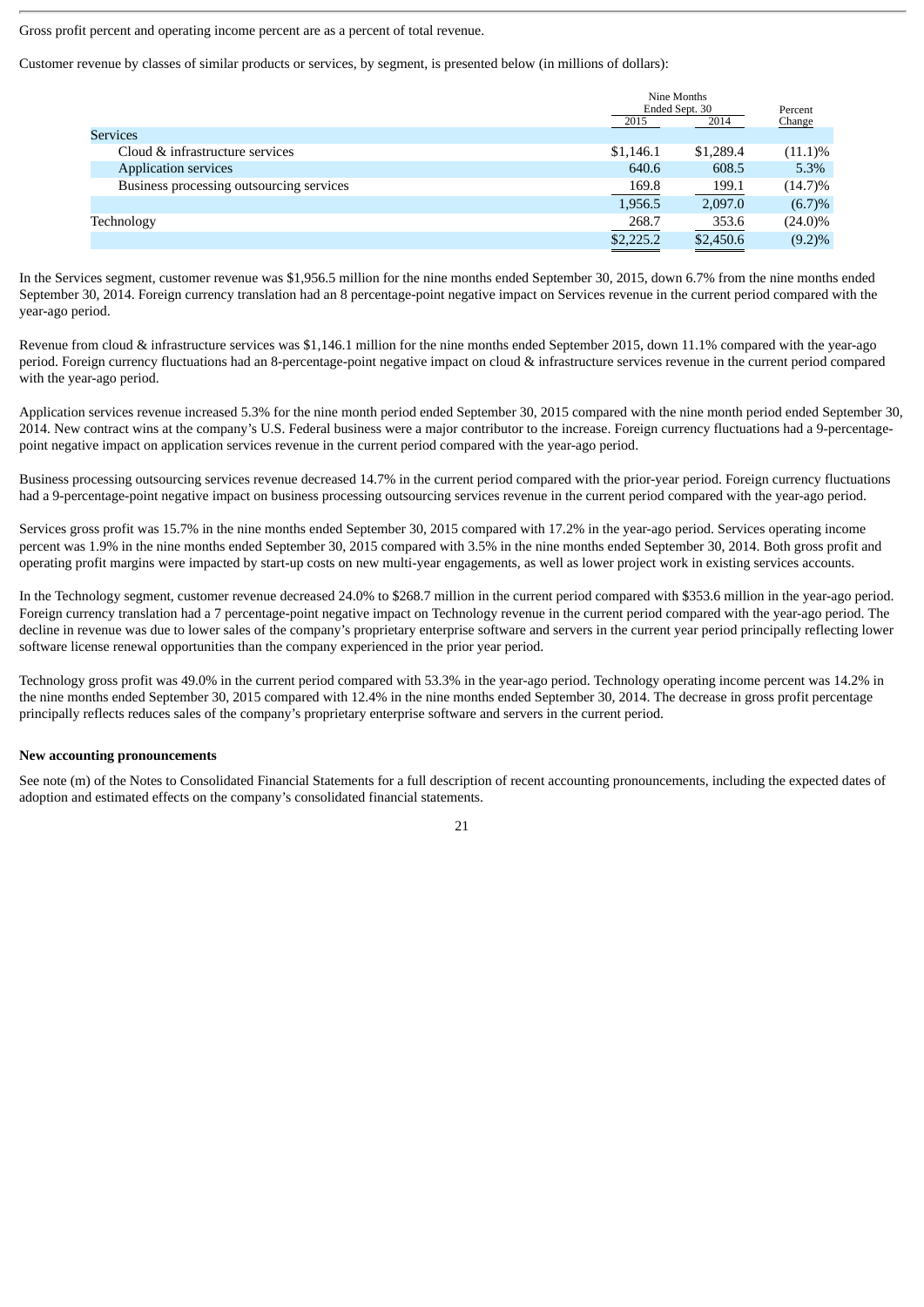#### **Financial condition**

The company's principal sources of liquidity are cash on hand, cash from operations and its revolving credit facility, discussed below. The company and certain international subsidiaries have access to uncommitted lines of credit from various banks. The company believes that it will have adequate sources of liquidity to meet its expected near-term cash requirements.

Cash and cash equivalents at September 30, 2015 were \$293.1 million compared with \$494.3 million at December 31, 2014.

As of September 30, 2015, \$233.5 million of cash and cash equivalents were held by the company's foreign subsidiaries and branches operating outside of the U.S. In the future, if these funds are needed for the company's operations in the U.S., the company may be required to accrue and pay taxes to repatriate these funds.

During the nine months ended September 30, 2015, cash used for operations was \$108.5 million compared with cash provided of \$15.9 million for the nine months ended September 30, 2014. Contributing to the increase in cash usage was a higher net loss, lower receivable collections due to lower revenue and \$37.6 million used for cost reduction efforts in the current period. Partially offsetting the increased cash usage was lower cash contributions to the company's defined benefit pension plans. During the nine months ended September 30, 2015, the company contributed cash of \$115.6 million to such plans compared with \$161.3 million during the nine months ended September 30, 2014.

Cash used for investing activities during the nine months ended September 30, 2015 was \$141.5 million compared with cash usage of \$129.1 million during the nine months ended September 30, 2014. Net proceeds of investments were \$19.8 million for the nine months ended September 30, 2015 compared with net proceeds of \$16.0 million in the prior-year period. Proceeds from investments and purchases of investments represent derivative financial instruments used to reduce the company's currency exposure to market risks from changes in foreign currency exchange rates. In addition, in the current period, the investment in marketable software was \$46.8 million compared with \$56.1 million in the year-ago period, capital additions of properties were \$40.2 million in 2015 compared with \$41.9 million in 2014 and capital additions of outsourcing assets were \$80.4 million in 2015 compared with \$45.9 million in 2014. The higher capital expenditures largely reflected increased investments in new outsourcing agreements.

Cash provided by financing activities during the nine months ended September 30, 2015 was \$89.0 million compared with cash usage of \$30.6 million during the nine months ended September 30, 2014. During the current period, the company had net proceeds of short-term borrowings of \$55.0 million under the company's revolving credit agreement (1.9% interest rate at September 30, 2015) and proceeds from the issuance of long-term debt of \$31.8 million. Included in the prior year period was cash usage of \$29.3 million for purchases of common stock and \$4.0 million for dividends paid on preferred stock.

At September 30, 2015, total debt was \$310.3 million compared with \$224.0 million at December 31, 2014. On April 1, 2015, the company entered into a secured borrowing whereby it received \$31.8 million of cash secured by an account receivable.

The company has a secured revolving credit facility, expiring in June 2018, which provides for loans and letters of credit up to an aggregate amount of \$150 million (with a limit on letters of credit of \$100 million). Borrowing limits under the credit agreement are based upon the amount of eligible U.S. accounts receivable. At September 30, 2015, the company had \$55.0 million of borrowings and \$11.4 million of letters of credit outstanding under the facility. At September 30, 2015, availability under the facility was \$83.6 million net of letters of credit issued. Borrowings under the facility will bear interest based on short-term rates. The credit agreement contains customary representations and warranties, including that there has been no material adverse change in the company's business, properties, operations or financial condition. The company is required to maintain a minimum fixed charge coverage ratio if the availability under the credit facility falls below the greater of 12.5% of the lenders' commitments under the facility and \$18.75 million. The credit agreement allows the company to pay dividends on its capital stock in an amount up to \$22.5 million per year unless the company is in default and to, among other things, repurchase its equity, prepay other debt, incur other debt or liens, dispose of assets and make acquisitions, loans and investments, provided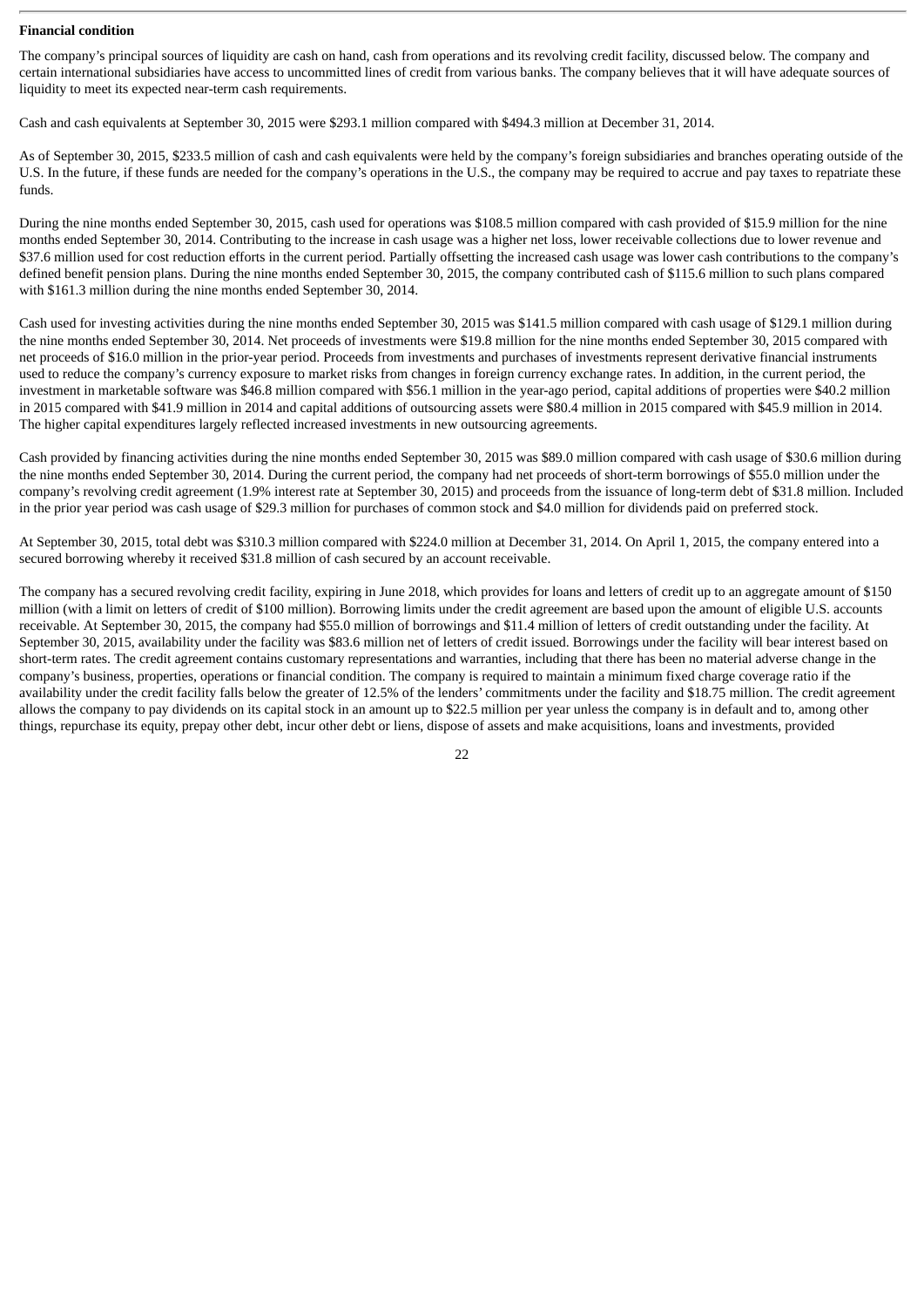the company complies with certain requirements and limitations set forth in the agreement. Events of default include non-payment, failure to comply with covenants, materially incorrect representations and warranties, change of control and default under other debt aggregating at least \$50 million. The credit facility is guaranteed by Unisys Holding Corporation, Unisys NPL, Inc., Unisys AP Investment Company I and any future material domestic subsidiaries. The facility is secured by the assets of Unisys Corporation and the subsidiary guarantors, other than certain excluded assets. The company may elect to prepay or terminate the credit facility without penalty.

At September 30, 2015, the company has met all covenants and conditions under its various lending and funding agreements. The company expects to continue to meet these covenants and conditions.

In 2015, the company expects to make cash contributions of approximately \$151 million to its worldwide defined benefit pension plans, which is comprised of \$59 million for the company's U.S. qualified defined benefit pension plan and \$92 million primarily for non-U.S. defined benefit pension plans.

The company has on file with the Securities and Exchange Commission an effective registration statement, expiring in February of 2018, covering debt or equity securities, which enables the company to be prepared for future market opportunities.

The company may, from time to time, redeem, tender for, or repurchase its securities in the open market or in privately negotiated transactions depending upon availability, market conditions and other factors.

On March 1, 2014, all of the outstanding shares of 6.25% mandatory convertible preferred stock (2,587,400 shares) were automatically converted (in accordance with its terms) into 6,912,756 shares of the company's common stock. Because March 1, 2014 was not a business day, the mandatory conversion was effected on Monday, March 3, 2014.

#### **Factors that may affect future results**

From time to time, the company provides information containing "forward-looking" statements, as defined in the Private Securities Litigation Reform Act of 1995. Forward-looking statements provide current expectations of future events and include any statement that does not directly relate to any historical or current fact. Words such as "anticipates," "believes," "expects," "intends," "plans," "projects" and similar expressions may identify such forward-looking statements. All forward-looking statements rely on assumptions and are subject to risks, uncertainties and other factors that could cause the company's actual results to differ materially from expectations. Factors that could affect future results include, but are not limited to, those discussed below. Any forwardlooking statement speaks only as of the date on which that statement is made. The company assumes no obligation to update any forward-looking statement to reflect events or circumstances that occur after the date on which the statement is made.

#### **Factors that may affect future results**

From time to time, the company provides information containing "forward-looking" statements, as defined in the Private Securities Litigation Reform Act of 1995. Forward-looking statements provide current expectations of future events and include any statement that does not directly relate to any historical or current fact. Words such as "anticipates," "believes," "expects," "intends," "plans," "projects" and similar expressions may identify such forward-looking statements. All forward-looking statements rely on assumptions and are subject to risks, uncertainties and other factors that could cause the company's actual results to differ materially from expectations. Factors that could affect future results include, but are not limited to, those discussed below. Any forwardlooking statement speaks only as of the date on which that statement is made. The company assumes no obligation to update any forward-looking statement to reflect events or circumstances that occur after the date on which the statement is made.

Factors that could affect future results include the following:

The company's future results will depend upon its ability to effectively anticipate and respond to volatility and rapid technological innovation in its industry. The company operates in a highly volatile industry characterized by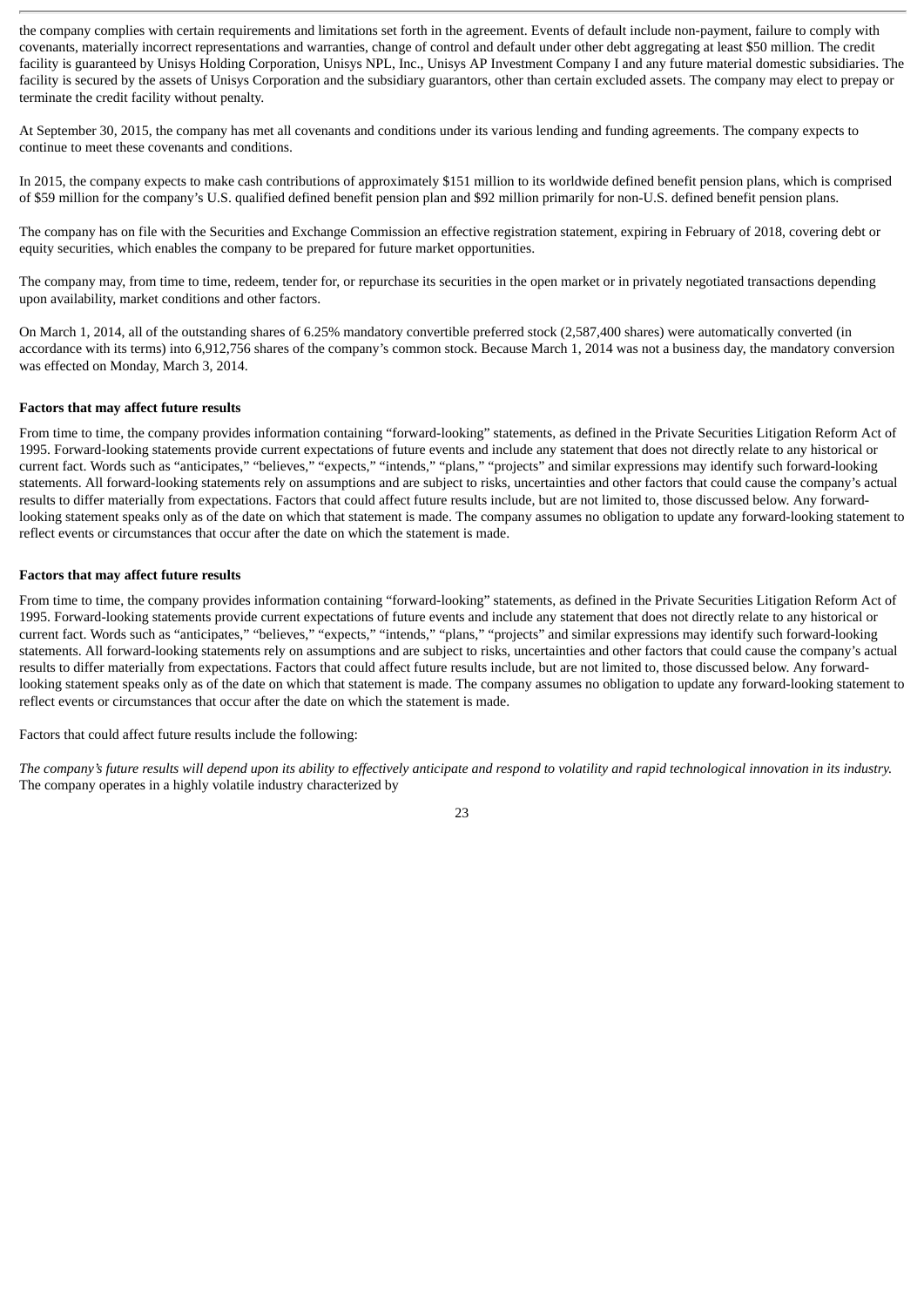rapid technological innovation, evolving technology standards, short product life cycles and continually changing customer demand patterns. Future success will depend in part on the company's ability to anticipate and respond to these market trends and to design, develop, introduce, deliver or obtain new and innovative products, services and software on a timely and cost-effective basis using new delivery models such as cloud computing. The company may not be successful in anticipating or responding to changes in technology, industry standards or customer preferences, and the market may not demand or accept its services and product offerings. In addition, products and services developed by competitors may make the company's offerings less competitive.

Future results will also depend on the company's ability to maintain and arow its technology business. The company continues to invest in developing new high-end enterprise server products, cybersecurity software, cloud-based products and other offerings to meet client needs, including the *Forward!* by Unisys line of fabric servers and the Unisys Stealth family of cybersecurity software. Future results will depend on the company's ability to effectively market and sell these new products while maintaining its installed base and developing next-generation ClearPath Forward products.

Future results will depend on the company's ability to improve margins in its services business. The company's ability to grow profitably in this business will depend on the level of demand for projects and the portfolio of solutions the company offers for specific industries. It will also depend on an efficient utilization of services delivery personnel. In addition, profit margins in this business are a function of both the portfolio of solutions sold in a given period and the rates the company is able to charge for services and the chargeability of its professionals. If the company is unable to attain sufficient rates and chargeability for its professionals, profit margins will be adversely affected. The rates the company is able to charge for services are affected by a number of factors, including clients' perception of the company's ability to add value through its services; introduction of new services or products by the company or its competitors; pricing policies of competitors; and general economic conditions. Chargeability is also affected by a number of factors, including the company's ability to transition employees from completed projects to new engagements, and its ability to forecast demand for services and thereby maintain an appropriate headcount.

The company's future results will depend on driving efficiencies across all of its operations. The company has begun to implement significant cost-reduction measures and continues to focus on measures intended to further improve cost efficiency. Future results will depend on the success of these efforts.

The company has significant pension obligations and may be required to make additional significant cash contributions to its defined benefit pension plans. The company has unfunded obligations under its U.S. and non-U.S. defined benefit pension plans. In 2014, the company made cash contributions of \$183.4 million to its worldwide defined benefit pension plans. Based on current legislation, recent interest rates and expected returns, in 2015 the company estimates that it will make cash contributions to its worldwide defined benefit pension plans of approximately \$151 million, which is comprised of approximately \$59 million for the company's U.S. qualified defined benefit pension plan and approximately \$92 million primarily for non-U.S. defined benefit pension plans.

Deterioration in the value of the company's worldwide defined benefit pension plan assets, as well as discount rate changes, could require the company to make larger cash contributions to its defined benefit pension plans in the future. In addition, the funding of plan deficits over a shorter period of time than currently anticipated could result in making cash contributions to these plans on a more accelerated basis. Either of these events would reduce the cash available for working capital and other corporate uses and may have an adverse impact on the company's operations, financial condition and liquidity.

Financial market conditions may inhibit the company's ability to access capital and credit markets to address its liquidity needs. Financial market conditions may impact the company's ability to borrow, to refinance its outstanding debt, or to utilize surety bonds, letters of credit, foreign exchange derivatives and other financial instruments the company uses to conduct its business. Although the company primarily uses cash on hand to address its liquidity needs, its ability to do so assumes that its operations will continue to generate sufficient cash.

The company's future results will depend in part on its ability to attract, motivate and retain experienced and knowledgeable personnel in key positions. The success of the company's business is dependent upon its ability to employ and train individuals with the requisite knowledge, skills and experience to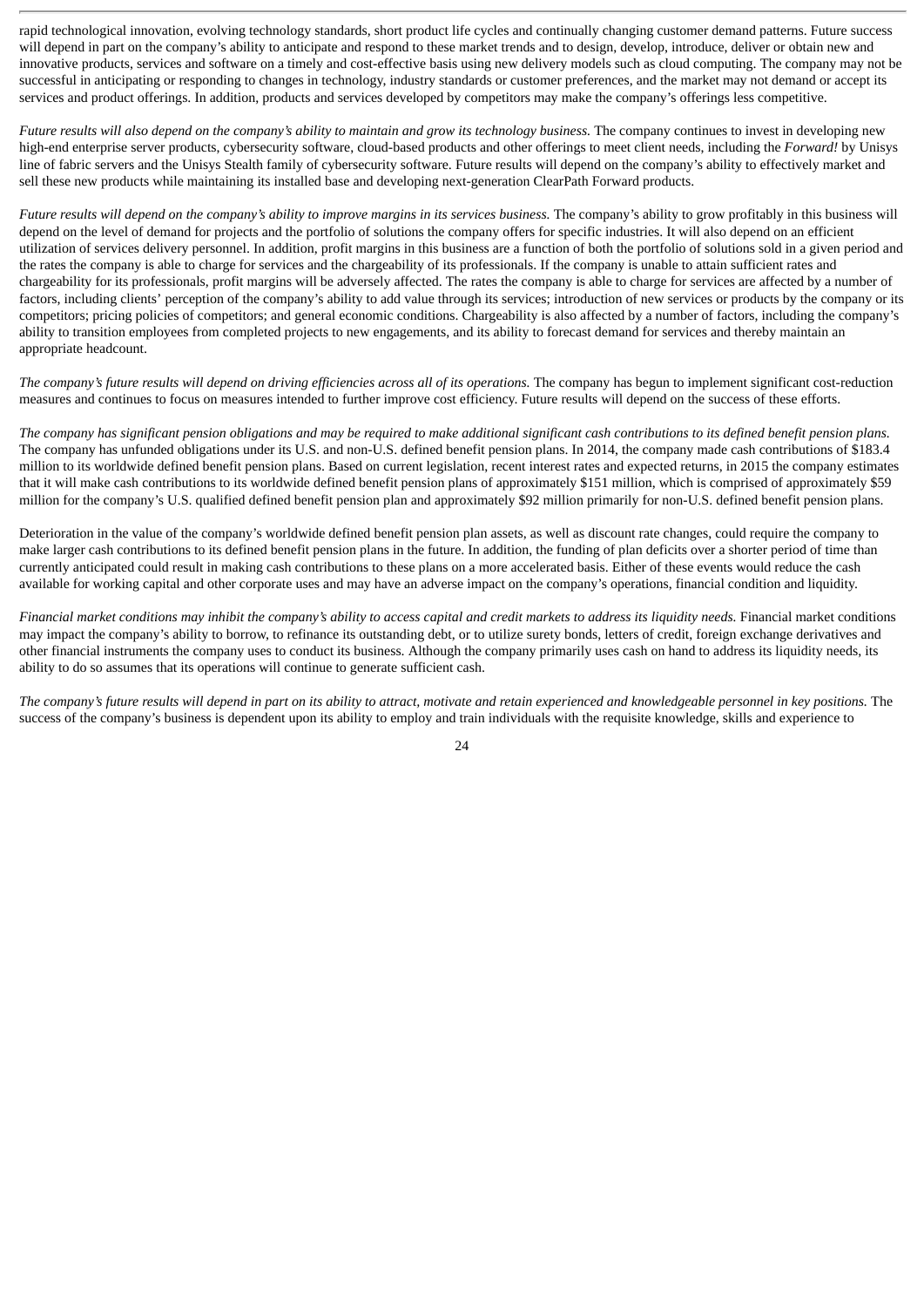execute the company's business model and achieve its business objectives. The failure of the company to retain key personnel or implement an appropriate succession plan could adversely impact the company's ability to successfully carry out its business strategy and retain other key personnel.

The company faces aggressive competition in the information services and technology marketplace, which could lead to reduced demand for the company's products and services and could have an adverse effect on the company's business. The information services and technology markets in which the company operates include a large number of companies vying for customers and market share both domestically and internationally. The company's competitors include consulting and other professional services firms, systems integrators, outsourcing providers, infrastructure services providers, computer hardware manufacturers and software providers. Some of the company's competitors may develop competing products and services that offer better price-performance or that reach the market in advance of the company's offerings. Some competitors also have or may develop greater financial and other resources than the company, with enhanced ability to compete for market share, in some instances through significant economic incentives to secure contracts. Some also may be better able to compete for skilled professionals. Any of these factors could lead to reduced demand for the company's products and services and could have an adverse effect on the company's business. Future results will depend on the company's ability to mitigate the effects of aggressive competition on revenues, pricing and margins and on the company's ability to attract and retain talented people.

The company's future results will depend on its ability to retain significant clients. The company has a number of significant long-term contracts with clients, including governmental entities, and its future success will depend, in part, on retaining its relationships with these clients. The company could lose clients for such reasons as contract expiration, conversion to a competing service provider, dissatisfaction with the company's efficiency initiatives, disputes with clients or a decision to in-source services, including contracts with governmental entities as part of the rebid process. The company could also lose clients as a result of their merger, acquisition or business failure. The company may not be able to replace the revenue and earnings from any such lost client.

The company's contracts may not be as profitable as expected or provide the expected level of revenues. In a number of the company's long-term services contracts, the company's revenue is based on the volume of products and services provided. As a result, revenue levels anticipated at the contract's inception are not guaranteed. In addition, some of these contracts may permit termination at the customer's discretion before the end of the contract's term or may permit termination or impose other penalties if the company does not meet the performance levels specified in the contracts.

The company's contracts with governmental entities are subject to the availability of appropriated funds. These contracts also contain provisions allowing the governmental entity to terminate the contract at the governmental entity's discretion before the end of the contract's term. In addition, if the company's performance is unacceptable to the customer under a government contract, the government retains the right to pursue remedies under the affected contract, which remedies could include termination.

Certain of the company's services agreements require that the company's prices be benchmarked if the customer requests it and provide that those prices may be adjusted downward if the pricing for similar services in the market has changed. As a result, revenues anticipated at the beginning of the terms of these contracts may decline in the future.

Some of the company's services contracts are fixed-price contracts under which the company assumes the risk for delivery of the contracted services and products at an agreed-upon fixed price. Should the company experience problems in performing fixed-price contracts on a profitable basis, adjustments to the estimated cost to complete may be required. Future results will depend on the company's ability to perform these services contracts profitably.

Cybersecurity breaches could result in the company incurring significant costs and could harm the company's business and reputation. The company's business includes managing, processing, storing and transmitting proprietary and confidential data, including personal information, intellectual property and proprietary business information, within the company's own IT systems and those that the company designs, develops, hosts or manages for clients. Cybersecurity breaches involving these systems by hackers, other third parties or the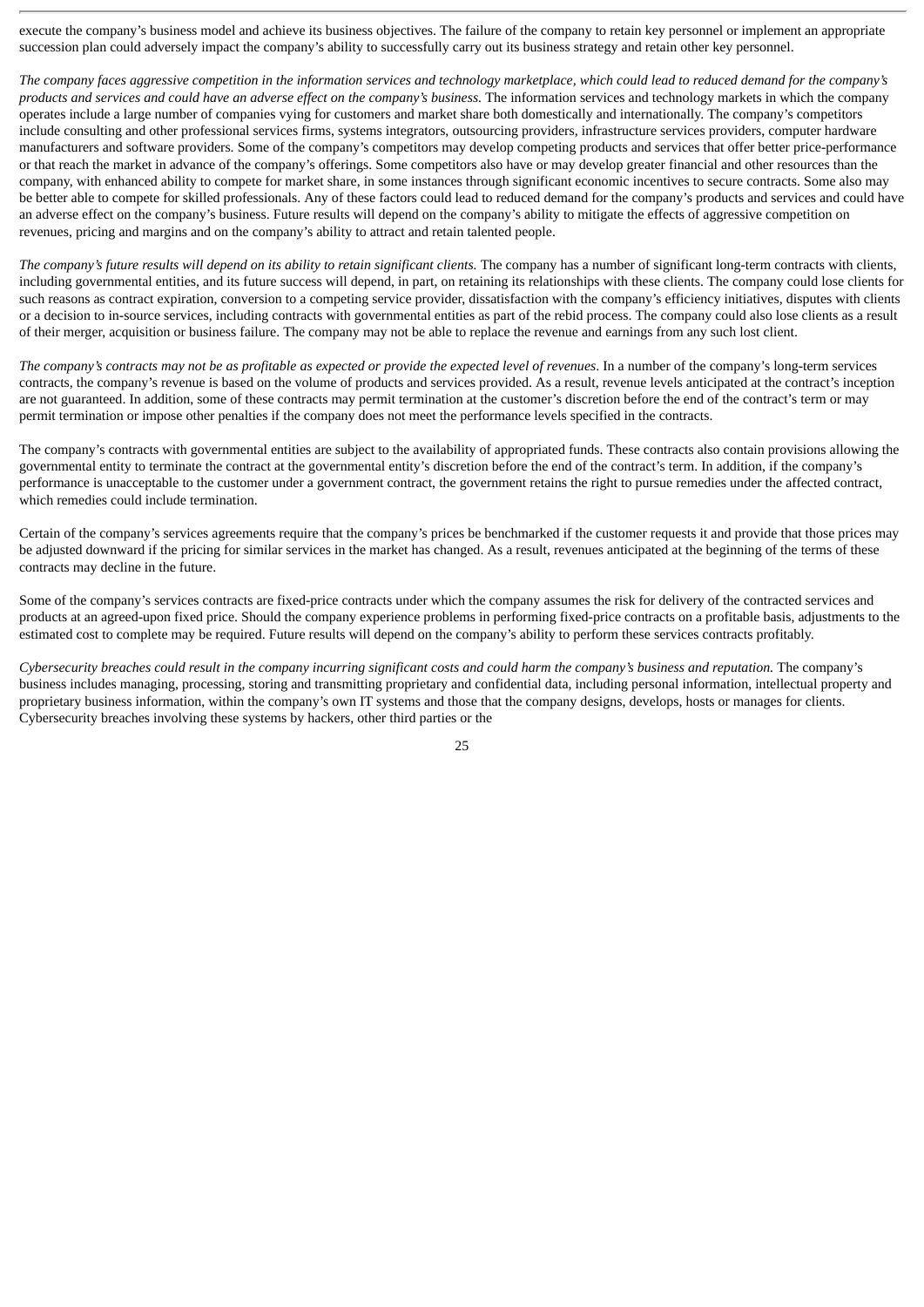company's employees, despite established security controls, could disrupt these systems or result in the loss or corruption of data or the unauthorized disclosure or misuse of information of the company, its clients or others. This could result in litigation and legal liability for the company, lead to the loss of existing or potential clients and adversely affect the market's perception of the security and reliability of the company's products and services. In addition, such breaches could subject the company to fines and penalties for violations of laws and result in the company incurring other significant costs. This may negatively impact the company's reputation and financial results.

A significant disruption in the company's IT systems could adversely affect the company's business and reputation. We rely extensively on our IT systems to conduct our business and perform services for our clients. Our systems are subject to damage or interruption from power outages, telecommunications failures, computer viruses and malicious attacks, cybersecurity breaches and catastrophic events. If our systems are damaged or fail to function properly, we could incur substantial repair or replacement costs, experience data loss and impediments to our ability to conduct our business, and damage the market's perception of our products and services. In addition, a disruption could result in the company failing to meet performance standards and obligations in its client contracts, which could subject the company to liability, penalties and contract termination. This may adversely affect the company's reputation and financial results.

The company may face damage to its reputation or legal liability if its clients are not satisfied with its services or products. The success of the company's business is dependent on strong, long-term client relationships and on its reputation for responsiveness and quality. As a result, if a client is not satisfied with the company's services or products, its reputation could be damaged and its business adversely affected. Allegations by private litigants or regulators of improper conduct, as well as negative publicity and press speculation about the company, whatever the outcome and whether or not valid, may harm its reputation. In addition to harm to reputation, if the company fails to meet its contractual obligations, it could be subject to legal liability, which could adversely affect its business, operating results and financial condition.

Future results will depend in part on the performance and capabilities of third parties with whom the company has commercial relationships. The company maintains business relationships with suppliers, channel partners and other parties that have complementary products, services or skills. Future results will depend, in part, on the performance and capabilities of these third parties, on the ability of external suppliers to deliver components at reasonable prices and in a timely manner, and on the financial condition of, and the company's relationship with, distributors and other indirect channel partners, which can affect the company's capacity to effectively and efficiently serve current and potential customers and end users.

The company's business can be adversely affected by global economic conditions, acts of war, terrorism or natural disasters. The company's financial results have been impacted by the global economic slowdown in recent years. If economic conditions worsen, the company could see reductions in demand and increased pressure on revenue and profit margins. The company could also see a further consolidation of clients, which could also result in a decrease in demand. The company's business could also be affected by acts of war, terrorism or natural disasters. Current world tensions could escalate, and this could have unpredictable consequences on the world economy and on the company's business.

The company's contracts with U.S. governmental agencies may subject the company to audits, criminal penalties, sanctions and other expenses and fines. The company frequently enters into contracts with governmental entities. U.S. government agencies, including the Defense Contract Audit Agency and the Department of Labor, routinely audit government contractors. These agencies review a contractor's performance under its contracts, cost structure and compliance with applicable laws, regulations and standards. The U.S. government also may review the adequacy of, and a contractor's compliance with, contract terms and conditions, its systems and policies, including the contractor's purchasing, property, estimating, billing, accounting, compensation and management information systems. Any costs found to be overcharged or improperly allocated to a specific contract or any amounts improperly billed or charged for products or services will be subject to reimbursement to the government. In addition, government contractors, such as the company, are required to disclose credible evidence of certain violations of law and contract overpayments to the federal government. If the company is found to have participated in improper or illegal activities, the company may be subject to civil and criminal penalties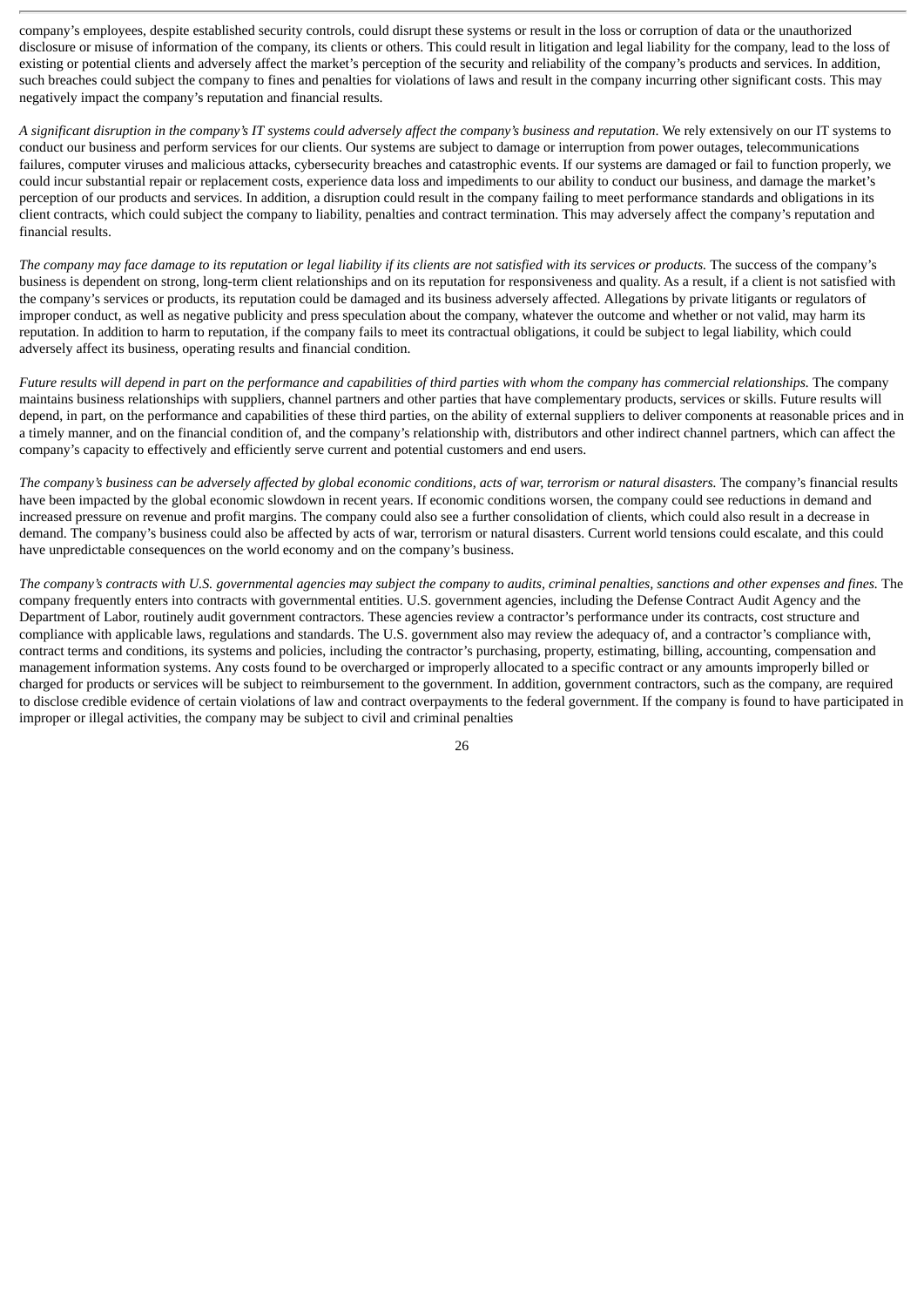and administrative sanctions, including termination of contracts, forfeiture of profits, suspension of payments, fines and suspension or prohibition from doing business with the U.S. government. Any negative publicity related to such contracts, regardless of the accuracy of such publicity, may adversely affect the company's business or reputation.

A significant portion of the company's revenue is derived from operations outside of the United States, and the company is subject to the risks of doing *business internationally.* A significant portion of the company's total revenue is derived from international operations. The risks of doing business internationally include foreign currency exchange rate fluctuations, currency restrictions and devaluations, changes in political or economic conditions, trade protection measures, import or export licensing requirements, multiple and possibly overlapping and conflicting tax laws, new tax legislation, weaker intellectual property protections in some jurisdictions and additional legal and regulatory compliance requirements applicable to businesses that operate internationally, including the Foreign Corrupt Practices Act and non-U.S. laws and regulations.

The company's services or products may infringe upon the intellectual property rights of others. The company cannot be sure that its services and products do not infringe on the intellectual property rights of third parties, and it may have infringement claims asserted against it or against its clients. These claims could cost the company money, prevent it from offering some services or products, or damage its reputation.

Pending litigation could affect the company's results of operations or cash flow. There are various lawsuits, claims, investigations and proceedings that have been brought or asserted against the company, which arise in the ordinary course of business, including actions with respect to commercial and government contracts, labor and employment, employee benefits, environmental matters, intellectual property and non-income tax and employment compensation in Brazil. See Note (i) of the Notes to Consolidated Financial Statements for more information on litigation. The company believes that it has valid defenses with respect to legal matters pending against it. Litigation is inherently unpredictable, however, and it is possible that the company's results of operations or cash flow could be materially affected in any particular period by the resolution of one or more of the legal matters pending against it.

The company could face business and financial risk in implementing future dispositions or acquisitions. As part of the company's business strategy, it may from time to time consider disposing of existing technologies, products and businesses that may no longer be in alignment with its strategic direction, including transactions of a material size, or acquiring complementary technologies, products and businesses. Potential risks with respect to dispositions include difficulty finding buyers or alternative exit strategies on acceptable terms in a timely manner; potential loss of employees or clients; dispositions at unfavorable prices or on unfavorable terms, including relating to retained liabilities; and post-closing indemnity claims. Any acquisitions may result in the incurrence of substantial additional indebtedness or contingent liabilities. Acquisitions could also result in potentially dilutive issuances of equity securities and an increase in amortization expenses related to intangible assets. Additional potential risks associated with acquisitions include integration difficulties; difficulties in maintaining or enhancing the profitability of any acquired business; risks of entering markets in which the company has no or limited prior experience; potential loss of employees or failure to maintain or renew any contracts of any acquired business; and expenses of any undiscovered or potential liabilities of the acquired product or business, including relating to employee benefits contribution obligations or environmental requirements. Further, with respect to both dispositions and acquisitions, management's attention could be diverted from other business concerns. Adverse credit conditions could also affect the company's ability to consummate dispositions or acquisitions. The risks associated with dispositions and acquisitions could have a material adverse effect upon the company's business, financial condition and results of operations. There can be no assurance that the company will be successful in consummating future dispositions or acquisitions on favorable terms or at all.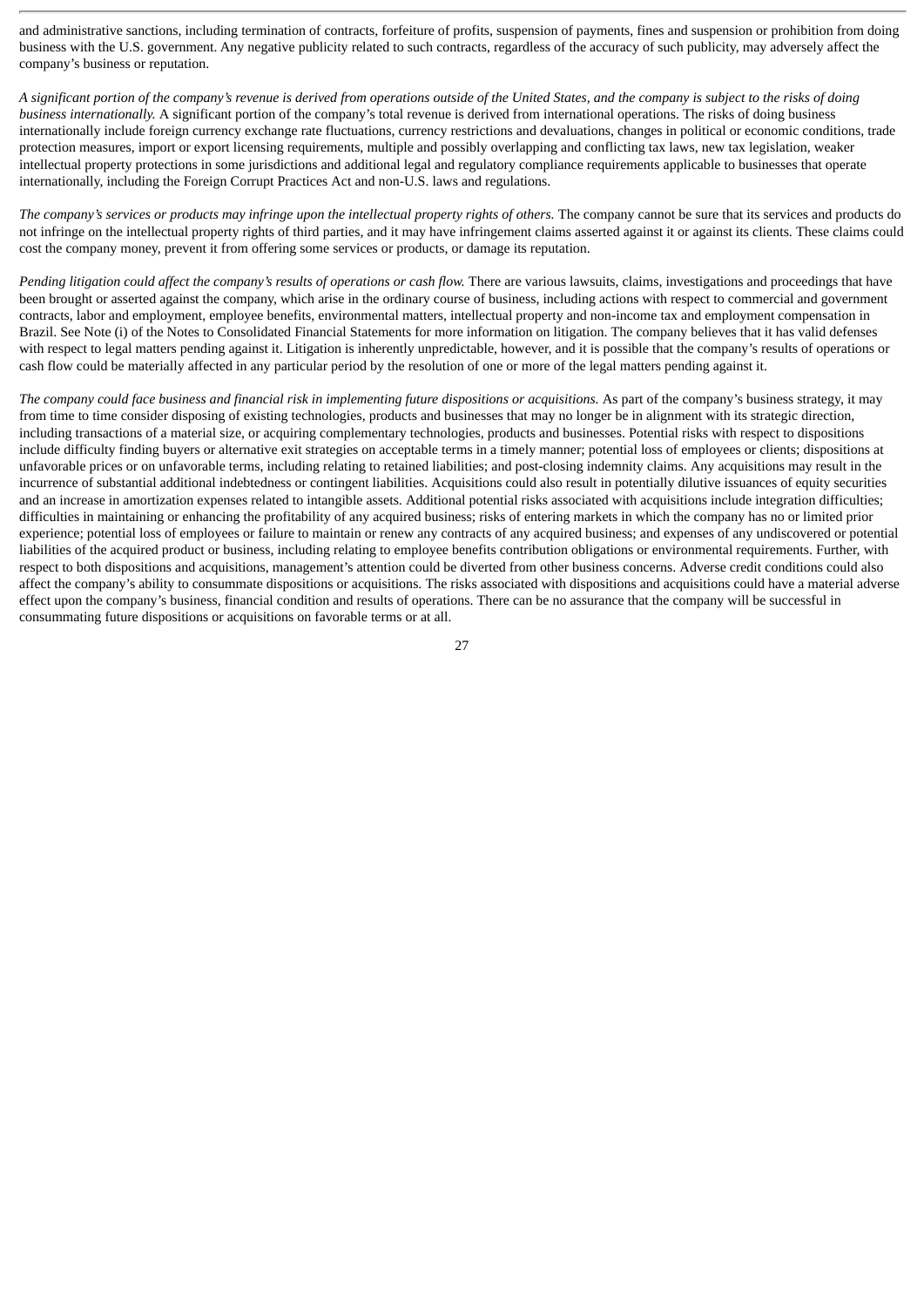## Item 3. Quantitative and Qualitative Disclosures About Market Risk

There has been no material change in the company's assessment of its sensitivity to market risk since its disclosure in its Annual Report on Form 10-K for the fiscal year ended December 31, 2014.

#### Item 4. Controls and Procedures

The company's management, with the participation of the company's Chief Executive Officer and Chief Financial Officer, has evaluated the effectiveness of the company's disclosure controls and procedures (as such term is defined in Rules 13a-15(e) and 15d-15(e) under the Securities Exchange Act of 1934, as amended (the Exchange Act)) as of the end of the period covered by this report. Based on this evaluation, the company's Chief Executive Officer and Chief Financial Officer concluded that, as of the end of such period, the company's disclosure controls and procedures are effective. Such evaluation did not identify any change in the company's internal control over financial reporting (as such term is defined in Rules 13a-15(f) and 15d-15(f) under the Exchange Act) that occurred during the fiscal quarter to which this report relates that has materially affected, or is reasonably likely to materially affect, the company's internal control over financial reporting.

### Part II - OTHER INFORMATION

#### Item 1. Legal Proceedings

Information with respect to litigation is set forth in note (i) of the Notes to Consolidated Financial Statements, and such information is incorporated herein by reference.

## Item 1A. Risk Factors

See "Factors that may affect future results" in Management's Discussion and Analysis of Financial Condition and Results of Operations for a discussion of risk factors.

Item 6. Exhibits

(a) Exhibits

See Exhibit Index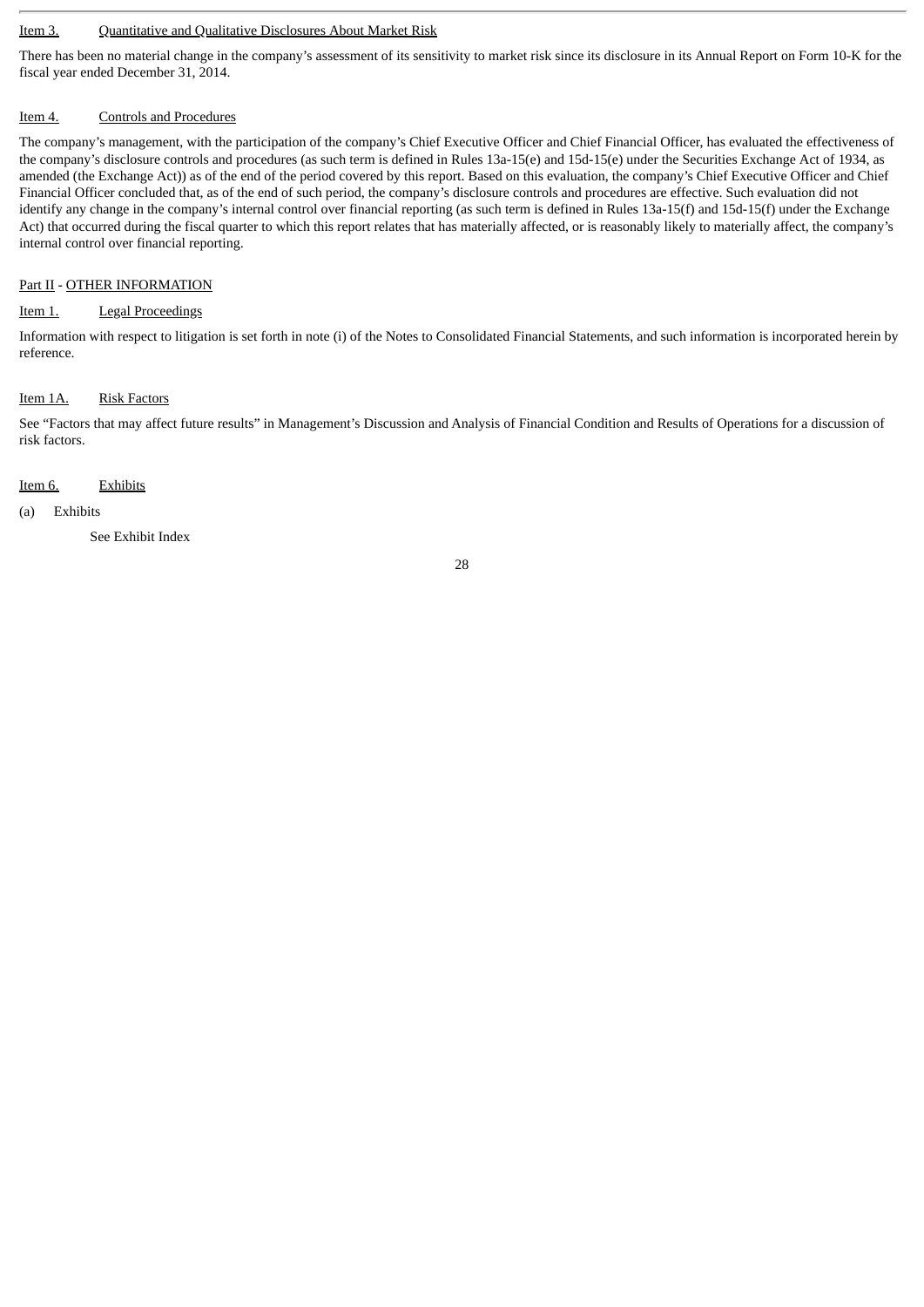## **SIGNATURES**

Pursuant to the requirements of the Securities Exchange Act of 1934, the registrant has duly caused this report to be signed on its behalf by the undersigned thereunto duly authorized.

Date: October 23, 2015

## UNISYS CORPORATION

By: /s/ Janet Brutschea Haugen

Janet Brutschea Haugen Senior Vice President and Chief Financial Officer (Principal Financial Officer)

By: /s/ William M. Reinheimer William M. Reinheimer (Principal Accounting Officer)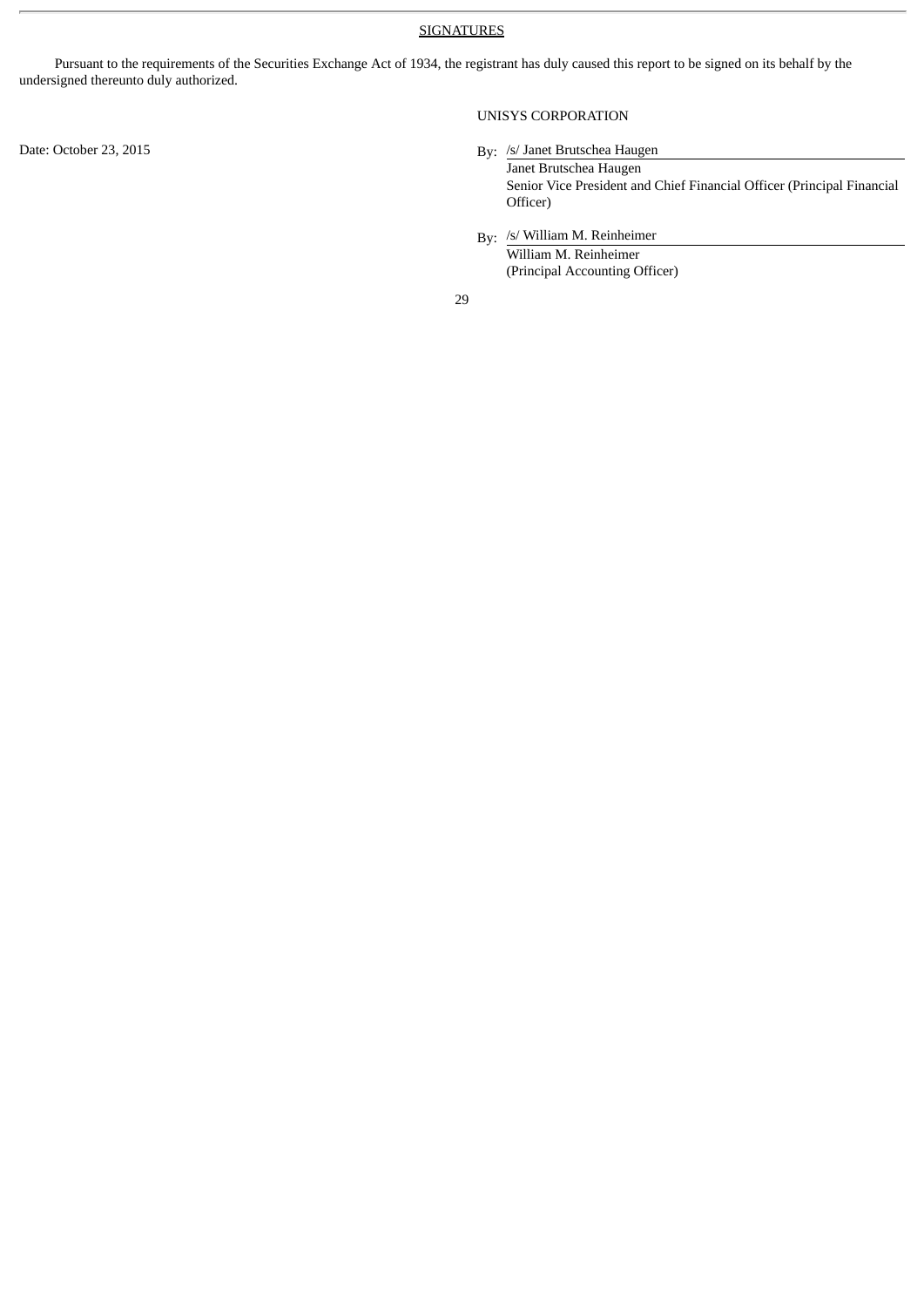## EXHIBIT INDEX

| Exhibit<br>Number | Description                                                                                                                                                                                                  |
|-------------------|--------------------------------------------------------------------------------------------------------------------------------------------------------------------------------------------------------------|
| 3.1               | Restated Certificate of Incorporation of Unisys Corporation (incorporated by reference to Exhibit 3.1 to the registrant's Current Report<br>on Form 8-K filed on April 30, 2010)                             |
| 3.2               | Certificate of Amendment to Restated Certificate of Incorporation of Unisys Corporation (incorporated by reference to Exhibit 3.1 to the<br>registrant's Current Report on Form 8-K filed on April 28, 2011) |
| 3.3               | Bylaws of Unisys Corporation, as amended through April 30, 2015 (incorporated by reference to Exhibit 3.3 to the registrant's Quarterly<br>Report on Form 10-Q filed on April 30, 2015)                      |
| 12                | Statement of Computation of Ratio of Earnings to Combined Fixed Charges and Preferred Stock Dividends                                                                                                        |
| 31.1              | Certification of Peter A. Altabef required by Rule 13a-14(a) or Rule 15d-14(a)                                                                                                                               |
| 31.2              | Certification of Janet Brutschea Haugen required by Rule 13a-14(a) or Rule 15d-14(a)                                                                                                                         |
| 32.1              | Certification of Peter A. Altabef required by Rule 13a-14(b) or Rule 15d-14(b) and Section 906 of the Sarbanes-Oxley Act of 2002, 18<br>U.S.C. Section 1350                                                  |
| 32.2              | Certification of Janet Brutschea Haugen required by Rule 13a-14(b) or Rule 15d-14(b) and Section 906 of the Sarbanes-Oxley Act of<br>2002, 18 U.S.C. Section 1350                                            |
| 101.INSXBRL       | <b>Instance Document</b>                                                                                                                                                                                     |
| 101.SCHXBRL       | Taxonomy Extension Schema Document                                                                                                                                                                           |
| 101.CALXBRL       | Taxonomy Extension Calculation Linkbase Document                                                                                                                                                             |
| 101.LABXBRL       | Taxonomy Extension Labels Linkbase Document                                                                                                                                                                  |
| 101.PREXBRL       | Taxonomy Extension Presentation Linkbase Document                                                                                                                                                            |
|                   |                                                                                                                                                                                                              |

101.DEFXBRL Taxonomy Extension Definition Linkbase Document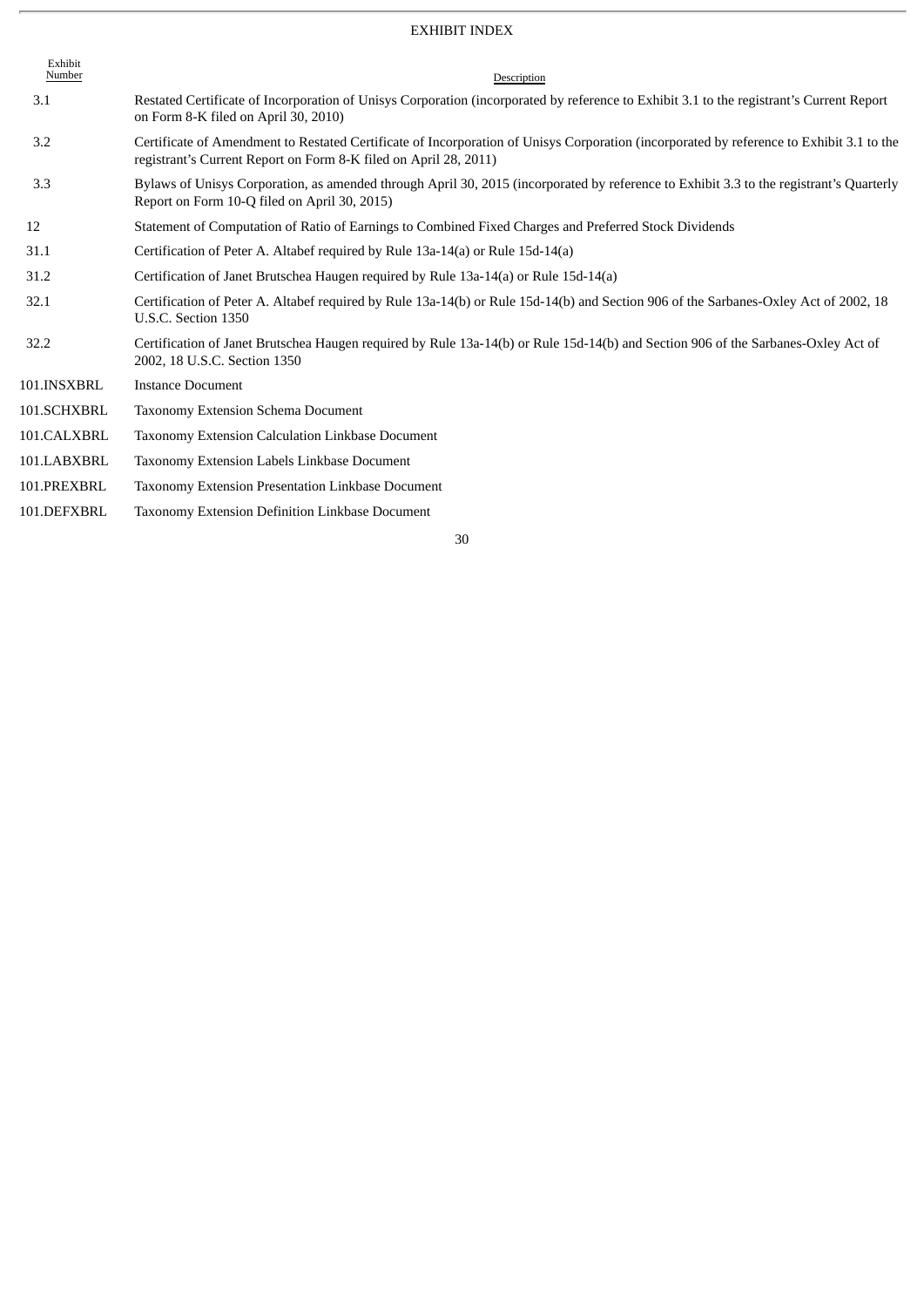#### UNISYS CORPORATION COMPUTATION OF RATIO OF EARNINGS TO COMBINED FIXED CHARGES AND PREFERRED STOCK DIVIDENDS (UNAUDITED) (\$ in millions)

|                                                                      | Nine<br>Months<br>Ended | Years Ended December 31 |           |         |         |         |
|----------------------------------------------------------------------|-------------------------|-------------------------|-----------|---------|---------|---------|
|                                                                      | Sept. 30,<br>2015       | 2014                    | 2013      | 2012    | 2011    | 2010    |
| <b>Fixed charges</b>                                                 |                         |                         |           |         |         |         |
| Interest expense                                                     | \$<br>8.3               | \$<br>9.2               | \$<br>9.9 | \$27.5  | \$63.1  | \$101.8 |
| Interest capitalized during the period                               | 2.5                     | 4.0                     | 3.2       | 5.3     | 4.9     | 9.1     |
| Amortization of debt issuance expenses                               | 1.1                     | 1.6                     | 1.6       | 1.7     | 1.9     | 2.6     |
| Portion of rental expense representative of interest                 | 20.5                    | 27.9                    | 28.4      | 28.2    | 32.6    | 33.5    |
| <b>Total Fixed Charges</b>                                           | 32.4                    | 42.7                    | 43.1      | 62.7    | 102.5   | 147.0   |
| Preferred stock dividend requirements (a)                            |                         | 2.7                     | 16.2      | 16.2    | 13.5    |         |
| Total fixed charges and preferred stock dividends                    | 32.4                    | 45.4                    | 59.3      | 78.9    | 116.0   | 147.0   |
| <b>Earnings</b>                                                      |                         |                         |           |         |         |         |
| Income (loss) from continuing operations before income taxes         | (71.2)                  | 145.5                   | 219.4     | 254.1   | 206.0   | 222.9   |
| Add amortization of capitalized interest                             | 2.8                     | 4.5                     | 5.0       | 7.5     | 7.4     | 9.1     |
| Subtotal                                                             | (68.4)                  | 150.0                   | 224.4     | 261.6   | 213.4   | 232.0   |
| Fixed charges per above                                              | 32.4                    | 42.7                    | 43.1      | 62.7    | 102.5   | 147.0   |
| Less interest capitalized during the period                          | (2.5)                   | (4.0)                   | (3.2)     | (5.3)   | (4.9)   | (9.1)   |
| <b>Total earnings</b>                                                | \$ (38.5)               | \$188.7                 | \$264.3   | \$319.0 | \$311.0 | \$369.9 |
| Ratio of earnings to fixed charges                                   | ∗                       | 4.42                    | 6.13      | 5.09    | 3.03    | 2.52    |
| Ratio of earnings to fixed charges and preferred stock dividends (b) | N/A                     | 4.16                    | 4.46      | 4.04    | 2.68    | 2.52    |

(a) Amounts have not been grossed up for income taxes since the preferred stock was issued by the U.S. parent corporation which has a full valuation allowance against its net deferred tax assets.

(b) The ratio of earnings to fixed charges and preferred stock dividends is calculated by dividing total earnings by total fixed charges and preferred stock dividends.

Earnings for the nine months ended September 30, 2015 were inadequate to cover fixed charges by \$70.9 million.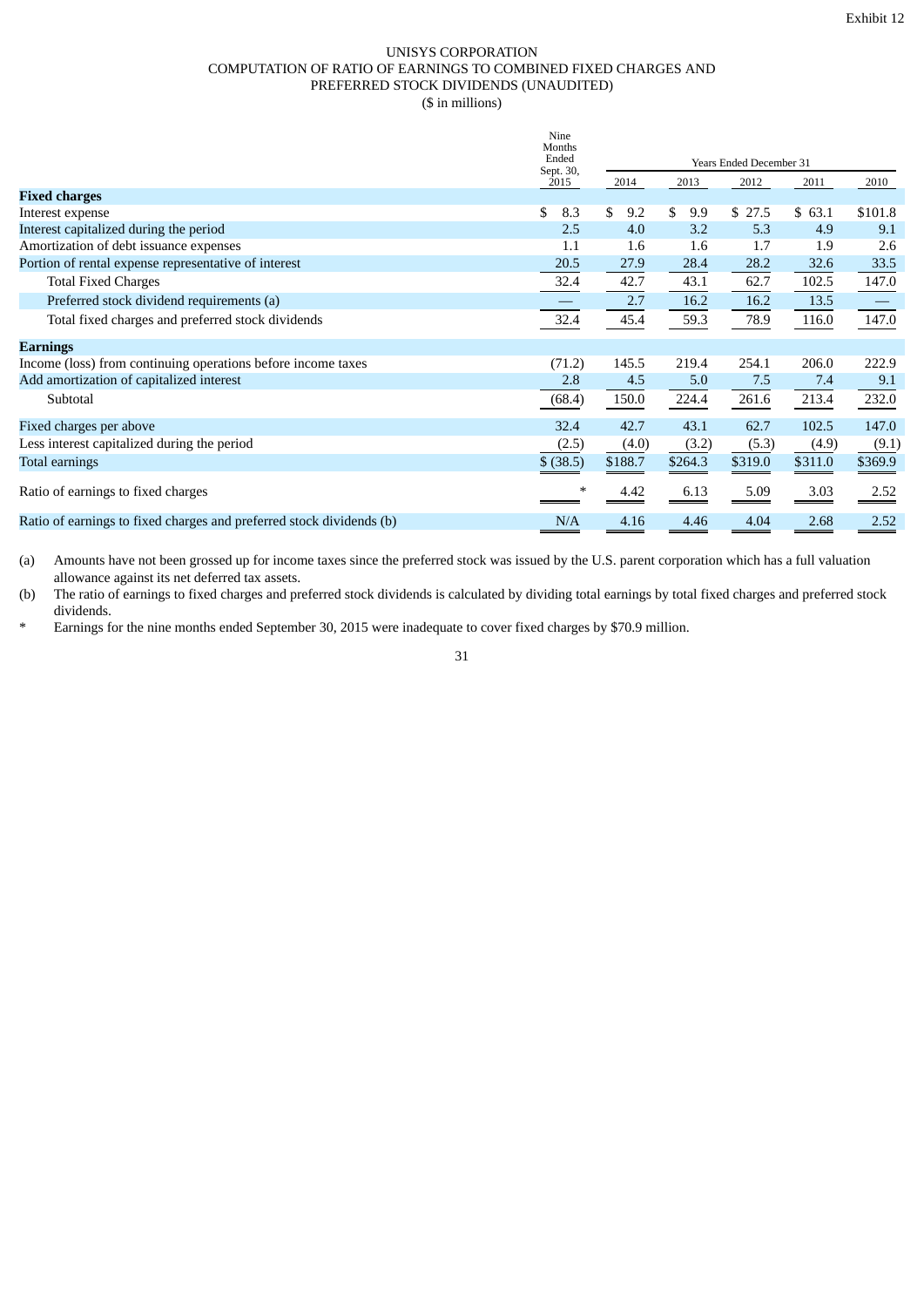#### **CERTIFICATION**

I, Peter A. Altabef, certify that:

1. I have reviewed this quarterly report on Form 10-Q of Unisys Corporation;

2. Based on my knowledge, this report does not contain any untrue statement of a material fact or omit to state a material fact necessary to make the statements made, in light of the circumstances under which such statements were made, not misleading with respect to the period covered by this report;

3. Based on my knowledge, the financial statements, and other financial information included in this report, fairly present in all material respects the financial condition, results of operations and cash flows of the registrant as of, and for, the periods presented in this report;

4. The registrant's other certifying officer and I are responsible for establishing and maintaining disclosure controls and procedures (as defined in Exchange Act Rules 13a-15(e) and 15d-15(e)) and internal control over financial reporting (as defined in Exchange Act Rules 13a-15(f) and 15d-15(f)) for the registrant and have:

a. Designed such disclosure controls and procedures, or caused such disclosure controls and procedures to be designed under our supervision, to ensure that material information relating to the registrant, including its consolidated subsidiaries, is made known to us by others within those entities, particularly during the period in which this report is being prepared;

b. Designed such internal control over financial reporting, or caused such internal control over financial reporting to be designed under our supervision, to provide reasonable assurance regarding the reliability of financial reporting and the preparation of financial statements for external purposes in accordance with generally accepted accounting principles;

c. Evaluated the effectiveness of the registrant's disclosure controls and procedures and presented in this report our conclusions about the effectiveness of the disclosure controls and procedures, as of the end of the period covered by this report based on such evaluation; and

d. Disclosed in this report any change in the registrant's internal control over financial reporting that occurred during the registrant's most recent fiscal quarter (the registrant's fourth fiscal quarter in the case of an annual report) that has materially affected, or is reasonably likely to materially affect, the registrant's internal control over financial reporting;

and

5. The registrant's other certifying officer and I have disclosed, based on our most recent evaluation of internal control over financial reporting, to the registrant's auditors and the audit committee of the registrant's board of directors (or persons performing the equivalent functions):

a. All significant deficiencies and material weaknesses in the design or operation of internal control over financial reporting which are reasonably likely to adversely affect the registrant's ability to record, process, summarize and report financial information; and

b. Any fraud, whether or not material, that involves management or other employees who have a significant role in the registrant's internal control over financial reporting.

Date: October 23, 2015

/s/ Peter A. Altabef

Name: Peter A. Altabef Title: President and Chief Executive Officer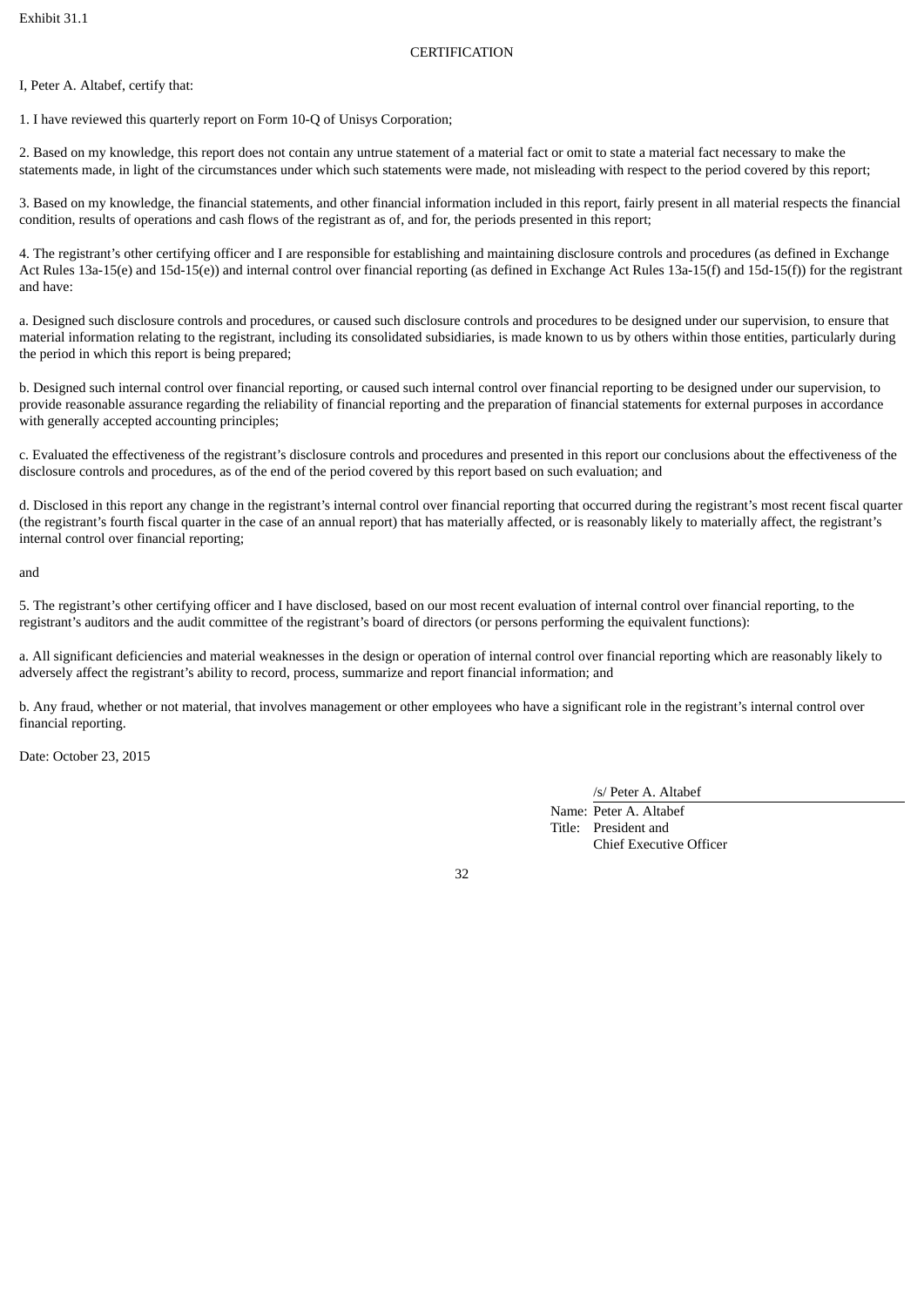#### **CERTIFICATION**

I, Janet Brutschea Haugen, certify that:

1. I have reviewed this quarterly report on Form 10-Q of Unisys Corporation;

2. Based on my knowledge, this report does not contain any untrue statement of a material fact or omit to state a material fact necessary to make the statements made, in light of the circumstances under which such statements were made, not misleading with respect to the period covered by this report;

3. Based on my knowledge, the financial statements, and other financial information included in this report, fairly present in all material respects the financial condition, results of operations and cash flows of the registrant as of, and for, the periods presented in this report;

4. The registrant's other certifying officer and I are responsible for establishing and maintaining disclosure controls and procedures (as defined in Exchange Act Rules 13a-15(e) and 15d-15(e)) and internal control over financial reporting (as defined in Exchange Act Rules 13a-15(f) and 15d-15(f)) for the registrant and have:

a. Designed such disclosure controls and procedures, or caused such disclosure controls and procedures to be designed under our supervision, to ensure that material information relating to the registrant, including its consolidated subsidiaries, is made known to us by others within those entities, particularly during the period in which this report is being prepared;

b. Designed such internal control over financial reporting, or caused such internal control over financial reporting to be designed under our supervision, to provide reasonable assurance regarding the reliability of financial reporting and the preparation of financial statements for external purposes in accordance with generally accepted accounting principles;

c. Evaluated the effectiveness of the registrant's disclosure controls and procedures and presented in this report our conclusions about the effectiveness of the disclosure controls and procedures, as of the end of the period covered by this report based on such evaluation; and

d. Disclosed in this report any change in the registrant's internal control over financial reporting that occurred during the registrant's most recent fiscal quarter (the registrant's fourth fiscal quarter in the case of an annual report) that has materially affected, or is reasonably likely to materially affect, the registrant's internal control over financial reporting;

and

5. The registrant's other certifying officer and I have disclosed, based on our most recent evaluation of internal control over financial reporting, to the registrant's auditors and the audit committee of the registrant's board of directors (or persons performing the equivalent functions):

a. All significant deficiencies and material weaknesses in the design or operation of internal control over financial reporting which are reasonably likely to adversely affect the registrant's ability to record, process, summarize and report financial information; and

b. Any fraud, whether or not material, that involves management or other employees who have a significant role in the registrant's internal control over financial reporting.

Date: October 23, 2015

/s/ Janet Brutschea Haugen

Name: Janet Brutschea Haugen Title: Senior Vice President and Chief Financial Officer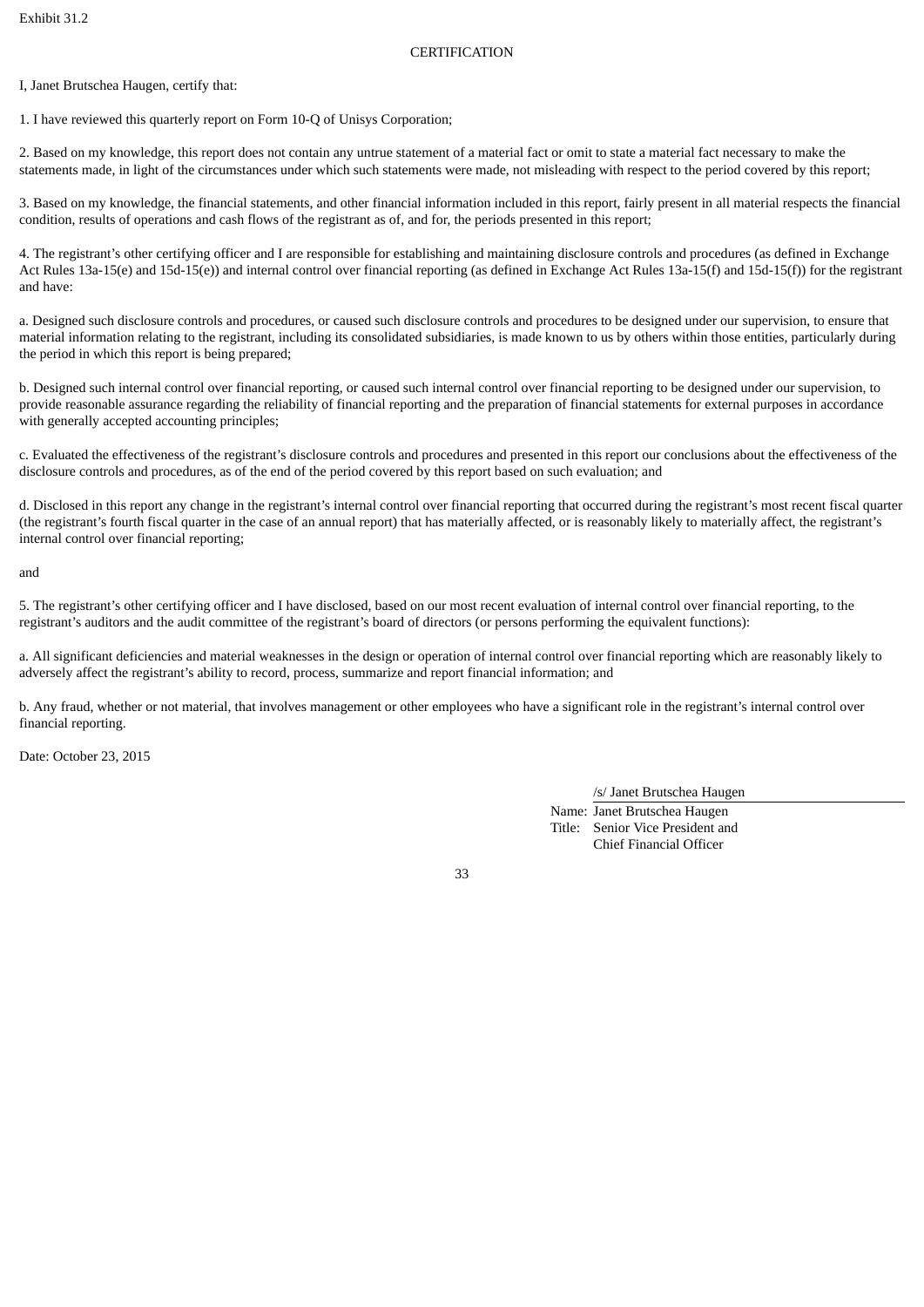#### CERTIFICATION OF PERIODIC REPORT

I, Peter A. Altabef, President and Chief Executive Officer of Unisys Corporation (the "Company"), certify, pursuant to Section 906 of the Sarbanes-Oxley Act of 2002, 18 U.S.C. Section 1350, that:

(1) the Quarterly Report on Form 10-Q of the Company for the quarterly period ended September 30, 2015 (the "Report") fully complies with the requirements of Section 13(a) of the Securities Exchange Act of 1934 (15 U.S.C. 78m); and

(2) the information contained in the Report fairly presents, in all material respects, the financial condition and results of operations of the Company.

Dated: October 23, 2015

/s/ Peter A. Altabef Peter A. Altabef President and Chief Executive Officer

A signed original of this written statement required by Section 906 has been provided to the Company and will be retained by the Company and furnished to the Securities and Exchange Commission or its staff upon request.